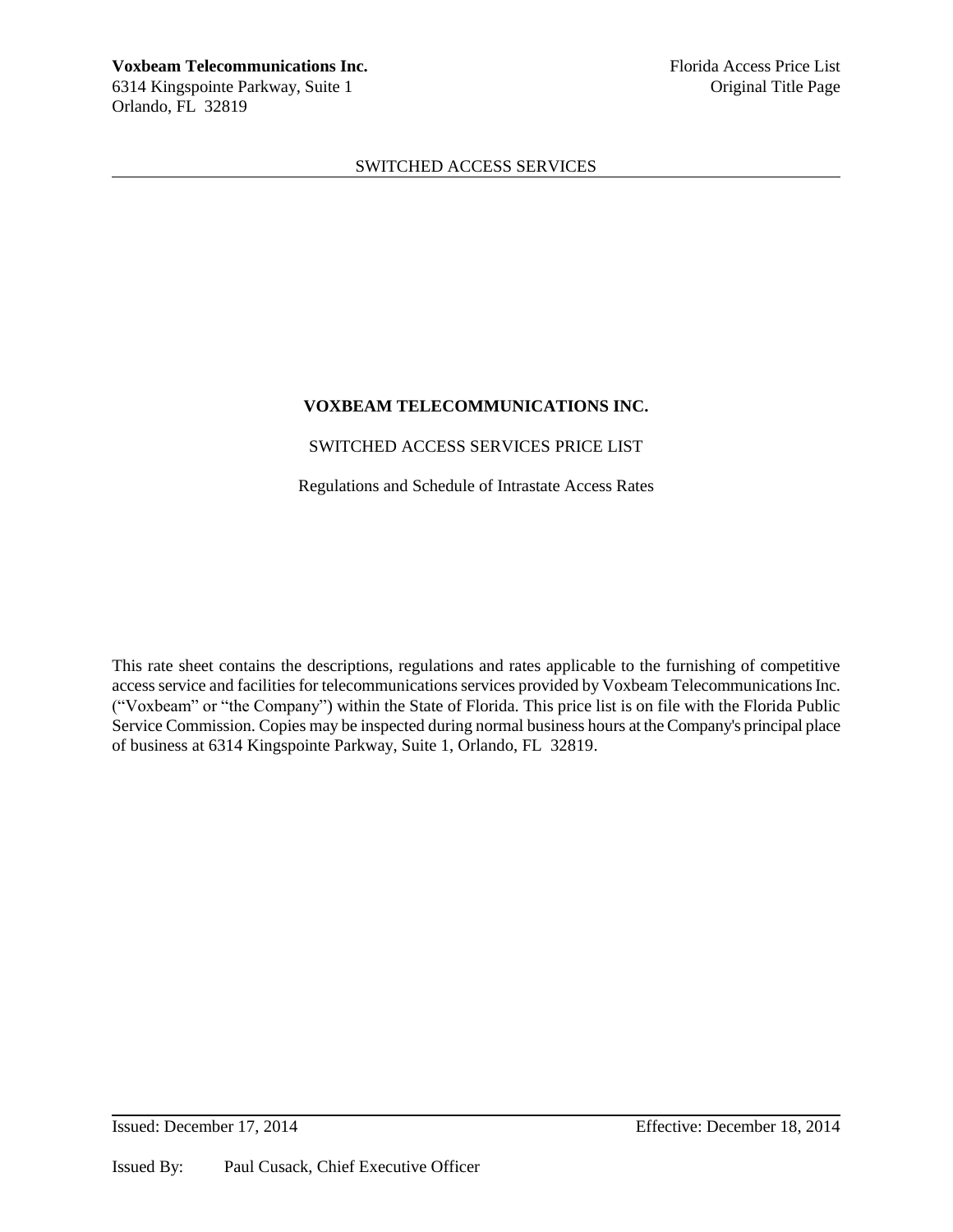6314 Kingspointe Parkway, Suite 1 Conservation of the Conservation of Conservation of Conservation of Conservation of Conservation of Conservation of Conservation of Conservation of Conservation of Conservation of Conserva Orlando, FL 32819

# SWITCHED ACCESS SERVICES

### **CHECK SHEET**

Sheets of this tariff indicated below are effective as of the date shown at the bottom of the respective sheet(s). Original and revised sheets as named below comprise all changes from the original tariff and are currently in effect as of the date on the bottom of this sheet.

| <b>SHEET</b>   | <b>REVISION</b> |        | <b>SHEET</b> | <b>REVISION</b> |        | <b>SHEET</b> | <b>REVISION</b> |        |
|----------------|-----------------|--------|--------------|-----------------|--------|--------------|-----------------|--------|
| Title          | Original        | $\ast$ | 31           | Original        | $\ast$ | 62           | Original        | $\ast$ |
| 1              | Original        | $\ast$ | 32           | Original        | ∗      | 63           | Original        | $\ast$ |
| $\overline{c}$ | Original        | ∗      | 33           | Original        | ∗      | 64           | Original        | $\ast$ |
| 3              | Original        | $\ast$ | 34           | Original        | $\ast$ | 65           | Original        | $\ast$ |
| 4              | Original        | $\ast$ | 35           | Original        | ∗      | 66           | Original        | $\ast$ |
| 5              | Original        | ∗      | 36           | Original        | ∗      | 67           | Original        | $\ast$ |
| 6              | Original        | $\ast$ | 37           | Original        | $\ast$ | 68           | Original        | $\ast$ |
| 7              | Original        | $\ast$ | 38           | Original        | $\ast$ | 69           | Original        | $\ast$ |
| 8              | Original        | ∗      | 39           | Original        | $\ast$ | 70           | Original        | $\ast$ |
| 9              | Original        | $\ast$ | 40           | Original        | ∗      | 71           | Original        | $\ast$ |
| 10             | Original        | $\ast$ | 41           | Original        | $\ast$ | 72           | Original        | $\ast$ |
| 11             | Original        | $\ast$ | 42           | Original        | $\ast$ | 73           | Original        | $\ast$ |
| 12             | Original        | ∗      | 43           | Original        | ∗      | 74           | Original        | $\ast$ |
| 13             | Original        | $\ast$ | 44           | Original        | $\ast$ | 75           | Original        | $\ast$ |
| 14             | Original        | $\ast$ | 45           | Original        | ∗      | 76           | Original        | $\ast$ |
| 15             | Original        | $\ast$ | 46           | Original        | $\ast$ | 77           | Original        | $\ast$ |
| 16             | Original        | $\ast$ | 47           | Original        | $\ast$ | 78           | Original        | $\ast$ |
| 17             | Original        | $\ast$ | 48           | Original        | ∗      | 79           | Original        | $\ast$ |
| 18             | Original        | $\ast$ | 49           | Original        | $\ast$ | 80           | Original        | $\ast$ |
| 19             | Original        | $\ast$ | 50           | Original        | $\ast$ |              |                 |        |
| 20             | Original        | $\ast$ | 51           | Original        | $\ast$ |              |                 |        |
| 21             | Original        | $\ast$ | 52           | Original        | $\ast$ |              |                 |        |
| 22             | Original        | $\ast$ | 53           | Original        | $\ast$ |              |                 |        |
| 23             | Original        | ∗      | 54           | Original        | $\ast$ |              |                 |        |
| 24             | Original        | $\ast$ | 55           | Original        | $\ast$ |              |                 |        |
| 25             | Original        | $\ast$ | 56           | Original        | $\ast$ |              |                 |        |
| 26             | Original        | ∗      | 57           | Original        | $\ast$ |              |                 |        |
| 27             | Original        | ∗      | 58           | Original        | $\ast$ |              |                 |        |
| 28             | Original        | ∗      | 59           | Original        | $\ast$ |              |                 |        |
| 29             | Original        | $\ast$ | 60           | Original        | $\ast$ |              |                 |        |
| 30             | Original        | $\ast$ | 61           | Original        | $\ast$ |              |                 |        |

\* indicates pages included in this filing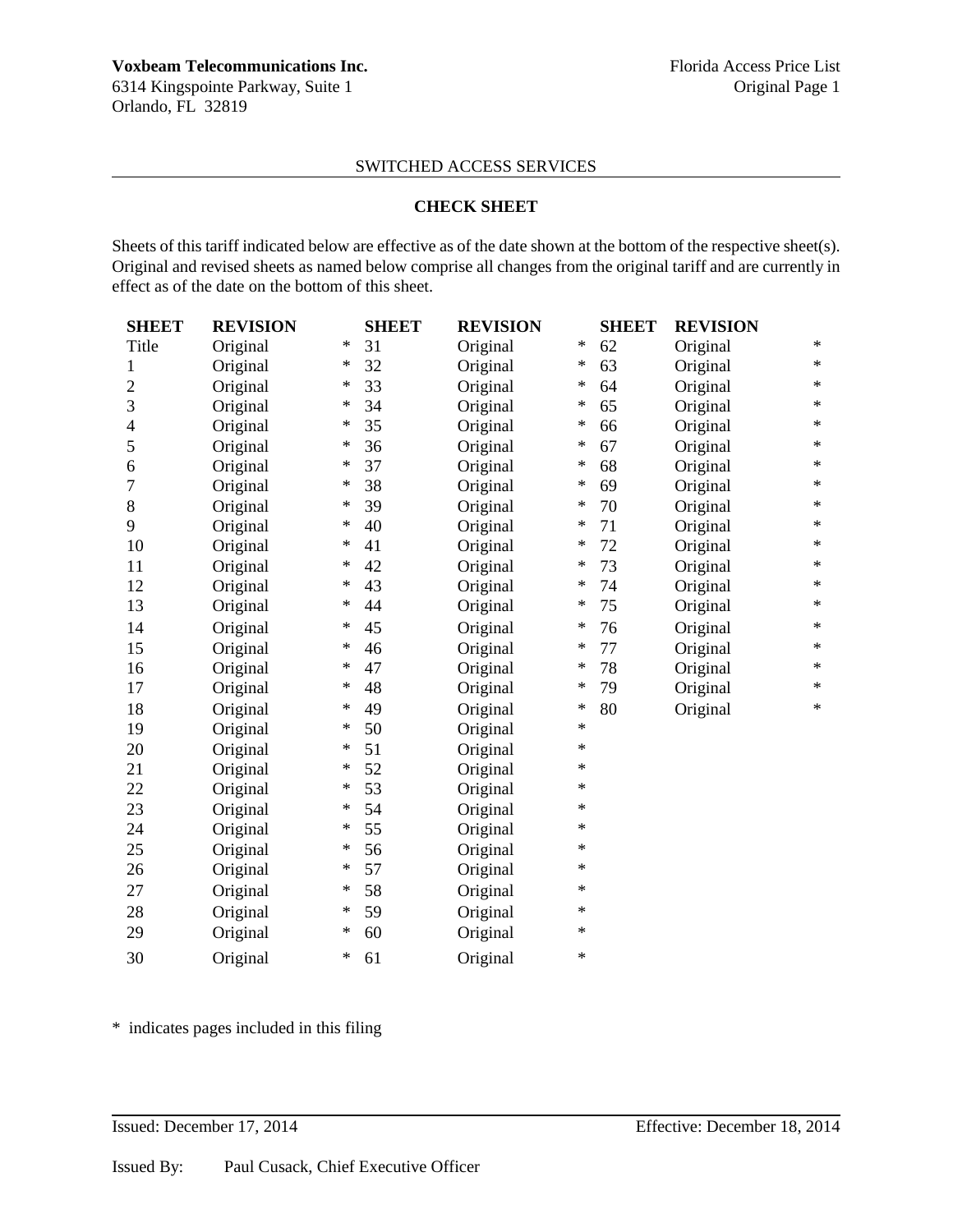**Voxbeam Telecommunications Inc.** The setting of the setting problem is setting to the setting problem of the setting  $\frac{1}{2}$  Florida Access Price List 6314 Kingspointe Parkway, Suite 1 Constantinople of the Constantinople of Constantinople of Constantinople of Constantinople of Constantinople of Constantinople of Constantinople of Constantinople of Constantinople of Cons Orlando, FL 32819

# SWITCHED ACCESS SERVICES

# **EXPLANATION OF SYMBOLS**

The following symbols shall be used in this price list for the purpose indicated below:

- C To signify changed regulation.
- D To signify discontinued rate or regulation.
- I To signify increased rate.
- M To signify a move in the location of text.
- N To signify new rate or regulation.
- R To signify reduced rate.
- T To signify a change in text but no change in rate or regulation.

# **PRICE LIST FORMAT**

- A. Page Numbering Page numbers appear in the upper right corner of the page. Each page is numbered sequentially. However, a new page is occasionally added to the price list. When a new page is added between those already in effect, a decimal is added. For example, a new page added between page 15 and page 16 would be page 15.1.
- B. Page Revision Numbers Revision numbers also appear in the upper right corner of each page. These numbers are used to determine the most current page version on file with the Florida Public Service Commission. For example, the 4th Revised Page 15 Cancels the 3rd Revised Page 15.
- C. Paragraph Numbering Sequence Each level of paragraph numbering herein is subservient to its next higher level as shown:
	- 2 2.1 2.1.1 2.1.1.1 2.1.1.A.1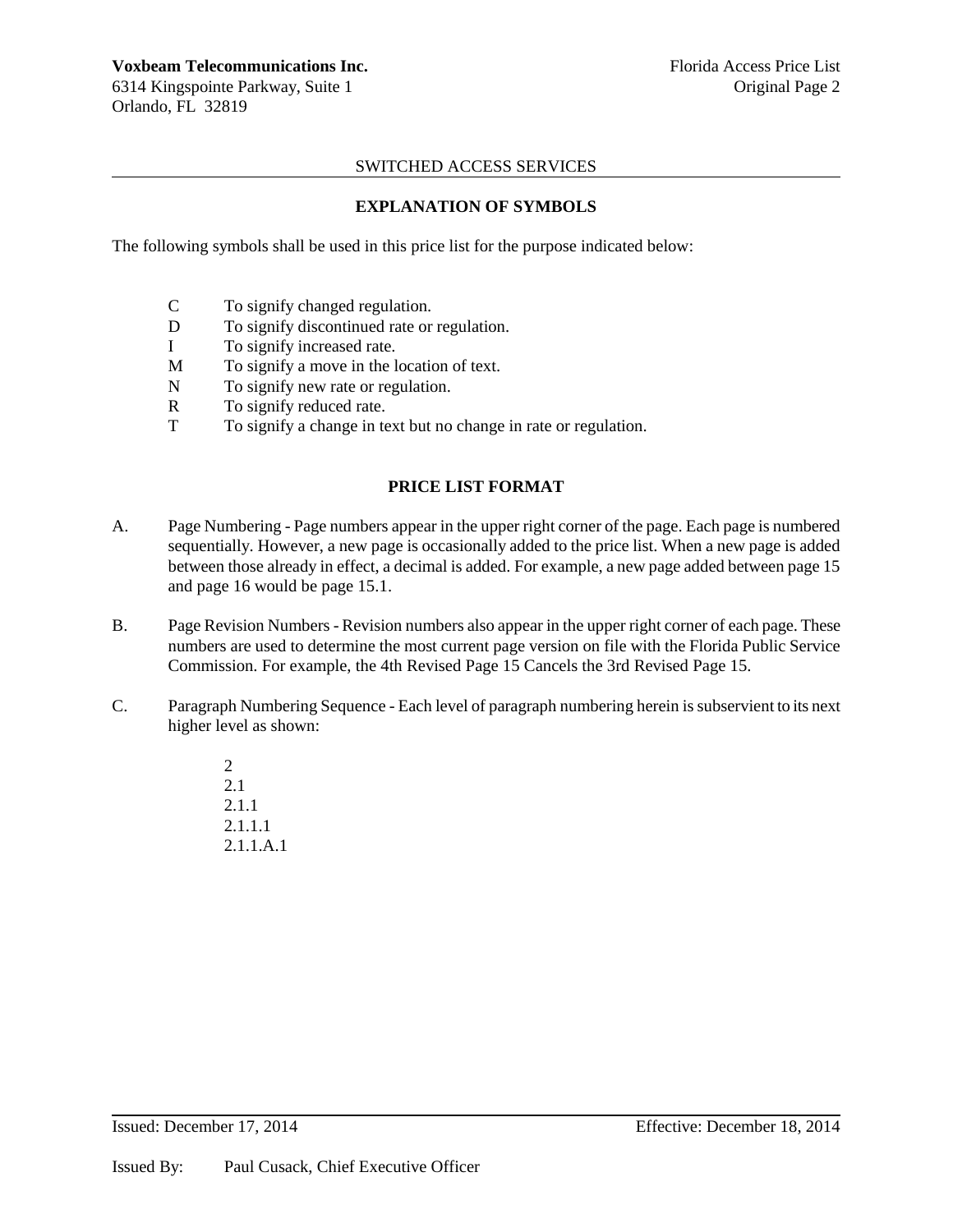Orlando, FL 32819

# SWITCHED ACCESS SERVICES

| <b>TABLE OF CONTENTS</b>       |                                                            |                |  |  |  |  |  |
|--------------------------------|------------------------------------------------------------|----------------|--|--|--|--|--|
| Check Sheet                    |                                                            |                |  |  |  |  |  |
| <b>Explanations of Symbols</b> |                                                            |                |  |  |  |  |  |
| Price list Format              |                                                            |                |  |  |  |  |  |
| Table of Contents              |                                                            |                |  |  |  |  |  |
|                                | Section 1 Definitions of Abbreviations                     | $\overline{4}$ |  |  |  |  |  |
|                                | Section 2 Rules and Regulations                            | 10             |  |  |  |  |  |
|                                | Section 3 Switched Access Service                          | 48             |  |  |  |  |  |
|                                | Section 4 Dedicated Access Service                         | 63             |  |  |  |  |  |
|                                | Section 5 Miscellaneous Services and Charges               | 64             |  |  |  |  |  |
|                                | Section 6 Special Contracts, Arrangements and Construction | 78             |  |  |  |  |  |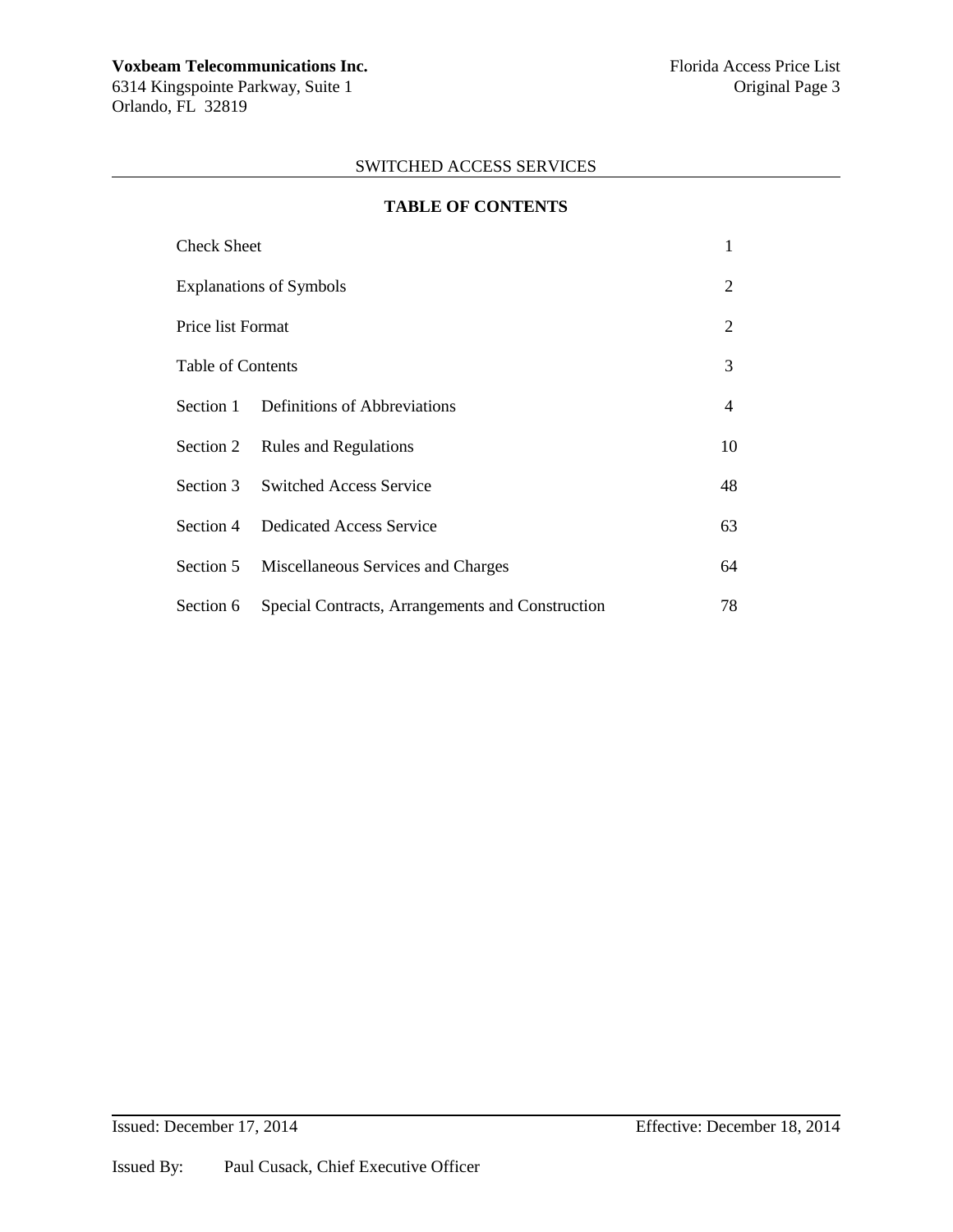# **SECTION 1 - DEFINITIONS AND ABBREVIATIONS**

Access Code - Denotes a uniform code assigned by the Company to an individual End User. The code has the form 101XXXX or 950-XXXX.

Access Line - An arrangement which connects an End User's local exchange line to a Company-designated switching center or point of presence.

Access Minutes - The increment for measuring usage of exchange facilities for the purpose of calculating chargeable usage.

Access Service Request (ASR) - The service order form used by access service Customers and the Company to establish, move, or rearrange access services provided by the Company.

Access Tandem - A switching system that provides a traffic concentration and distribution function for originating or terminating traffic between End Office Switches and Switched Access Customers. An Access Tandem may be operated by the Company, or by another Carrier with which the Company is interconnected.

Answer Supervision - The transmission of the switch trunk equipment supervisory signal (off-hook or on-hook) to a carrier's Point of Presence or Customer's or End User's terminal equipment as an indication that the called party has answered or disconnected.

Automatic Number Identification (ANI) - The automatic transmission of a caller's billing account telephone number to a local exchange company, interexchange carrier or a third party Customer. The primary purpose of ANI is for billing toll calls.

Bit - The smallest unit of information in a binary system of notation.

Bps - Bits per second. The number of bits transmitted in a one second interval.

Call - A Customer or End User attempt for which the complete address code (e.g., 0-, 911, or 10 digits) is provided to the Serving Wire Center, End Office or Access Tandem Switch.

Casual Calling - Where access to the Company's network and the subsequent use of service by the Customer is initiated through the dialing of a toll-free number or Access Code. Casual Calling allows non-Presubscribed End Users to utilize the services of the Company.

Central Office - See End Office.

Channel - An electrical or photonic, in the case of fiber optic-based transmission systems, communications path between two or more points of termination, which may include a virtual or derived path.

CIC - An interexchange carrier identification code.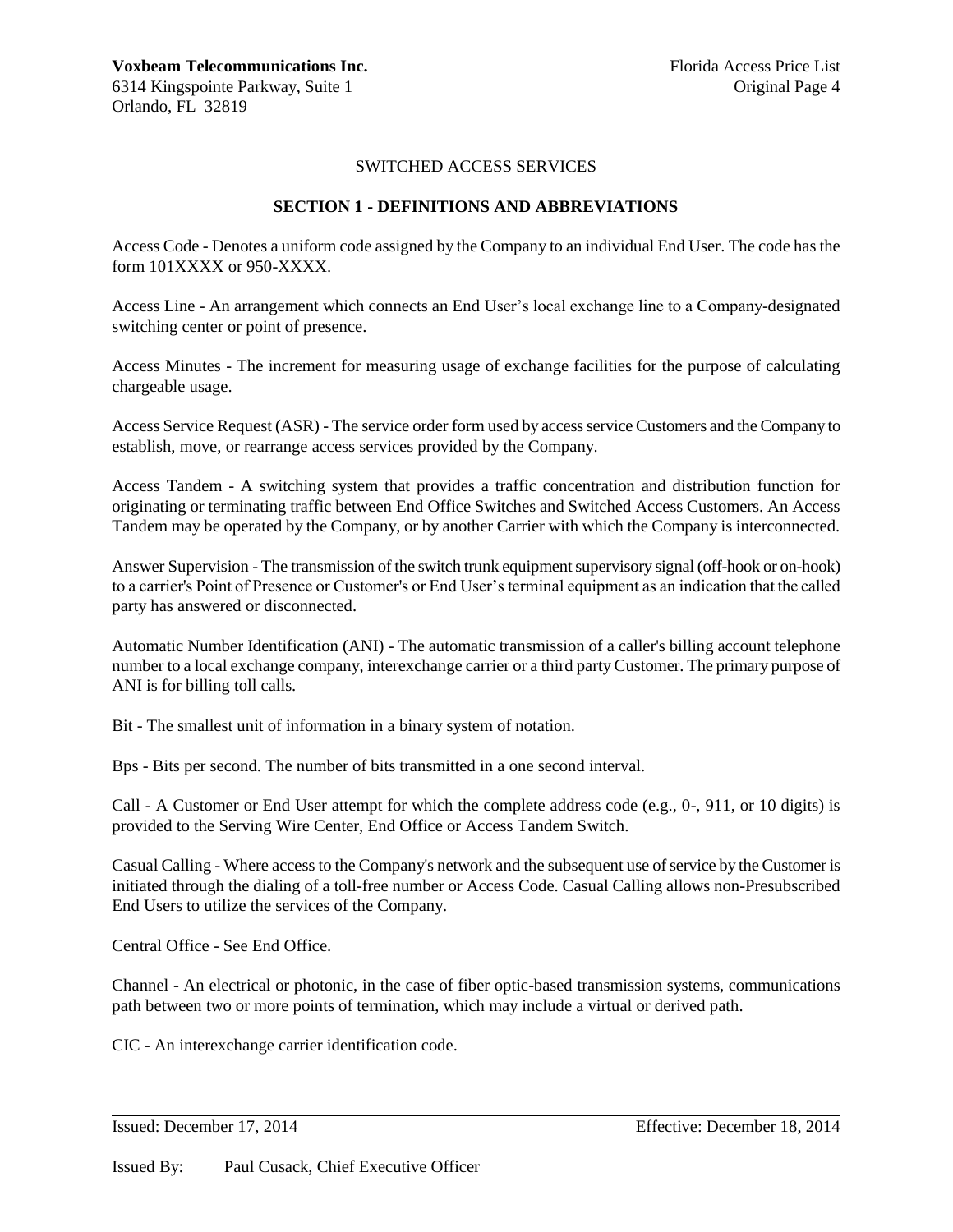### **SECTION 1 - DEFINITIONS AND ABBREVIATIONS, (CONT'D.)**

Commission - The Florida Public Service Commission.

Company or Carrier - Used throughout this price list to indicate Voxbeam Telecommunications Inc.

Constructive Order - Delivery of calls to or acceptance of calls from the Customer's End Users over Companyswitched local exchange services constitutes a Constructive Order by the Customer to purchase switched access services as described herein. Similarly, the selection of the Customer by an End User as the End User's PIC constitutes a Constructive Order for switched access by the Customer.

CPE - Customer Premises Equipment. All Terminal Equipment or other communications equipment and/or systems provided by the Customer for use with the Company's facilities and services.

Customer - Any individual, partnership, association, joint-stock company, trust, corporation, or governmental entity or other entity which uses and/or subscribes to the services offered under this tariff, including End Users, Interexchange Carriers (ICs) and other telecommunications carriers and/or providers using VoIP-PSTN Traffic.

Customer Premises - The premises specified by the Customer for termination of access services. Typically an Interexchange Carrier's Point of Presence.

Dedicated Access - Where originating or terminating access between an End User and an Interexchange Carrier are provided via dedicated facilities, circuits or channels. A method of reaching the Customer's communication and switching systems whereby the End User is connected directly to the Customer's Point of Presence without utilizing the services of the local switched network.

DS0 - Digital Signal Level 0; a dedicated, full-duplex digital channel with line speeds of 2.4, 4.8, 9.6, 19.2, 56 or 64 Kbps.

DS1 -Digital Signal Level 1; a dedicated, high-capacity, full-duplex channel with a line speed of 1.544 Mbps isochronous serial data having a line signal format of either Alternate Mark Inversion (AMI) or Bipolar with 8 Zero Substitution (B8ZS) and either Superframe (D4) or Extended Superframe (ESF) formats. DS1 Service has the equivalent capacity of 24 Voice Grade or DS0 services.

DS3 -Digital Signal Level 3; a dedicated, high-capacity, full-duplex channel with a line speed of 44.736 Mbps isochronous serial data having a line code of bipolar with three zero substitution (B3ZS). Equivalent capacity of 28 DS1 services.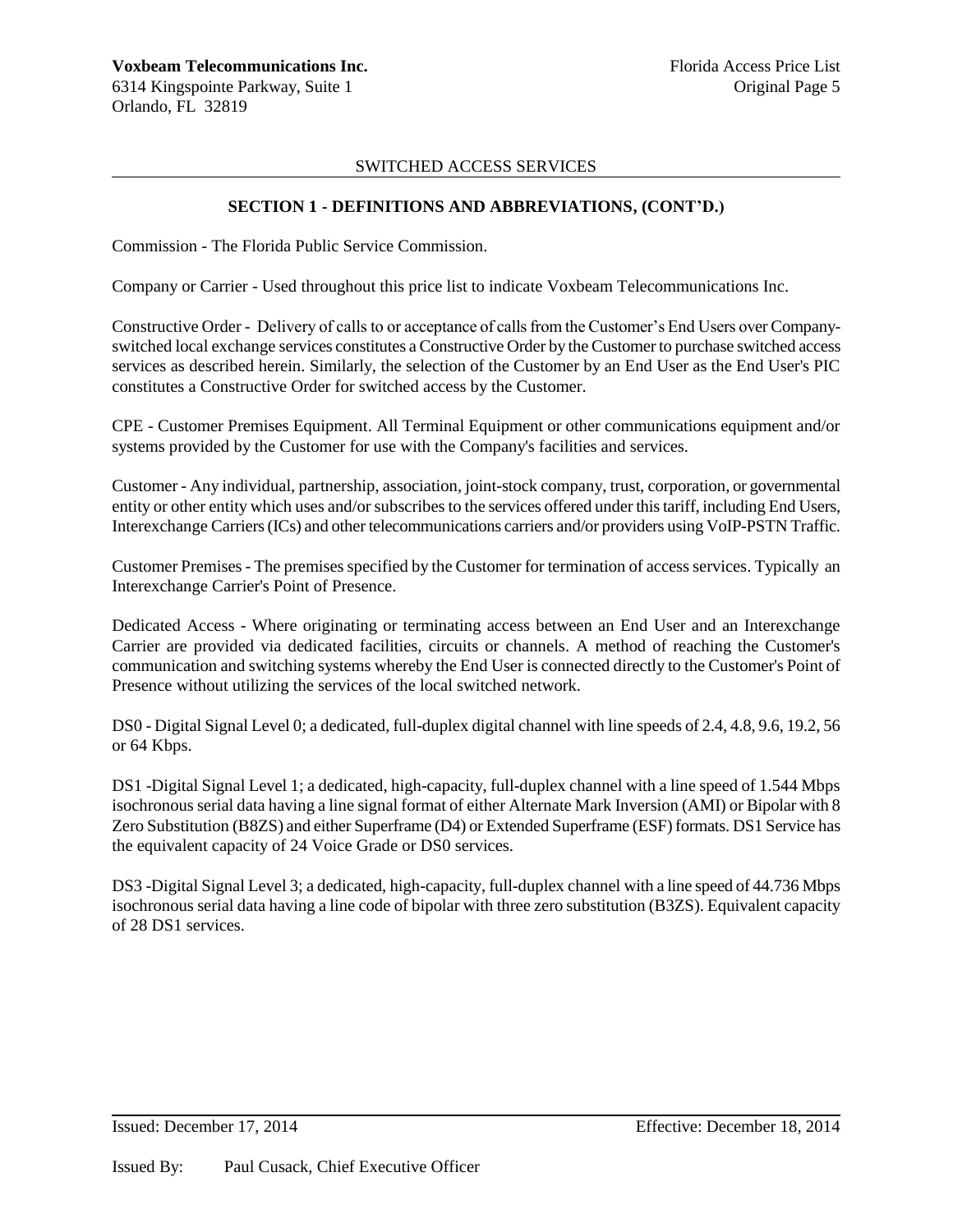# **SECTION 1 - DEFINITIONS AND ABBREVIATIONS, (CONT'D.)**

Dual Tone Multifrequency (DTMF) - Tone signaling, also known as touch tone signaling.

End Office - The Central Office from which the End User's Premises would normally obtain local exchange service and dial tone from the Company or another local exchange company.

End Office Switch - A Switch that provides the first point of connection between an End User and the Public Switched Telephone Network (PSTN), that sets up and takes down voice-grade communications paths between an End User and other parties on the PSTN, and that exchanges SS7-compatible signaling with other switches on the PSTN. The "first point of connection" means there is no other Switch performing these functions between it and the End User, regardless of how the End User obtains its connection to that switch.

End User - Any customer of an interstate or foreign telecommunications service and/or VoIP provider that is not a carrier, except that a carrier other than a telephone company shall be deemed to be an "end user" when such carrier uses a telecommunications service for administrative purposes, and a person or entity that offers telecommunications service exclusively as a reseller shall be deemed to be an "end user" if all resale transmissions offered by such reseller originate on the premises of such reseller.

End User Premises - The premises specified by the Customer or End User for termination of access services at the End User's physical location.

Equal Access - Where the local exchange company Central Office provides interconnection to Interexchange Carriers with Feature Group D circuits. In such End Offices, End Users can presubscribe their telephone line(s) to their preferred Interexchange Carrier. A form of dialed access provided by local exchange companies whereby telephone calls dialed by the End User are automatically routed to the Company's network. End Users may also route calls to the Company's network by dialing an access code provided by the Company.

Exchange - A group of lines in a unit generally smaller than a LATA established by the Company or other local exchange carrier for the administration of communications service in a specified area. An Exchange may consist of one or more Central Offices together with the associated facilities used in furnishing communications service within that area.

Gbps - Gigabits per second; billions of bits per second.

Host Office - An electronic switching system which provides call processing capabilities for one or more Remote Switching Modules or Remote Switching Systems.

Individual Case Basis or ICB - A process whereby the terms, conditions, rates and/or charges for a service provided under the general provisions of this price list are developed or modified based on the unique circumstances in each case. ICB rates are determined using the rules and regulations for Special Service Arrangements as contained in Section 6 of this price list.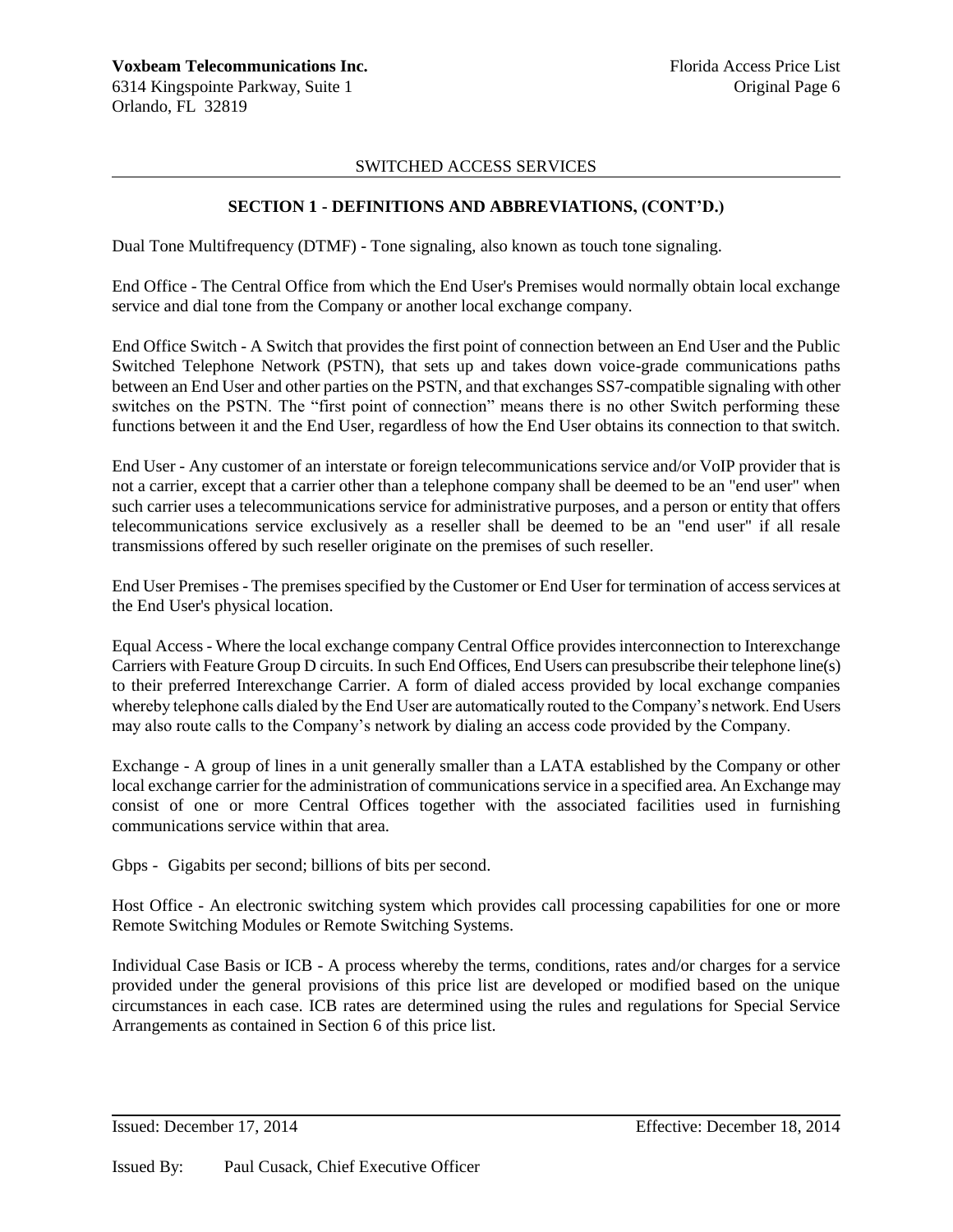# **SECTION 1 - DEFINITIONS AND ABBREVIATIONS, (CONT'D.)**

Interstate -The regulatory jurisdiction of services used for communications between one or more originating and terminating points located in different states within the United States or between one or more points in the United States and at least one international location.

Intrastate - For the purpose of this tariff, the term Intrastate applies to the regulatory jurisdiction of services used for communications between one or more originating and terminating points, all located within the State of Florida.

Interexchange Carrier (IXC or IC) - A long distance telecommunications services provider that furnishes services between exchange areas.

Kbps - Kilobits per second; 1000s of bits per second.

LATA or Local Access and Transport Area - A geographic area for the provision and administration of communications services existing on February 8, 1996, as previously established by the U.S. District Court for the District of Columbia in Civil Action No. 82-0192; or established by a Bell operating company after February 8, 1996 and approved by the FCC; or any other geographic area designated as a LATA in the National Exchange Carrier Association (NECA) Tariff F.C.C. No. 4.

LEC - Local Exchange Company.

Mbps - Megabits per second; millions of bits per second.

Non-Recurring Charge or NRC - The initial charge, usually assessed on a one-time basis, to initiate and establish a service or feature.

NPA - Numbering Plan Area or area code.

Off-Hook - The active condition of Switched Access service or a telephone exchange line.

On-Hook - The idle condition of Switched Access service or a telephone exchange line.

Originating Direction - The use of Switched Access Service for the origination of calls from an End User's Premises to a Customer's Point of Presence.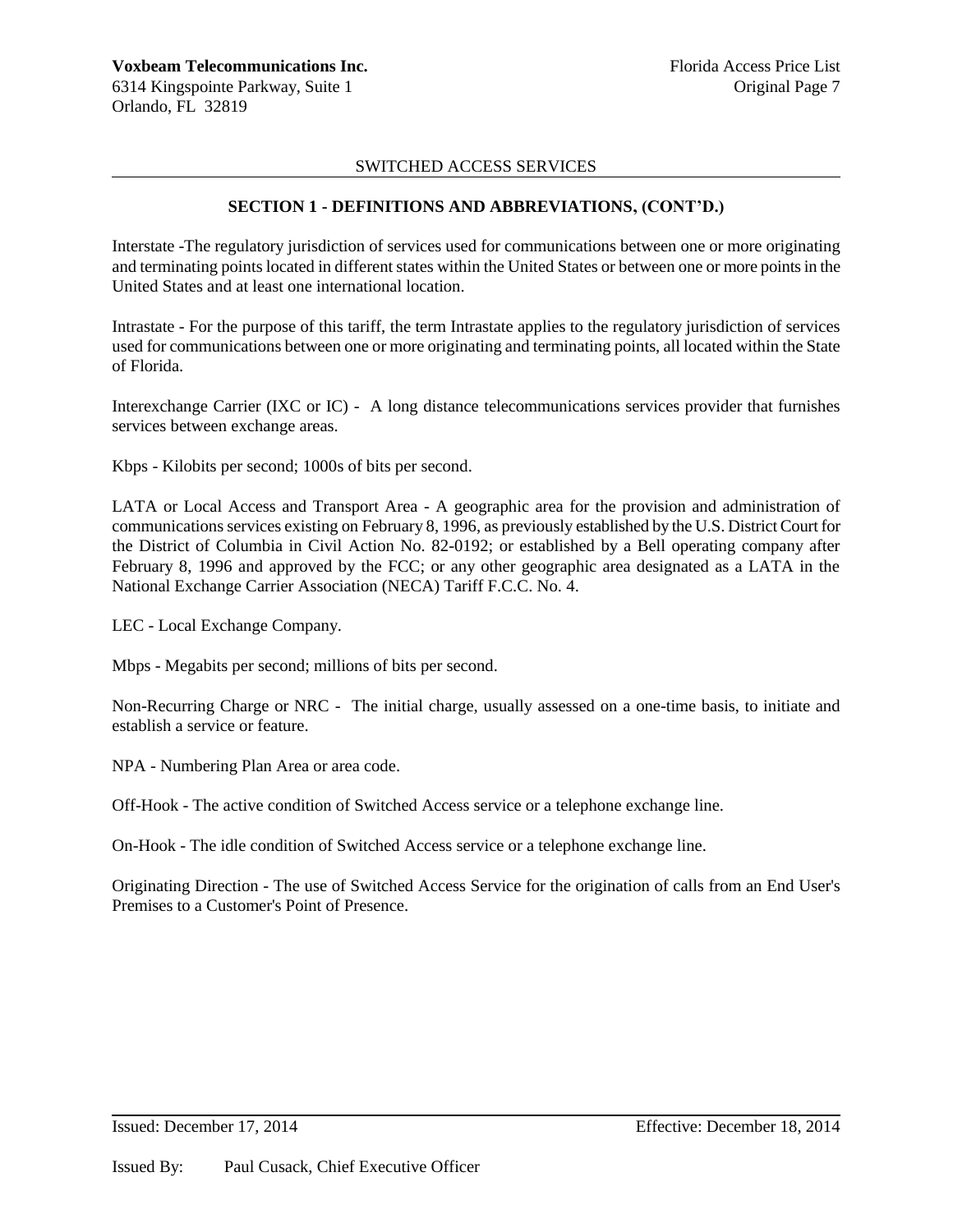# **SECTION 1 - DEFINITIONS AND ABBREVIATIONS, (CONT'D.)**

PIC Authorization - A Customer's or End User's selection of a PIC that meets the requirements of Federal and state law.

PIC - Primary Interexchange Carrier.

Point of Presence or POP - The physical location associated with an Interexchange Carrier's communication and switching systems.

Point of Termination - The point of demarcation within a Customer or End User Premises at which the Company's responsibility for the provision of access service ends. The point of demarcation is the point of interconnection between Company communications facilities and Customer-provided or End User-provided facilities as defined in Part 68 of the Federal Communications Commission's Rules and Regulations.

Premises - A building, portion of a building in a multi-tenant building, or buildings on continuous property not separated by a highway. May also denote a Customer-owned enclosure or utility vault located above or below ground on private property or on Customer acquired right-of-way.

Presubscription - An arrangement whereby an End User selects and designates to the Company or other LEC, a carrier the End User wishes to access, without an access code, for completing interLATA and/or intraLATA toll calls. The selected carrier is referred to as the Primary Interexchange Carrier.

Primary Interexchange Carrier - The IXC designated by an End User as its first routing choice and primary overflow carrier for routing of 1+ direct dialed and operator assisted non-local calls.

Private Line - A service which provides dedicated path between one or more End User or Customer Premises.

Public Switched Telephone Network (or PSTN) – The interconnected network of networks providing voicegrade switched communications service to end users with station addressing based upon the North American Numbering Plan, regardless of the technology or facilities used to provide this service, and regardless of the dialing plan or pattern actually used by a particular caller.

Query - The inquiry to a Company data base to obtain information, processing instructions or service data.

Recurring Charge - The charges to the Customer for services, facilities or equipment, which continue for the agreed upon duration of the service. Recurring charges do not vary based on Customer usage of the services, facilities or equipment provided.

Remote Switching Modules or Remote Switching Systems (RSM/RSS) - Small remotely controlled electronic End Office Switching equipment which obtains its call processing capability from a Host Office. An RSM/RSS cannot accommodate direct trunks to an End User or Customer.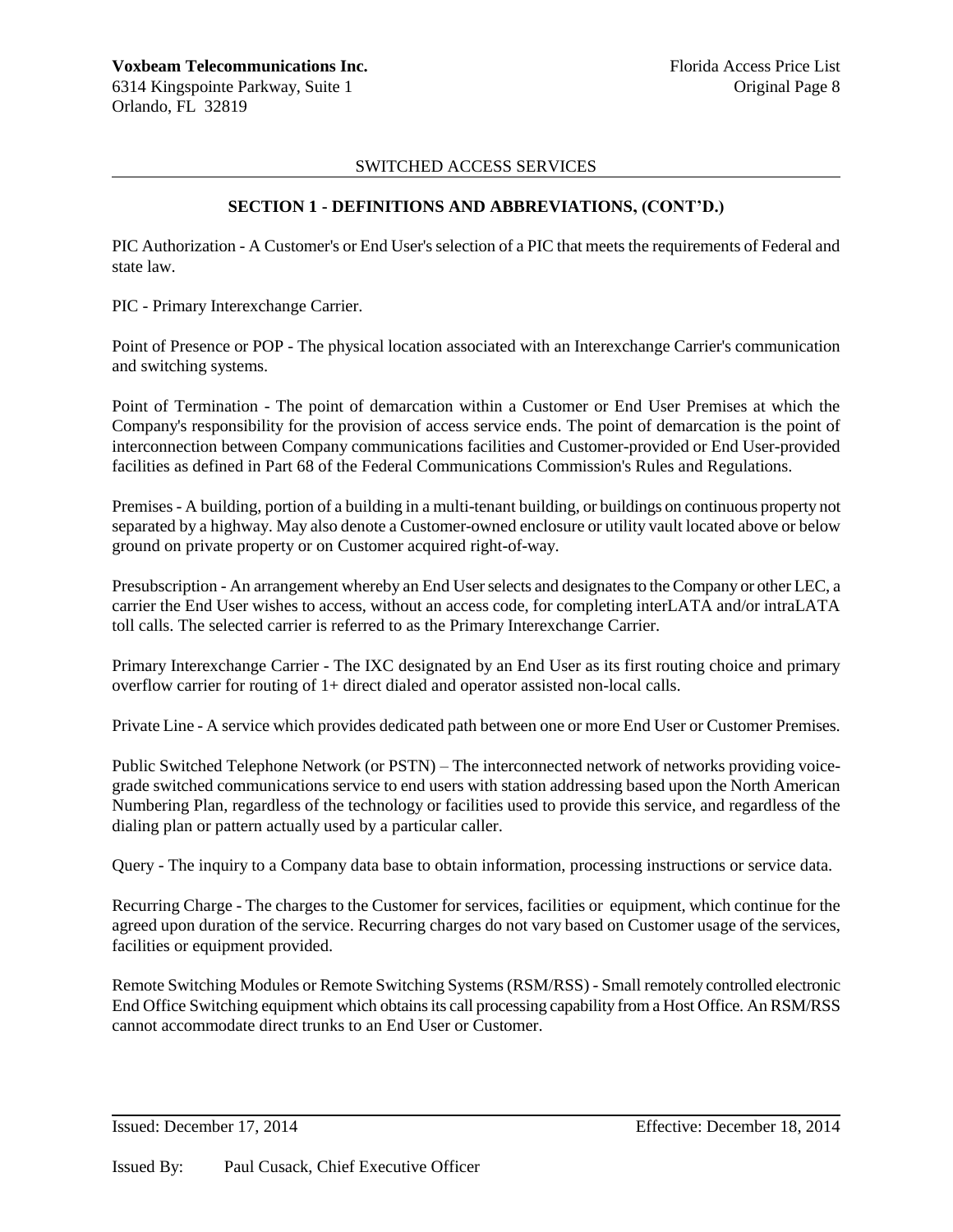# **SECTION 1 - DEFINITIONS AND ABBREVIATIONS, (CONT'D.)**

Service Commencement Date - The first day following the date on which the Company notifies the Customer that the requested service or facility is available for use, unless extended by the Customer's refusal to accept service which does not conform to standards in the service order or this price list, in which case the service commencement date is the date of the Customer's acceptance, such acceptance not to be reasonably withheld or denied. The Company and Customer may mutually agree on a substitute Service Commencement Date.

Service Order - A written request for network services executed by the Customer and the Company.

Serving Wire Center - A geographic location designated by the Company where Switched Access trunks or other access facilities are terminated for purposes of interconnection to other elements or Switched Access Service provided by the Company.

Special Access - See Dedicated Access.

Station - Refers to telephone equipment or an exchange access line from or to which calls are placed.

Switched Access - Refers to the services described in Section 3 of this Tariff, including but not limited to Tandem Connect Access, Direct Connect Access and Tandem Switching Access.

Tandem Switch - See Access Tandem.

Terminal Equipment - Telecommunications devices, apparatus and associated wiring on the Customerdesignated premises.

Terminating Direction - The use of Switched Access Service for the completion of calls from a Customer's Point of Presence to an End User Premises.

Trunk - A communications path connecting two switching systems in a network, used in the establishment of an end-to-end connection.

Trunk Group - A set of trunks which are traffic engineered as a unit for the establishment of connections between switching systems in which all of the communications paths are interchangeable.

V & H Coordinates - Geographic points which define the originating and terminating points of a call in mathematical terms so that the airline mileage of the call may be determined. Call mileage may be used for the purpose of rating calls.

VOIP-PSTN Traffic – Traffic exchanged over PSTN facilities that originates and/or terminates in IP format. See FCC 11-161, ¶ 940.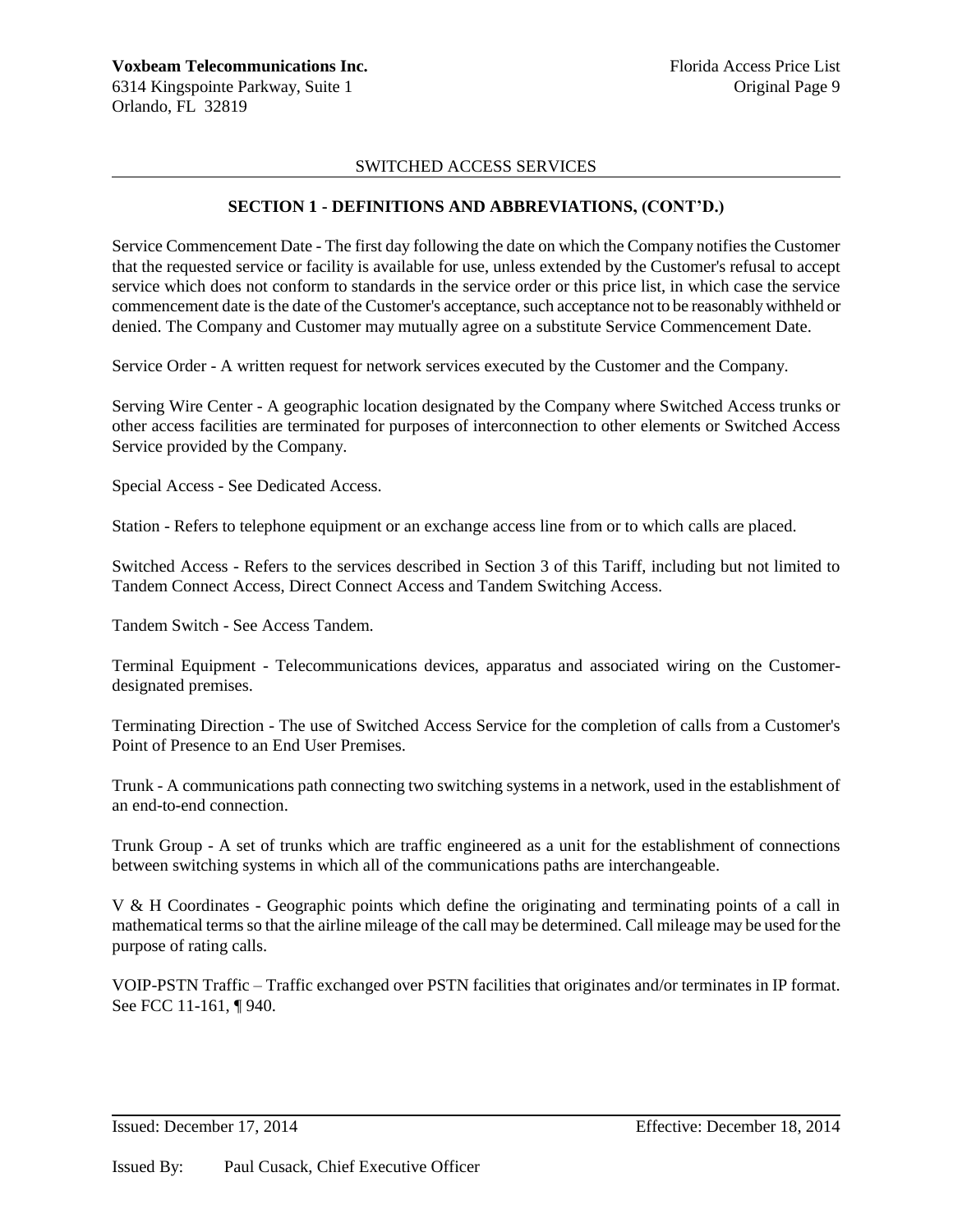# **SECTION 2 - RULES AND REGULATIONS**

# **2.1 Undertaking of the Company**

- **2.1.1** The Company undertakes to furnish switched or dedicated access communications service pursuant to the terms of this price list.
- **2.1.2** The Company's services and facilities are available twenty-four (24) hours per day, seven (7) days per week.
- **2.1.3** The Company is responsible under this price list only for the services and facilities provided hereunder, and it assumes no responsibility for any service provided by any other entity that purchases access to the Company network in order to originate or terminate its own services, or to communicate with its own customers.
- **2.1.4** The Company arranges for installation, operation, and maintenance of the communications services provided in this price list for Customers in accordance with the terms and conditions set forth under this price list. The Customer shall be responsible for all charges due for such service arrangements.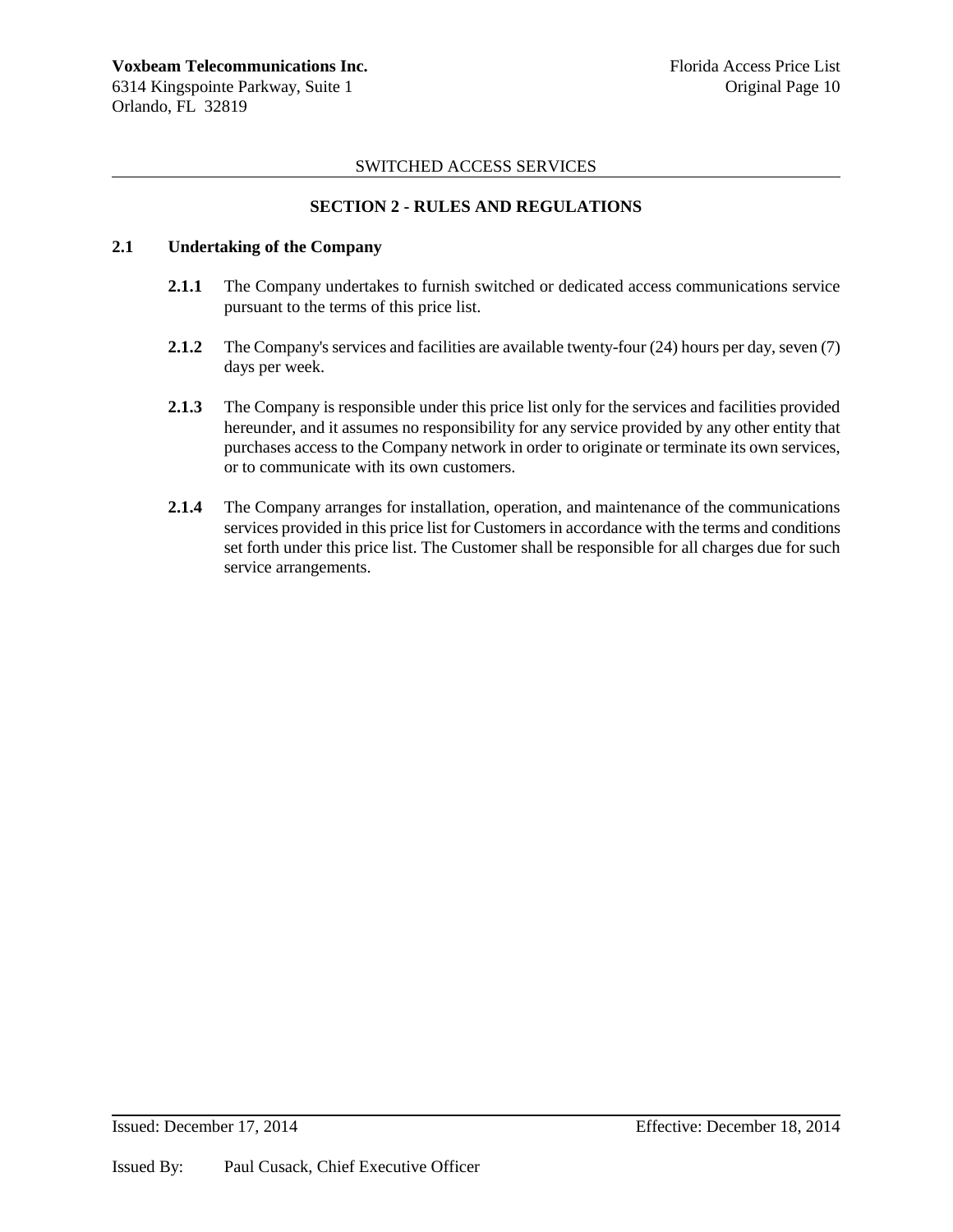# **SECTION 2 - RULES AND REGULATIONS, (CONT'D.)**

### **2.2 Use of the Company's Service**

- **2.2.1** Services provided under this price list may be used by the Customer for any lawful telecommunications purpose for which the service is technically suited.
- **2.2.2** The services the Company offers shall not be used for any unlawful purpose or for any use as to which the Customer has not obtained all required governmental approvals, authorizations, licenses, consents and permits.
- **2.2.3** Recording of telephone conversations of service provided by the Company under this price list is prohibited except as authorized by applicable federal, state and local laws.
- **2.2.4** Any service provided under this price list may be resold to or shared (jointly used) with other persons at the Customer's option. The Customer remains solely responsible for all use of service ordered by it or billed to its account(s) pursuant to this price list, for determining who is authorized to use its service, and for promptly notifying the Company of any unauthorized use. The Customer may advise its customers that a portion of its service is provided by the Company, but the Customer shall not represent that the Company jointly participates with the Customer in the provision of the service. The Company may require applicants for service who intend to use the Company's offerings for resale, shared and/or joint use to file a letter with the Company confirming that their use of the Company's offerings complies with relevant laws and the Commission's regulations, policies, orders, and decisions.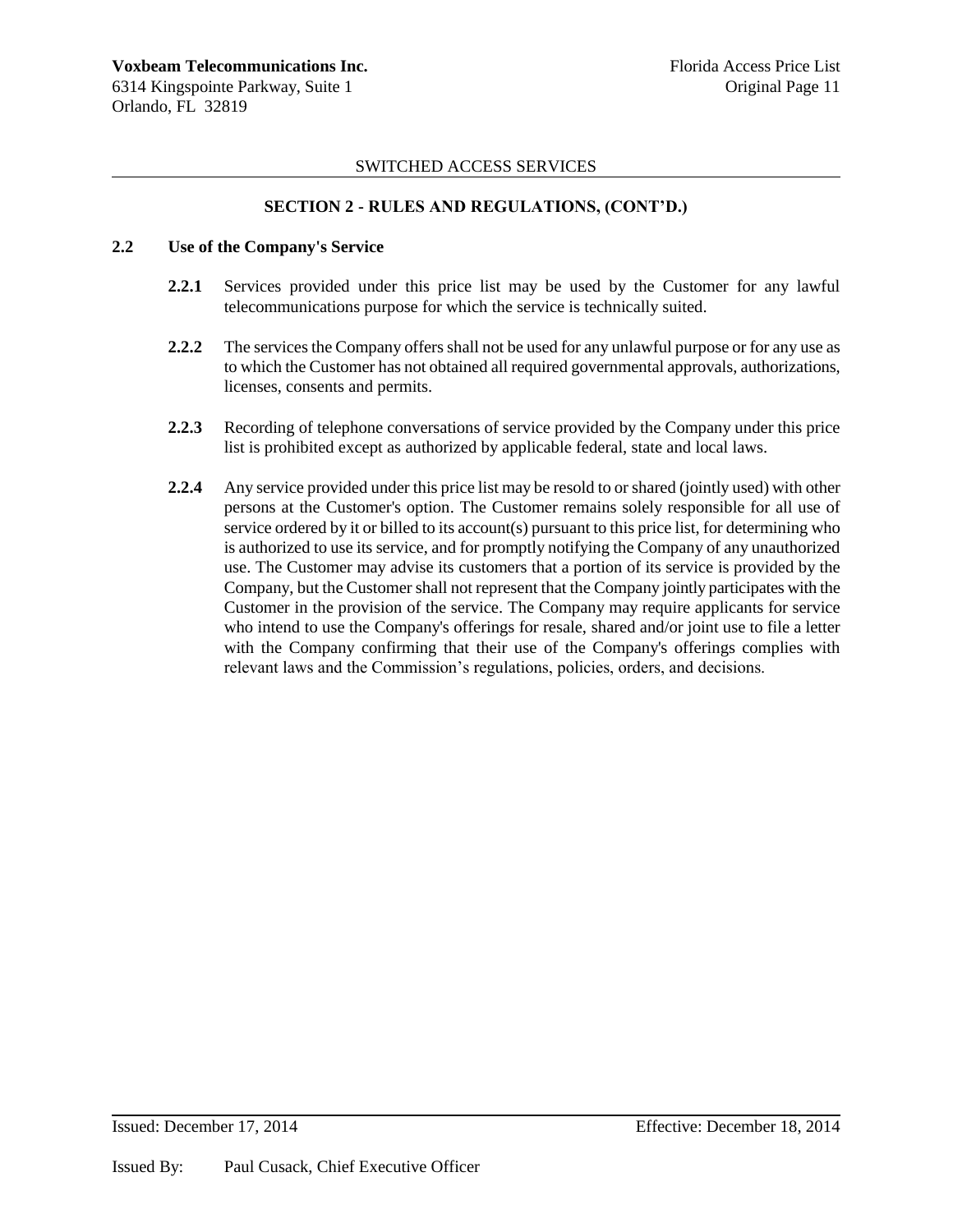# **SECTION 2 - RULES AND REGULATIONS, (CONT'D.)**

# **2.3 Limitations**

- **2.3.1** The Company does not undertake to transmit messages, but offers the use of its facilities when available, and will not be liable for errors in transmission or for failure to establish connections.
- **2.3.2** The furnishing of service under this price list is subject to the availability on a continuing basis of all the necessary facilities and equipment and is limited to the capacity of the Company's facilities as well as facilities the Company may obtain from other carriers, from time to time, to furnish service as required at the sole discretion of the Company.
- **2.3.3** The Company reserves the right to limit or to allocate the use of existing facilities, or of additional facilities offered by the Company, when necessary because of lack of facilities, or due to some other cause beyond the Company's control.
- **2.3.4** The Company may block any signals being transmitted over its network by Customers which cause interference to the Company or other users. Customer shall not be relieved of any obligations to make payments for charges relating to any blocked service and shall indemnify the Company for any claim, judgment or liability resulting from such blockage.
- **2.3.5** The Company reserves the right to discontinue service when the Customer is using the service in violation of the provisions of this price list, or in violation of the law.
- **2.3.6** The Company reserves the right to discontinue service, limit service, or to impose requirements as required to meet changing regulatory or statutory rules and standards, or when such rules and standards have an adverse material affect on the business or economic feasibility of providing service, as determined by the Company in its reasonable judgment.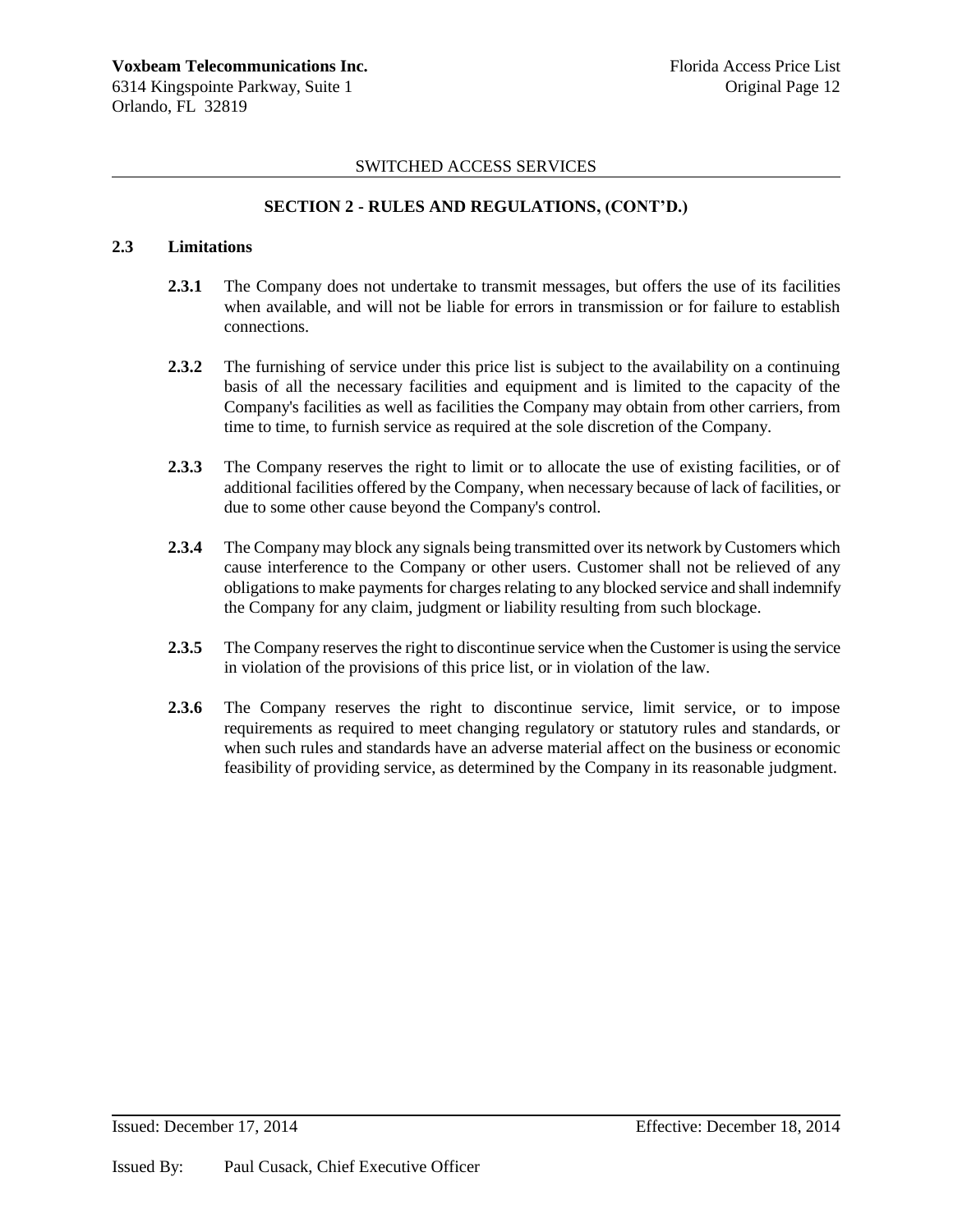# **SECTION 2 - RULES AND REGULATIONS, (CONT'D.)**

### **2.4 Assignment and Transfer**

Neither the Company nor the Customer may assign or transfer its rights or duties in connection with the services and facilities provided by the Company without the written consent of the other party, except that the Company may assign its rights and duties to a) any entity directly or indirectly controlling, controlled by or under common control with the Company, whether direct or indirect; b) under any sale or transfer of all or substantially all the assets of the Company within the state; or c) under any financing, merger or reorganization of the Company.

### **2.5 Application or Service**

Customers may be required to enter into written or oral service orders which shall contain or reference a specific description of the service ordered, the rates to be charged, the duration of the services, and the terms and conditions in this price list. Customers will also be required to execute any other documents as may be reasonably requested by the Company.

### **2.6 Ownership of Facilities**

- 2.6.1 The Customer obtains no property right or interest in the use of any specific type of facility, service, equipment, number, process, or code.
- 2.6.2 Title to all facilities utilized by the Company to provide service under the provisions of this price list shall remain with the Company, its partners, agents, contractors or suppliers. Such facilities shall be returned to the Company, its partners, agents, contractors or suppliers by the Customer, whenever requested, within a reasonable period following the request in original condition, reasonable wear and tear excepted.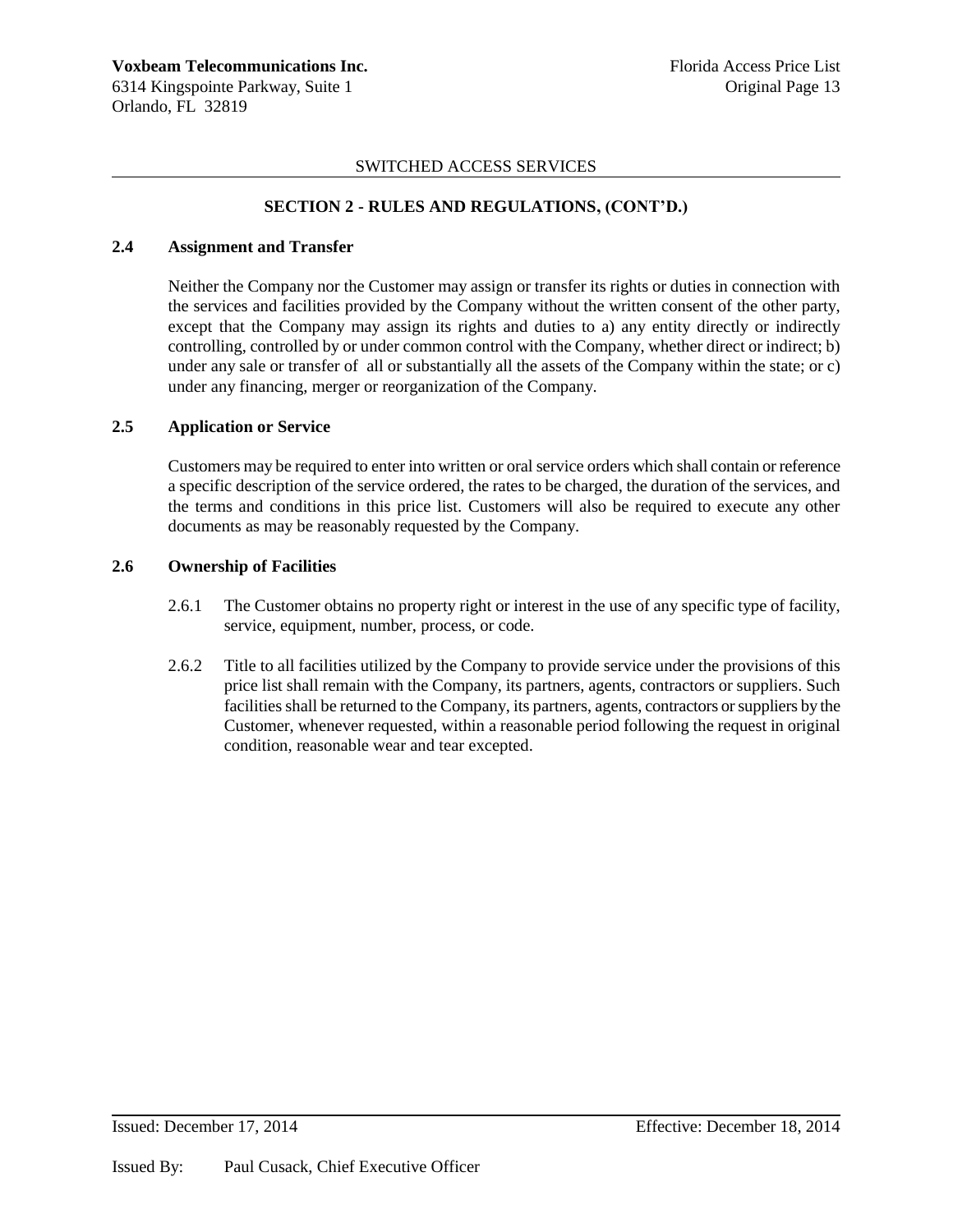### **SECTION 2 - RULES AND REGULATIONS, (CONT'D.)**

# **2.7 Liability of the Company**

Nothing in this price list shall be deemed to eliminate liability for gross negligence or willful misconduct.

- 2.7.1 The liability of the Company for damages of any nature arising from errors, mistakes, omissions, interruptions, or delays of the Company, its agents, servants, or employees, in the course of establishing, furnishing, rearranging, moving, terminating, changing or removing the service or facilities or equipment shall not exceed an amount equal to the charges applicable under this price list (calculated on a proportionate basis where appropriate, at the sole discretion of the Company) to the period during which such error, mistake, omission, interruption or delay occurs.
- 2.7.2 In no event shall the Company be liable for any incidental, indirect, special, or consequential damages (including, without limitation, lost revenue or profits) of any kind whatsoever regardless of the cause or foreseeability thereof.
- 2.7.3 When the services or facilities of other common carriers are used separately or in conjunction with the Company's facilities or equipment in establishing connection to points not reached by the Company's facilities or equipment, the Company shall not be liable for any act or omission of such other common carriers or their agents, servants or employees.
- 2.7.4 The Company shall not be liable for any failure of performance hereunder if such failure is due to any cause or causes beyond the reasonable control of the Company. Such causes shall include, without limitation, acts of God, fire, explosion, vandalism, cable cut, storm or other similar occurrence, any law, order, regulation, direction, action or request of the United States government or of any other government or of any civil or military authority, national emergencies, insurrections, riots, wars, strikes, lockouts or work stoppages or other labor difficulties, supplier failures, shortages, breaches or delays, or preemption of existing service to restore service in compliance with FCC, or other relevant Commission, rules and regulations.
- 2.7.5 The Company shall not be liable for interruptions, delays, errors, or defects in transmission, or for any injury whatsoever, caused by the Customer, or the Customer's agents, End Users, or by facilities or equipment provided by the Customer.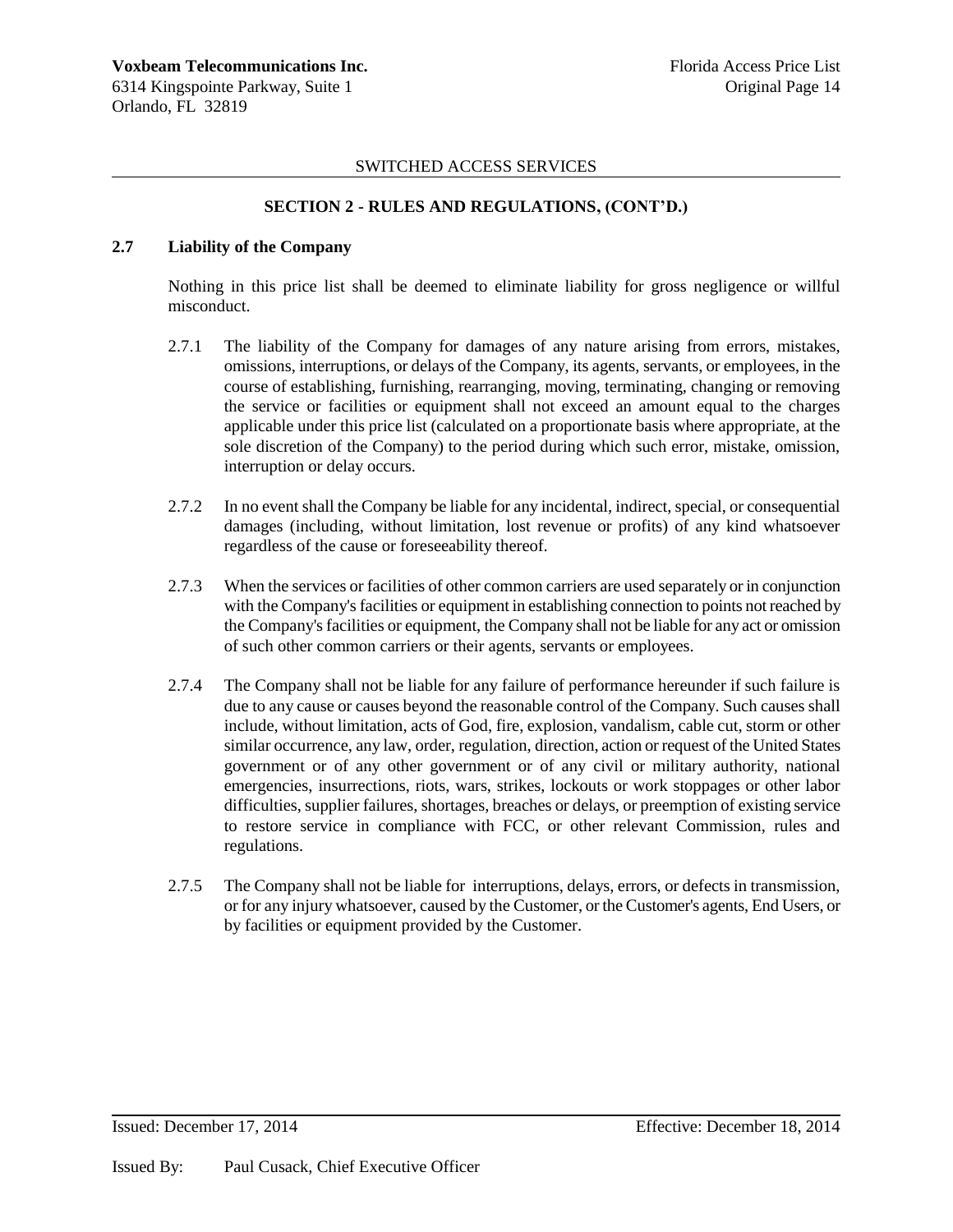# **SECTION 2 - RULES AND REGULATIONS, (CONT'D.)**

### **2.7 Liability of the Company, (Cont'd.)**

- **2.7.6** No liability shall attach to the Company by reason of any defacement or damage to the Customer's premise resulting from the existence of the Company's equipment or facilities on such premise, or by the installation or removal thereof, when such defacement or damage is not the result of the gross negligence or intentional misconduct of the Company or its employees.
- **2.7.7** The Company does not guarantee nor make any warranty with respect to installations provided by it for use in an explosive atmosphere.
- **2.7.8** The Company makes no warranties or representations, express or implied, either in fact or by operation of law, statutory or otherwise, including warranties of merchantability or fitness for a particular use, except those warranties and representations expressly set forth herein.
- **2.7.9** Failure by the Company to assert its rights under a provision of this price list does not preclude the Company from asserting its rights in the future with respect to that provision or from asserting its rights under other provisions.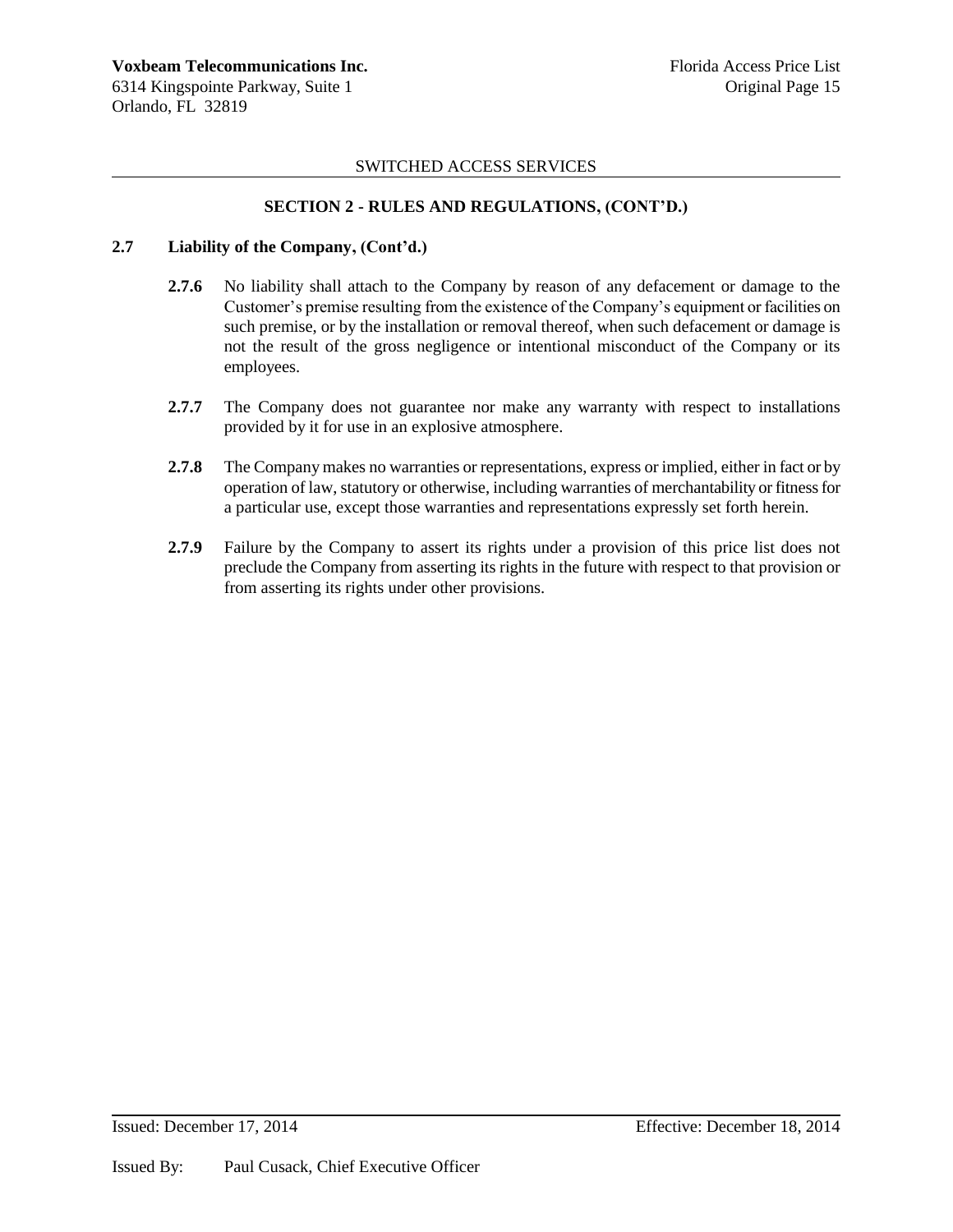# **SECTION 2 - RULES AND REGULATIONS, (CONT'D.)**

### **2.8 Liability of the Customer**

- **2.8.1** The Customer will be liable for damages to the facilities of the Company and for all direct, indirect, incidental and consequential damages caused by the acts or omissions of the Customer, its officers, employees, agents, invites, or contractors where such acts or omissions are not the direct result of the Company's negligence or intentional misconduct.
- **2.8.2** To the extent caused by the acts or omissions of the Customer as described in Section 2.8.1, the Customer shall indemnify, defend and hold harmless the Company from and against all claims, actions, damages, liabilities, costs and expenses, including reasonable attorneys' fees, for (1) any loss, destruction or damage to property of any third party, and (2) any liability incurred to any third party pursuant to this or any other price list or tariff of the Company, or otherwise, for any interruption of, interference to, or other defect in any service provided to such third party.
- **2.8.3** A Customer shall not assert any claim against any other Customer or user of the Company's services for damages resulting in whole or in part from or arising in connection with the furnishing of service under this price list including but not limited to mistakes, omissions, interruptions, delays, errors or other defects or misrepresentations, whether or not such other Customer or user contributed in any way to the occurrence of the damages, unless such damages were caused solely by the negligent or intentional act or omission of the other Customer or user and not by any act or omission of the Company. Nothing in this price list is intended either to limit or to expand Customer's right to assert any claims against third parties for damages of any nature other than those described in the preceding sentence.
- **2.8.4** The Customer shall be fully liable for any damages, including, without limitation, usage charges, that the Customer may incur as a result of the unauthorized use of services provided to the Customer. Unauthorized use occurs when a person or entity that does not have actual, apparent, or implied authority to use the network, obtains the Company's services provided under this price list. The unauthorized use of the Company's services includes, but is not limited to, the placement of calls from the Customer's premise, and the placement of calls through equipment controlled and/or provided by the Customer, that are transmitted over the Company's network without the authorization of the Customer. The Customer shall be fully liable for all such charges.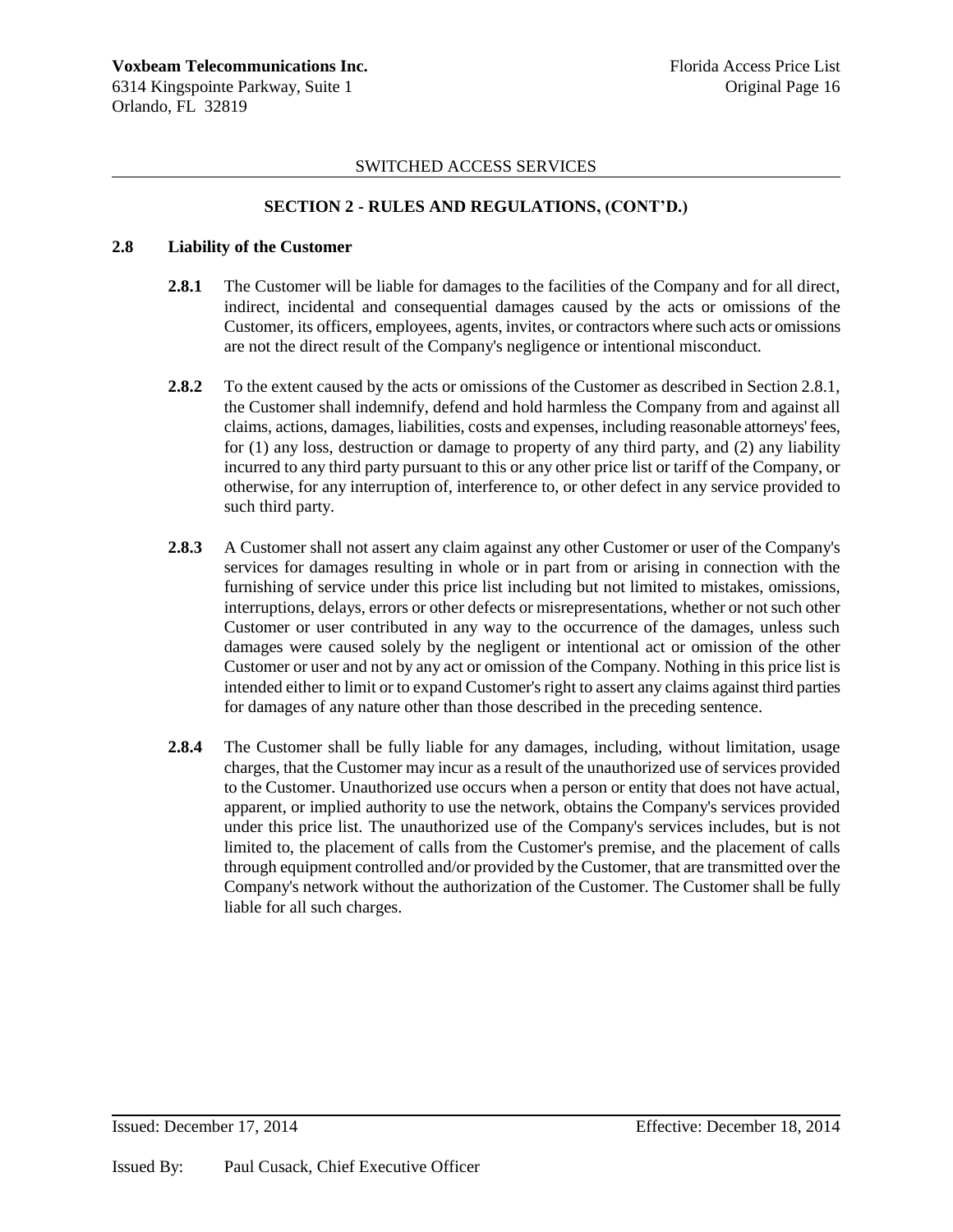# **SECTION 2 - RULES AND REGULATIONS, (CONT'D.)**

### **2.9 Obligations of the Customer**

- **2.9.1** The Customer is responsible for making proper application for service; placing any necessary orders; for complying with price list regulations; and payment of charges for services provided. Specific Customer responsibilities include, but are not limited to, the following:
	- A. reimbursing the Company for damage to or loss of the Company's facilities or equipment caused by the acts or omissions of the Customer; or the non-compliance by the Customer, with these regulations; or by fire or theft or other casualty on the Customer premise, unless caused by the gross negligence or intentional misconduct of the employees or agents of the Company;
	- B. providing at no charge, as specified from time to time by the Company, any needed equipment, secured space, power, supporting structures, and conduit to operate Company facilities and equipment installed on the Premises of the Customer, and the level of heating and air conditioning necessary to maintain the proper operating environment on such Premises;
	- C. obtaining, maintaining and otherwise having full responsibility for all rights-of-way and conduit necessary for installation of fiber optic cable and associated equipment used to provide communications services to the Customer from the cable building entrance or property line to the location of the equipment space described in Section 2.9.1.B. Any and all costs associated with obtaining and maintaining the rights-ofway described herein, including the costs of altering the structure to permit installation of the Company-provided facilities, shall be borne entirely by, or may be charged by the Company to the Customer; the Company may require the Customer to demonstrate its compliance with this section prior to accepting an order for service;
	- D. providing a safe place to work and complying with all laws and regulations regarding the working conditions on the Premises at which Company employees and agents shall be installing or maintaining the Company's facilities and equipment; the Customer may be required to install and maintain Company facilities and equipment within a hazardous area if, in the Company's opinion, injury or damage to the Company employees or property might result from installation or maintenance by the Company; the Customer shall be responsible for identifying, monitoring, removing and disposing of any hazardous material (e.g., friable asbestos) prior to any construction or installation work;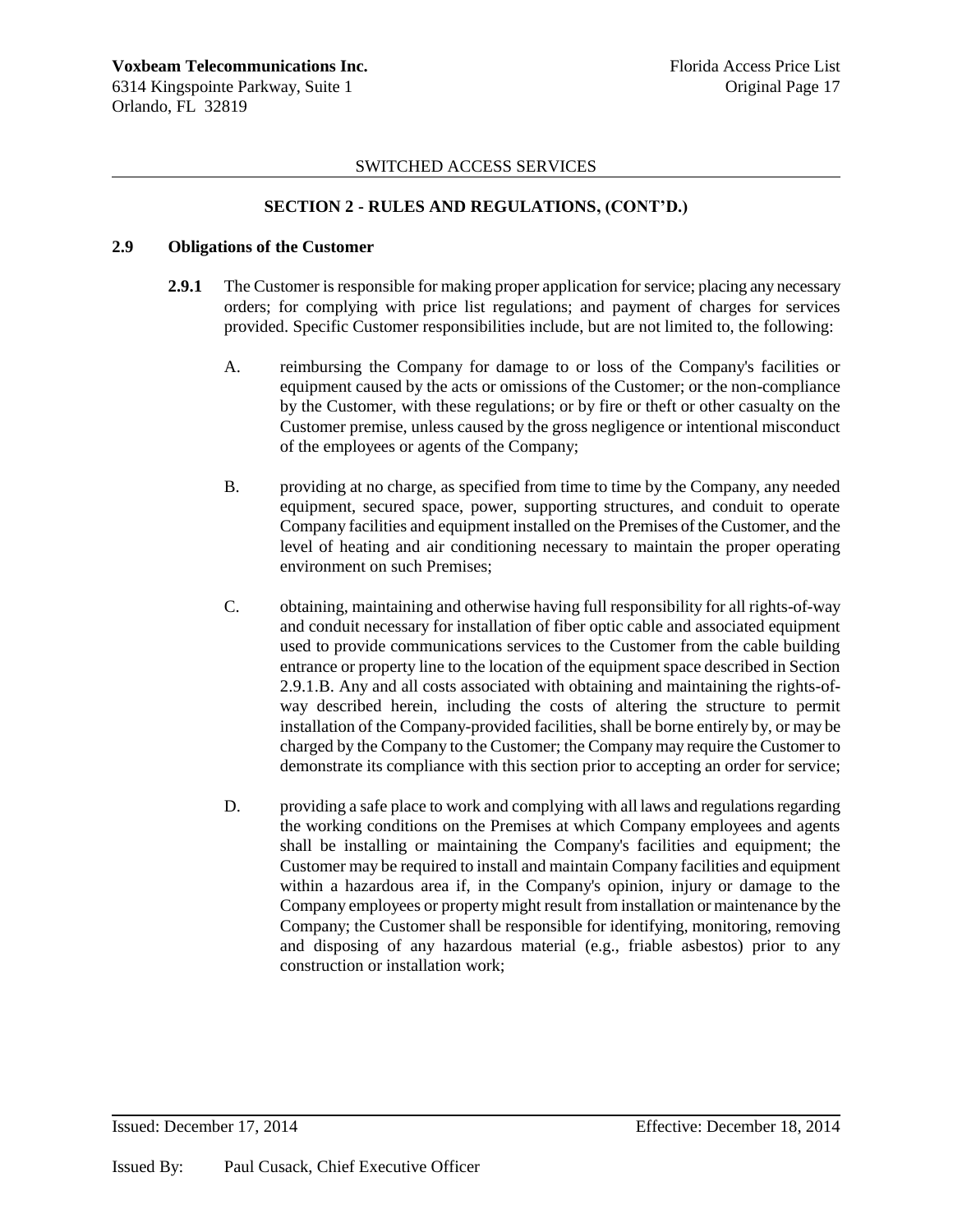# **SECTION 2 - RULES AND REGULATIONS, (CONT'D.)**

### **2.9 Obligations of the Customer, (Cont'd.)**

### **2.9.1 (Cont'd.)**

- E. complying with all laws and regulations applicable to, and obtaining all consents, approvals, licenses and permits as may be required with respect to, the location of Company facilities and equipment in any Customer Premises or the rights-of-way for which Customer is responsible under Section 2.9.1 (c); and granting or obtaining permission for Company agents or employees to enter the Premises of the Customer at any time for the purpose of installing, inspecting, maintaining, repairing, or upon termination of service as stated herein, removing the facilities or equipment of the Company;
- F. not creating or allowing to be placed any liens or other encumbrances on the Company's equipment or facilities;
- G. making Company facilities and equipment available periodically for maintenance purposes at a time agreeable to both the Company and the Customer, such agreement not to be reasonably withheld or denied. No allowance will be made for the period during which service is interrupted for such purposes;
- H. taking all steps necessary to cancel or otherwise discontinue any service(s) to be replaced by any of the Company's service(s) as described herein; and
- I. ensuring that any Customer-provided equipment and/or systems are properly interfaced with Company facilities or services, that the signals emitted into Company's network are of the proper mode, bandwidth, power, and signal level for the intended use of the Customer and in compliance with the criteria set forth in this price list, and that the signals do not damage equipment, injure personnel, or degrade service to other Customers.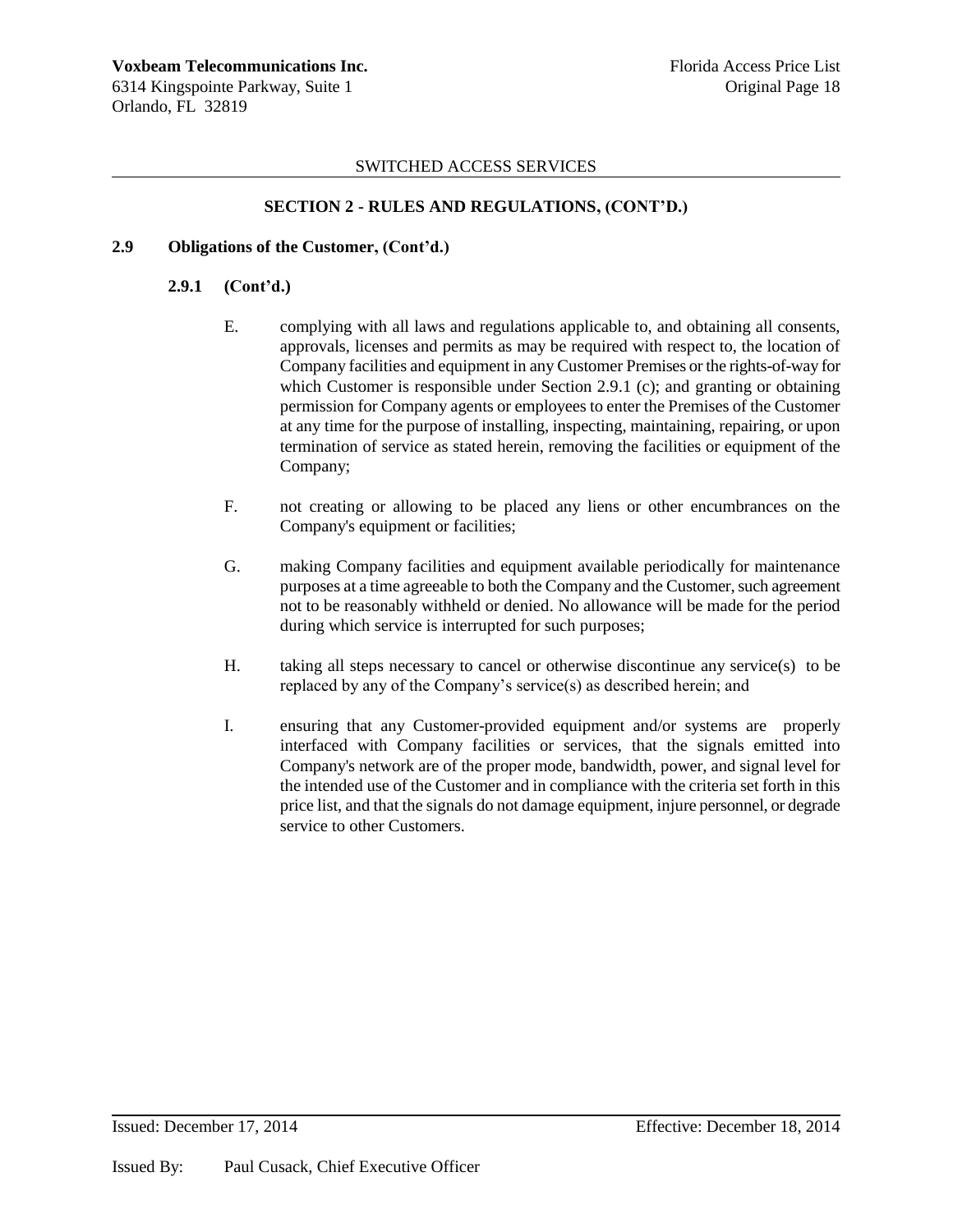# **SECTION 2 - RULES AND REGULATIONS, (CONT'D.)**

#### **2.9 Obligations of the Customer, (Cont'd.)**

- **2.9.2** With regard to access services provided by the Company, specific Customer responsibilities include, but are not limited to, the following:
	- A. Design of Customer Services

The Customer shall be responsible for its own expense for the overall design of its services and for any redesigning or rearrangements of its services which may be required because of changes in facilities, operations or procedures of the Company, minimum protection criteria, or operating or maintenance characteristics of the facilities.

B. Network Contingency Coordination

The Customer shall, in cooperation with the Company, coordinate the planning of actions to be taken to maintain maximum network capability following natural or man-made disasters which affect telecommunications service.

C. Jurisdictional Reports:

Jurisdictional reporting requirements will be as specified below. When a Customer orders access service, its projected Percent Interstate Usage (PIU) must be provided in whole numbers to the Company. The Percent State Usage (PSU) is 1-PIU. These whole number percentages will be used by the Company to apportion the use and/or charges between interstate and intrastate until a revised report is received as set forth herein. Reported or default PIU factors are used only where the call detail is insufficient to determine the appropriate jurisdiction of the traffic.

1. Originating Access: Originating access minutes consist of traffic originating from the Company local switching center(s). The Customer must provide the Company with a projected PIU factor on an annual basis.

If no PIU for originating minutes is submitted as specified herein, a default PIU of 50% will be applied by the Company.

2. Terminating Access: Terminating access minutes consist of traffic terminating to the Company local switching center(s). The Customer must provide the Company with a projected PIU factor on an annual basis.

> If no PIU for terminating minutes is submitted as specified herein, a default PIU of 50% will be applied by the Company.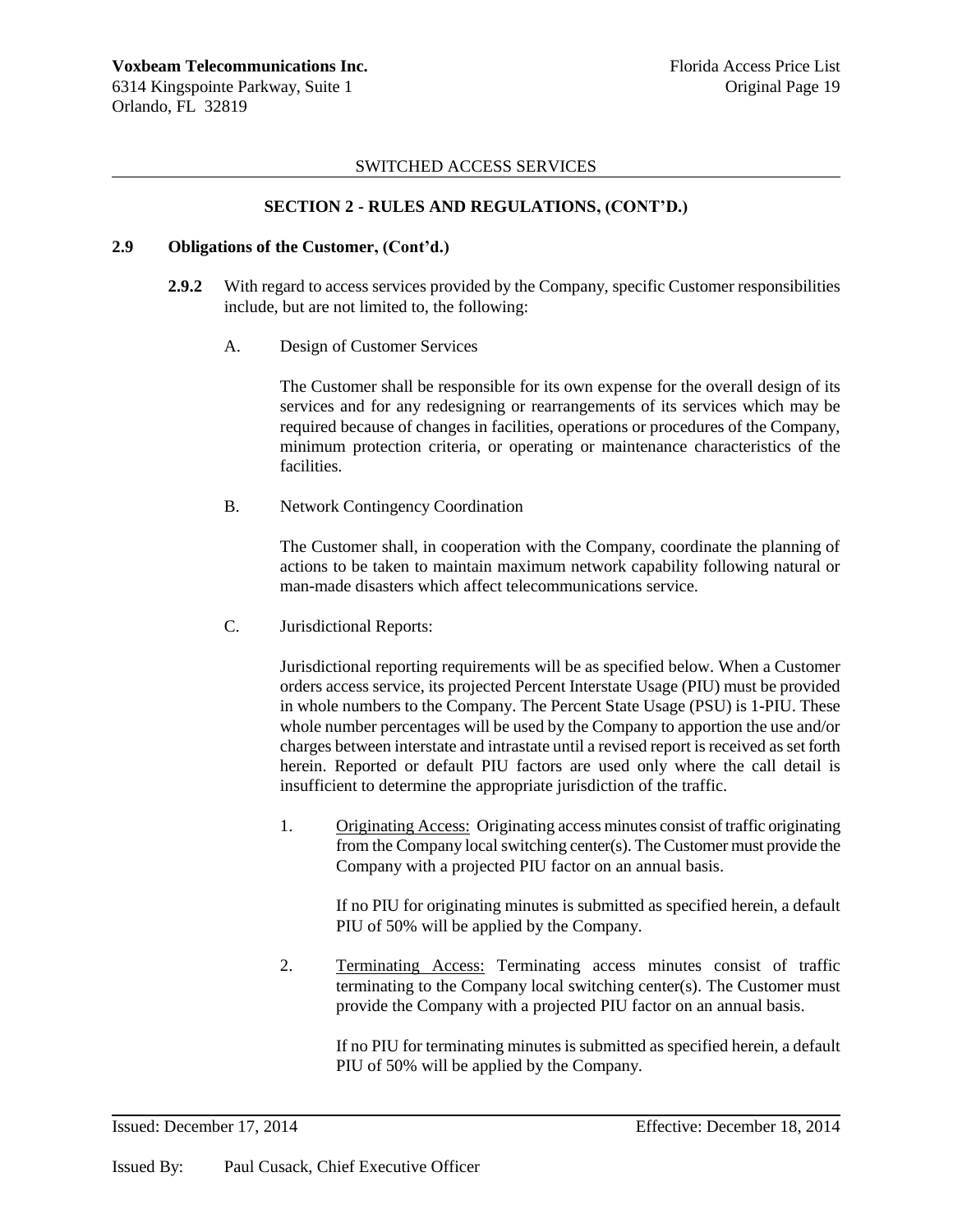# **SECTION 2 - RULES AND REGULATIONS, (CONT'D.)**

### **2.9 Obligations of the Customer, (Cont'd.)**

### **2.9.2 (Cont'd.)**

- C. Jurisdictional Reports (continued)
	- 3. Except where access minutes are measured by Company call detail, the Customer reported Projected PIU factor as set forth above will be used until the Customer reports a different projected PIU factor, as set forth below.
- D. Jurisdictional Audits:
	- 1. The Customer shall keep sufficient detail from which the percentages of interstate and intrastate use reported to the Company can be verified, and upon request of the Company, shall make such records available for inspection and audit. The Customer must maintain these records for 24 months from the date the report became effective for billing purposes.
	- 2. Initiation of an audit will be at the sole discretion of the Company. The audit shall be performed by an independent party selected by the Company. An audit may be initiated by the Company for a single Customer no more than once per year. The Customer shall supply the required data within 30 calendar days of the Company request.
	- 3. In the event that an audit reveals that any customer reported PIU was incorrect, the Company shall apply the audit result to all usage affected by the audit. The customer shall be backbilled or credited, for a period retroactive to the date that the incorrect percentage was reported, but not to exceed 24 months. Backbilled amounts are subject to a late payment penalty and payment shall be made in immediately available funds, within 31 days from receipt of bill or by the following bill date, whichever is a shorter period.
	- 4. Should an audit reveal that the misreported percentage(s) of use resulted in an underpayment of access charges to the Company of five percent or more of the total Switched Access Services bill, the Customer shall reimburse the Company for the cost of the audit. Proof of cost shall be the bills, in reasonable detail submitted to the Company by the auditor.
	- 5. Within 15 days of completion of the auditor's report, the Company will furnish a copy of the audit results to the person designated by the Customer to receive such results.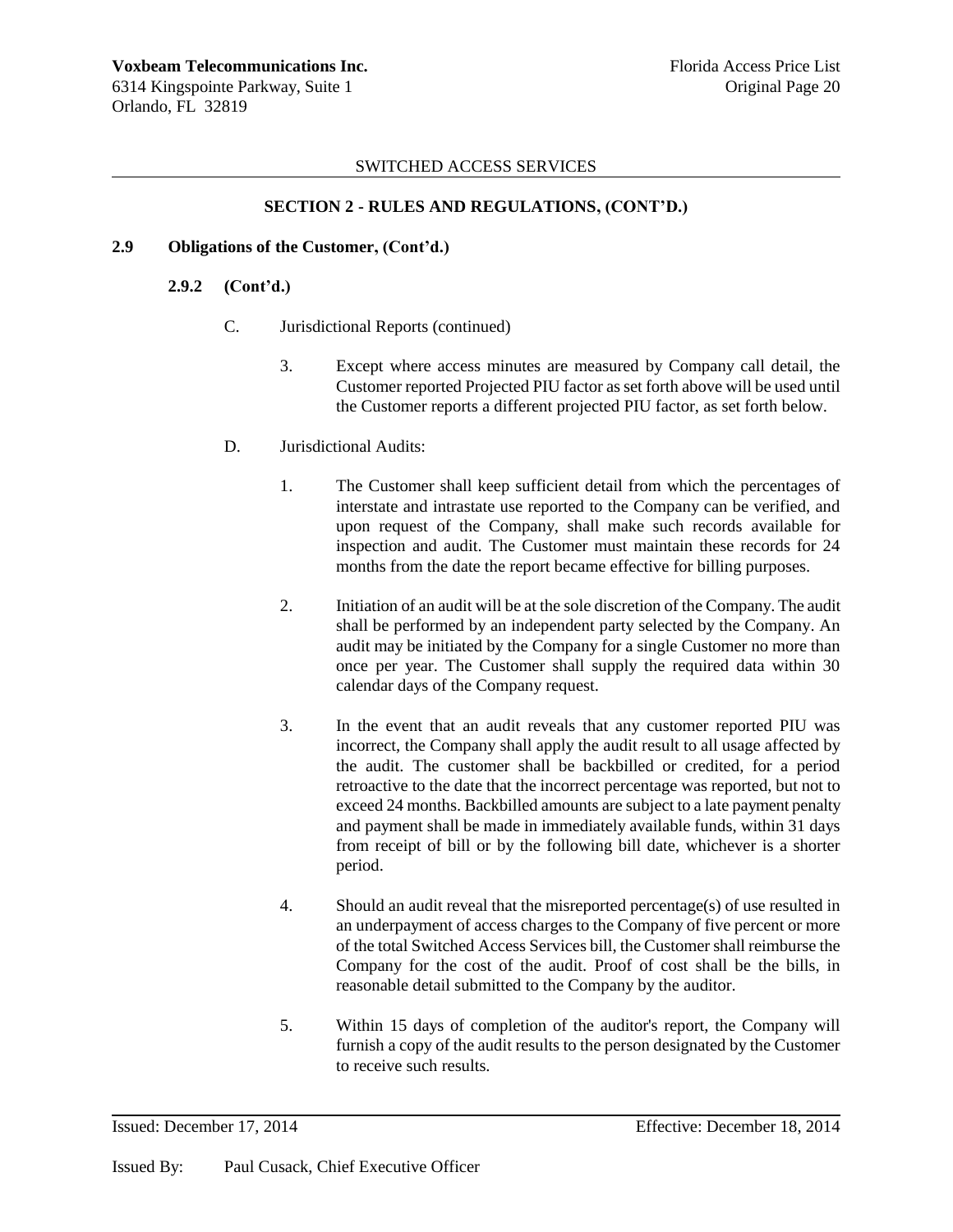# **SECTION 2 - RULES AND REGULATIONS, (CONT'D.)**

#### **2.9 Obligations of the Customer, (Cont'd.)**

#### **2.9.3 Identification and Rating of VoIP-PSTN Traffic**

- A. Scope
	- 1. VoIP-PSTN Traffic is defined as traffic exchanged between the Company and the Customer in time division multiplexing ("TDM") format that originates and/or terminates in Internet protocol ("IP") format. This section governs the identification of VoIP-PSTN Traffic that is required to be compensated at interstate access rates (unless the parties have agreed otherwise) by the Federal Communications Commission in its Report and Order in WC Docket Nos. 10-90 etc., FCC Release No. 11-161 (November 18, 2011) ("FCC Order"). Specifically, this section establishes the method of separating such traffic (referred to in this tariff as "Relevant VoIP-PSTN Traffic") from the Customer's traditional intrastate access traffic, so that such Relevant VoIP-PSTN Traffic can be billed in accordance with the FCC Order.
	- 2. Switched access charges under this tariff apply to VoIP-PSTN Access Traffic whether the connection to the called or calling party's premises is provided by the Company directly or in conjunction with a provider of VoIP Service that does not itself seek to collect switched access charges for the same traffic. The Company will not charge for functions not performed by the Company or its affiliated or unaffiliated provider of VoIP service. For purposes of this provision, functions provided by the Company as part of transmitting telecommunications between designated points using, in whole or in part, technology other than TDM transmission in a manner that is comparable to a service offered by a local exchange carrier constitutes the functional equivalent of carrier access service.
	- 3. This section will be applied to the billing of switched access charges to a customer that is a local exchange carrier only to the extent that the customer has also implemented billing of interstate access charges for Relevant VoIP-PSTN Traffic in accordance with the FCC Order.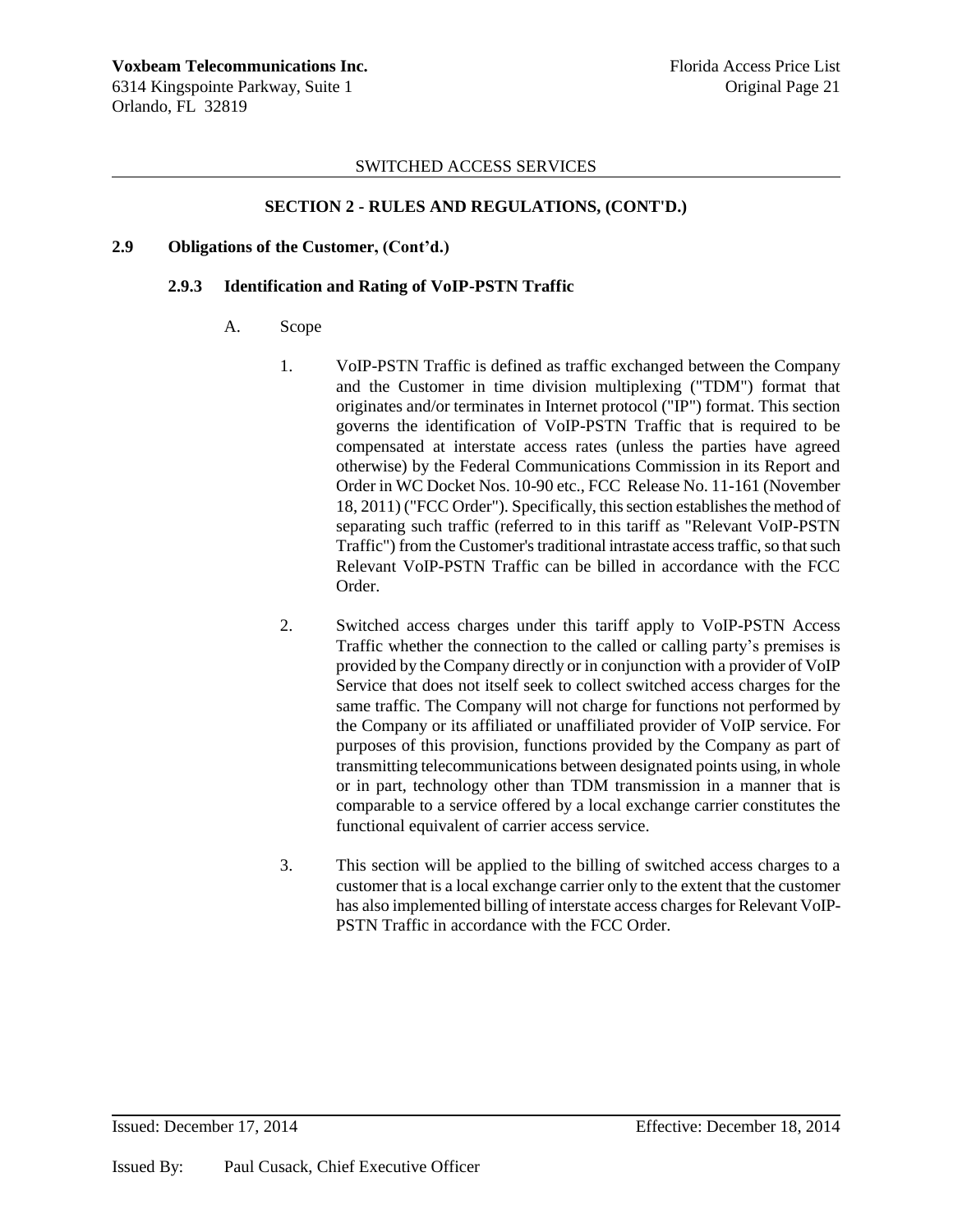### **SECTION 2 - RULES AND REGULATIONS, (CONT'D.)**

#### **2.9 Obligations of the Customer, (Cont'd.)**

#### **2.9.3 Identification and Rating of VoIP-PSTN Traffic, (Cont'd.)**

B. Rating of VoIP-PSTN Traffic

The Relevant VoIP-PSTN Traffic identified in accordance with this tariff section will be billed at rates equal to the Company's applicable interstate switched access rates as specified in Tariff FCC No. 2.

C. Calculation and Application of Percent-VoIP-Usage Factor

The Company will determine the number of Relevant VoIP-PSTN Traffic minutes of use ("MOU") to which interstate rates will be applied under subsection B., above, by applying a Percent VoIP Usage ("PVU") factor to the total intrastate access MOU exchanged between the Company and the Customer. The PVU will be derived and applied as follows:

- 1. The Customer will calculate and furnish to the Company a factor (the "PVU-A") representing the percentage of the total intrastate and interstate access MOU that the Customer exchanges with the Company in the State, that (a) is sent to the Company and that originated in IP format; or (b) is received from the Company and terminated in IP format. This PVU-A shall be based on information such as the number of the Customer's retail VoIP subscriptions in the state (e.g., as reported on FCC Form 477), traffic studies, actual call detail, or other relevant and verifiable information.
- 2. The Company will, likewise, calculate a factor (the "PVU-B") representing the percentage of the Company's total intrastate and interstate access MOU in the State that the Company originates or terminates in IP format. This PVU-B shall be based on information such as the number of the Company's retail VoIP subscriptions in the state (e.g., as reported on FCC Form 477), traffic studies, actual call detail, or other relevant and verifiable information.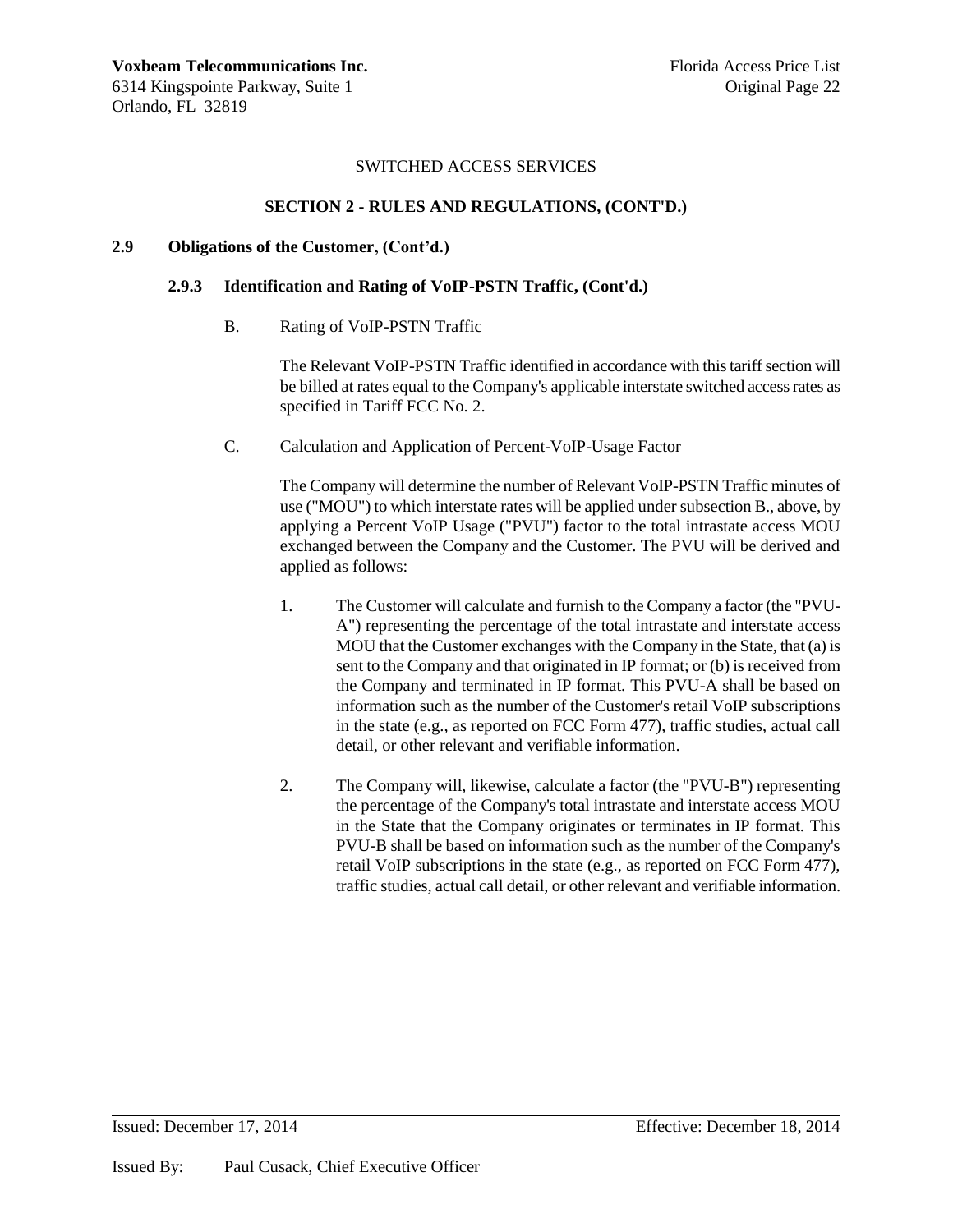### **SECTION 2 - RULES AND REGULATIONS, (CONT'D.)**

#### **2.9 Obligations of the Customer, (Cont'd.)**

#### **2.9.3 Identification and Rating of VoIP-PSTN Traffic, (Cont'd.)**

- C. Calculation and Application of Percent-VoIP-Usage Factor, (Cont'd.)
	- 3. The Company will use the PVU-A and PVU-B factors to calculate a PVU factor that represents the percentage of total intrastate and interstate access MOU exchanged between the Company and the Customer that is originated or terminated in IP format, whether at the Company's end, at the Customer's end, or at both ends. The PVU factor will be calculated as the sum of: (A) the PVU-A factor and (B) the PVU-B factor times (1.0 minus the PVU-A factor).
	- 4. The Company will apply the PVU factor to the total intrastate access MOU exchanged with the Customer to determine the number of Relevant VoIP-PSTN Traffic MOUs.

Example 1: The PVU-B is 10% and the PVU-A is 40%. The effective PVU factor is equal to  $40\% + (10\% \times 60\%) = 46\%$ . The Company will bill 46% of the Customer's intrastate access MOU at its applicable tariffed interstate switched access rates.

Example 2: The PVU-B is 10% and the PVU-A is 0%. The PVU factor is  $0\% + (100\% \times 10\%) = 10\%$ . The Company will bill 10% of the Customer's intrastate access MOU at the Company's applicable tariffed interstate switched access rates.

Example 3: The PVU-A is 100%. No matter what the PVU-B factor is, the PVU is 100%. The Company will bill 100% of the Customer's intrastate access MOU at the Company's applicable tariffed interstate switched access rates.

5. If the Customer does not furnish the Company with a PVU-A pursuant to the preceding paragraph 1, the Company will utilize a PVU equal to the PVU-B.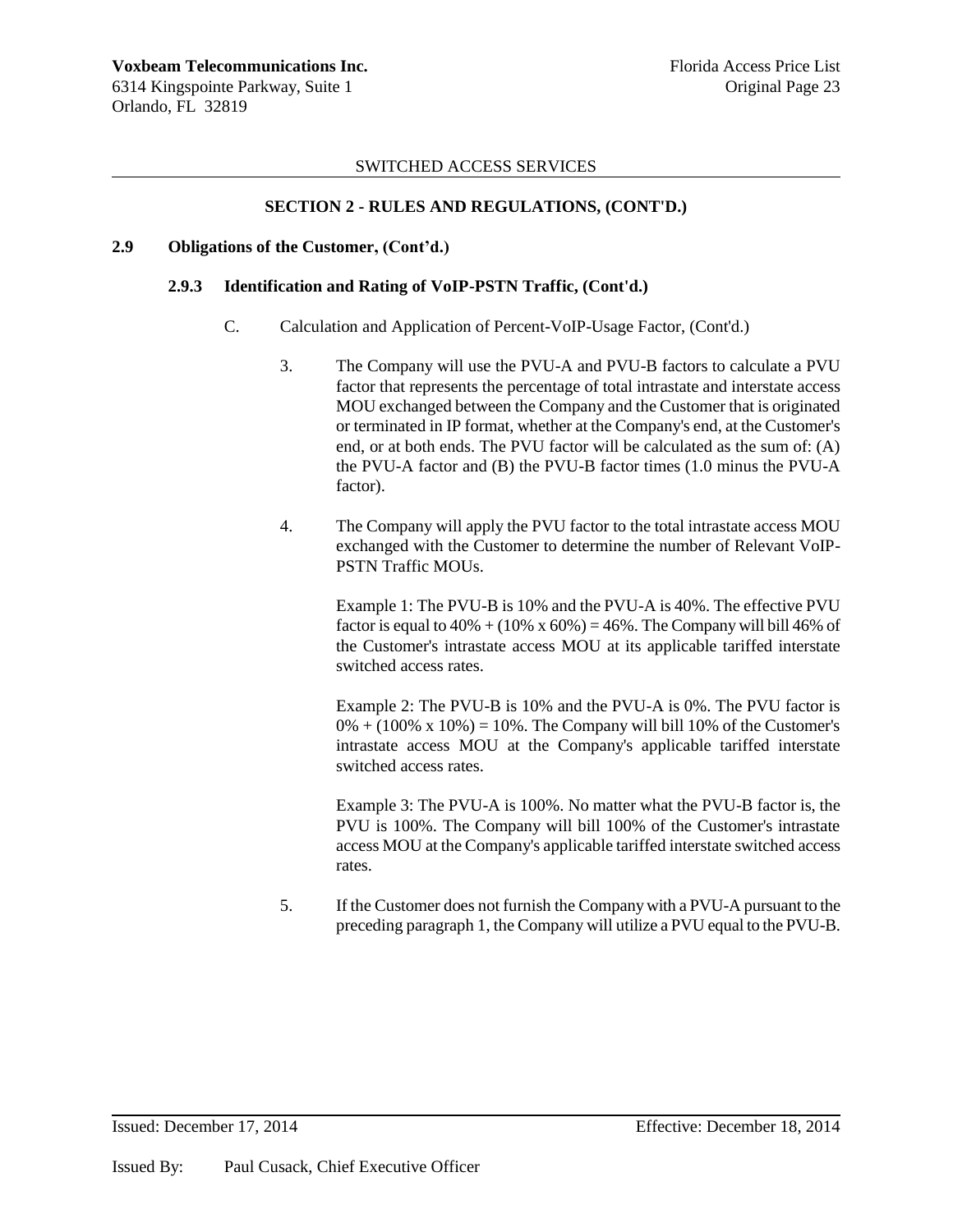# **SECTION 2 - RULES AND REGULATIONS, (CONT'D.)**

### **2.9 Obligations of the Customer, (Cont'd.)**

### **2.9.3 Identification and Rating of VoIP-PSTN Traffic, (Cont'd.)**

### D. PVU Factor Updates

The Customer may update the PVU-A factor or the Company may update the PVU-B factor quarterly using the method set forth in subsection C.1., above. If the Customer chooses to submit such updates, it shall forward to the Company, no later than 15 days after the first day of January, April, July and/or October of each year, a revised PVU-A factor based on data for the prior three months, ending the last day of December, March, June and September, respectively. The Company will use the revised PVU-A to calculate a revised PVU. The revised PVU factor will apply prospectively and serve as the basis for billing until superseded by a new PVU.

#### E. PVU Factor Verification

Not more than twice in any year, the Company may ask the Customer to verify the PVU-A factor furnished to the Company and Customer may ask the Company to verify the PVU-B factor and the calculation of the PVU factor. The party so requested shall comply, and shall reasonably provide the records and other information used to determine the respective PVU-A and PVU-B factors.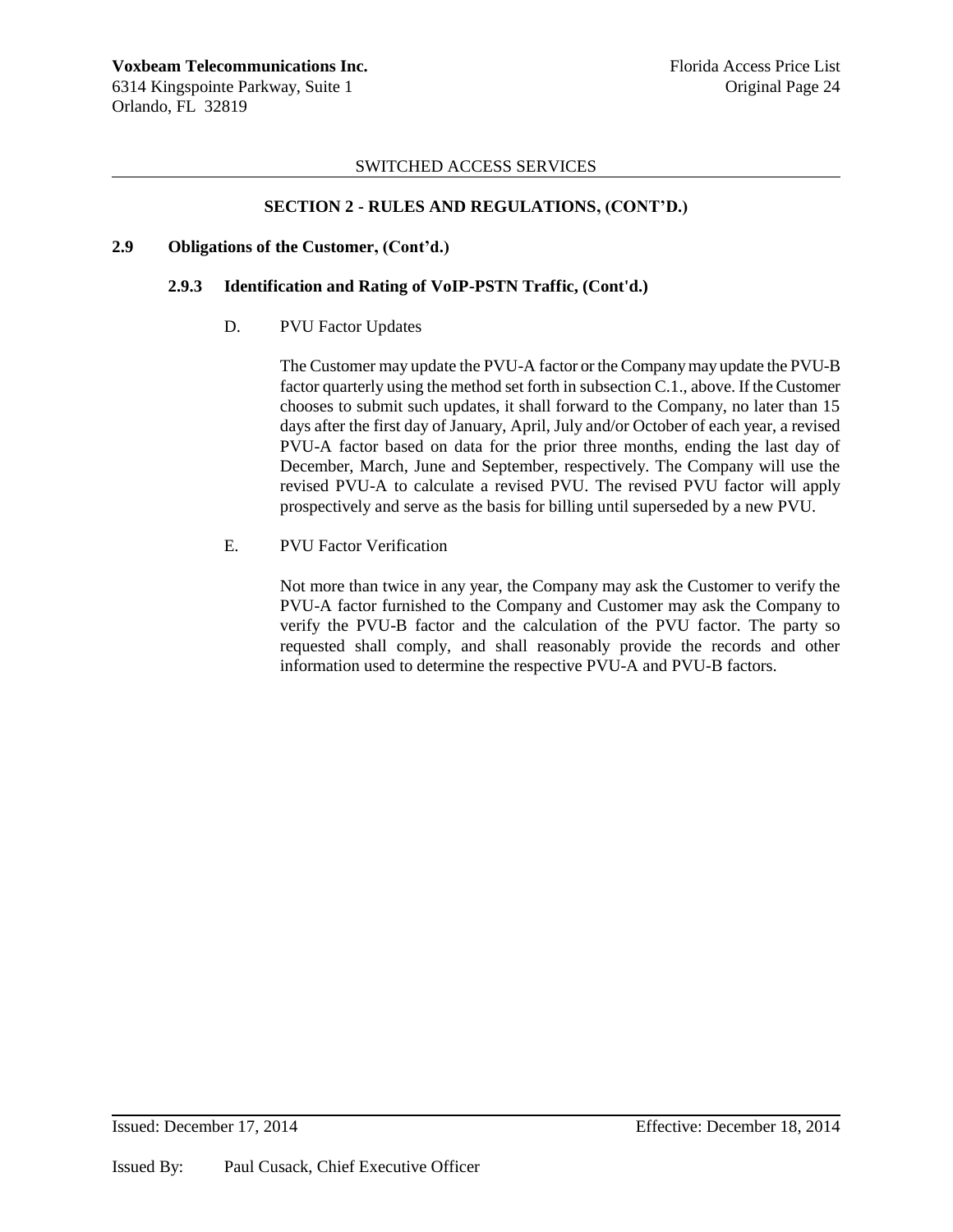# **SECTION 2 - RULES AND REGULATIONS, (CONT'D.)**

### **2.10 Billing and Payment For Service**

### **2.10.1 Responsibility for Charges**

The Customer is responsible for payment of all charges for services and equipment furnished to the Customer for transmission of calls via the Company. In particular and without limitation, the Customer is responsible for any and all cost(s) incurred as the result of:

- A. any delegation of authority resulting in the use of Customer's communications equipment and/or network services which result in the placement of calls via the Company;
- B. any and all use of the service arrangement provided by the Company, including calls which the Customer did not individually authorize; and
- C. any calls placed by or through the Customer's equipment via any remote access feature(s).

### **2.10.2 Minimum Period**

The minimum period for which services are provided and for which rates and charges are applicable is one (1) month unless otherwise specified in this price list or by mutually agreed upon contract. When a service is discontinued prior to the expiration of the minimum period, charges are applicable, whether the service will be used or not.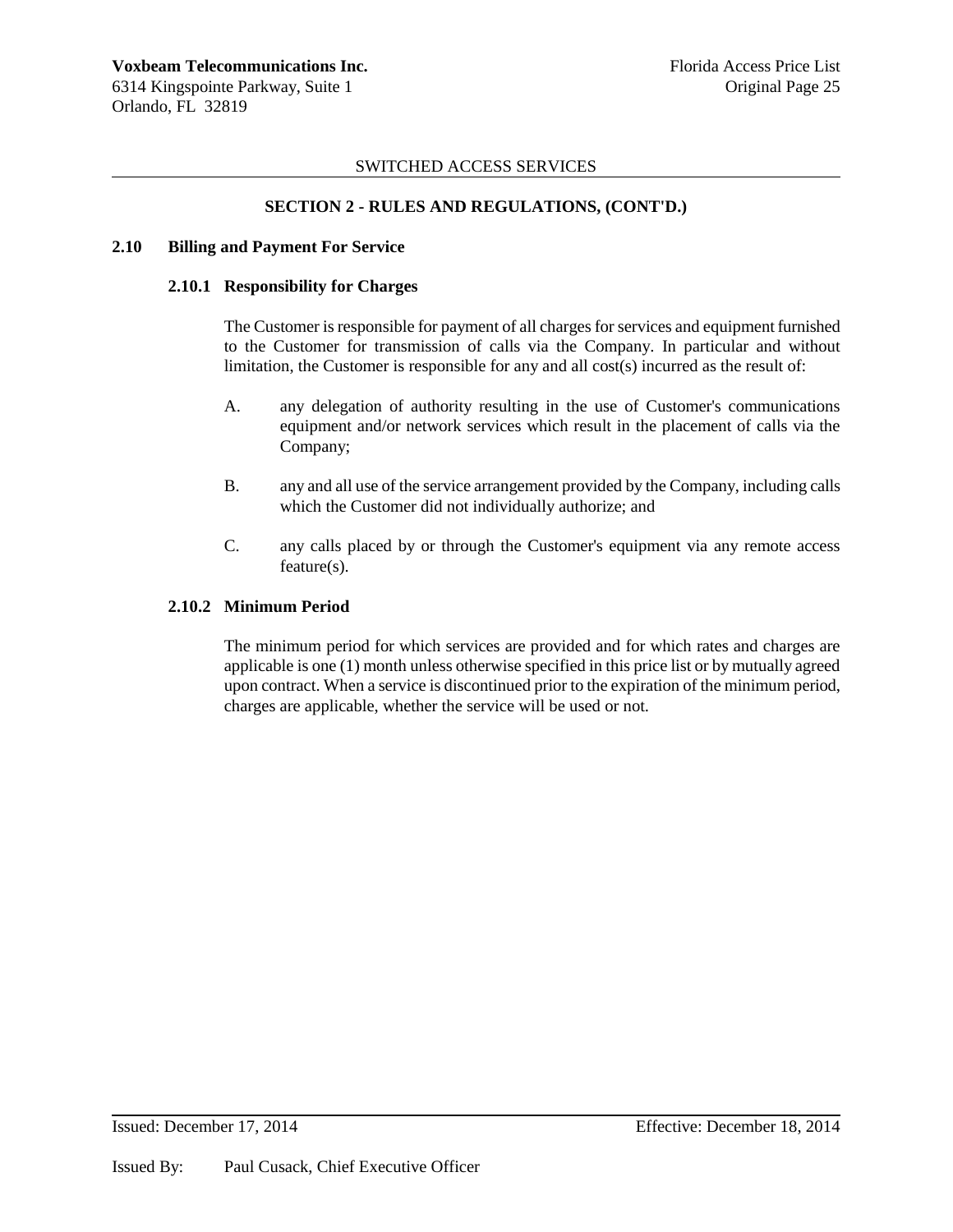# **SECTION 2 - RULES AND REGULATIONS, (CONT'D.)**

### **2.10 Billing and Payment For Service, (Cont'd.)**

### **2.10.3 Payment for Service**

- A. All charges due by the Customer are payable to the Company or any agent duly authorized to receive such payments. Terms of payment shall be according to the rules and regulations of the agent and subject to the rules of regulatory bodies having jurisdiction.
- B. Non-recurring charges for installations, service connections, moves or rearrangements are due and payable upon receipt of the Company's invoice by the Customer. At the Company's discretion, payment of all or a portion of any nonrecurring charges may be required prior to commencement of facility or equipment installation or construction required to provide the services requested by the Customer.
- C. The Company shall present invoices for recurring charges monthly to the Customer, in advance of the month in which service is provided, and recurring charges shall be due and payable as specified on the bill. The Company reserves the right to utilize as its sole and exclusive billing method electronic invoices that are accessible by the Customer via a secure web interface,
- D. When billing is based upon Customer usage, usage charges will be billed monthly in arrears for service provided in the preceding billing period. Charges shall be due and payable as specified on the bill. Any requests by the Customer for call detail records supporting billed usage charges must be submitted to the Company in writing or via electronic mail that is acknowledged as received by the Company, within sixty (60) days of the date of the invoice on which the usage was billed. Any such call detail records will be provided in a format to be mutually agreed between the Company and the Customer.
- E. Customer billing will begin on the Service Commencement Date. Billing accrues through and includes the day that the service, circuit, arrangement or component is discontinued.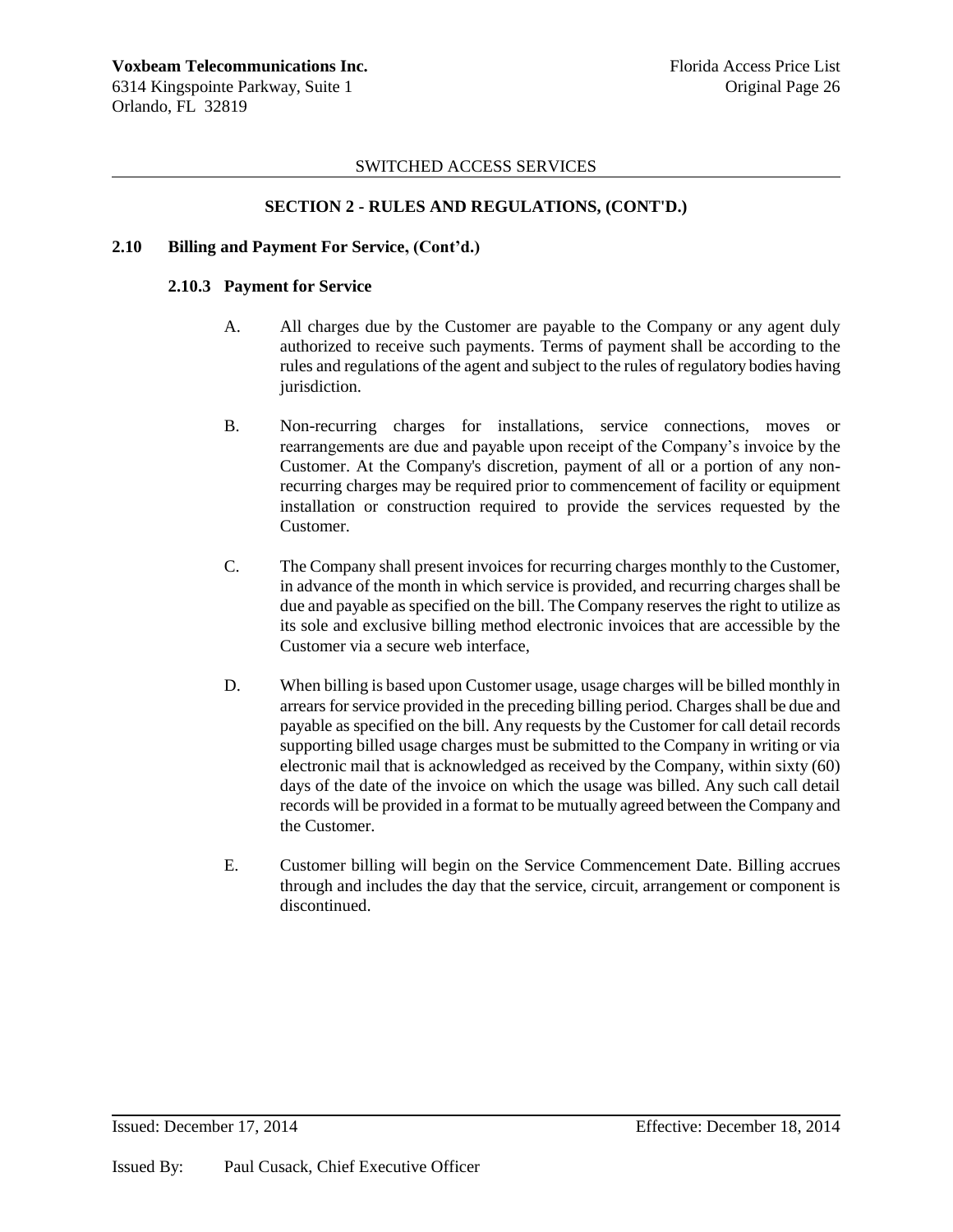# **SECTION 2 - RULES AND REGULATIONS, (CONT'D.)**

### **2.10 Billing and Payment For Service, (Cont'd.)**

### **2.10.3 Payment for Service, (Cont'd.)**

- F. When service does not begin on the first day of the month, or end on the last day of the month, the charge for the fraction of the month in which service was furnished will be calculated on a pro-rata basis. For this purpose, every month is considered to have 30 days.
- G. Amounts not paid within 30 days after the mailing date of invoice will be considered past due.
- H. In the event Company, in its sole discretion, chooses to forego billing the Customer for access services in any particular month(s), Company reserves the right to back bill Customer for any unbilled recurring or nonrecurring charges for a period of twentyfour (24) months.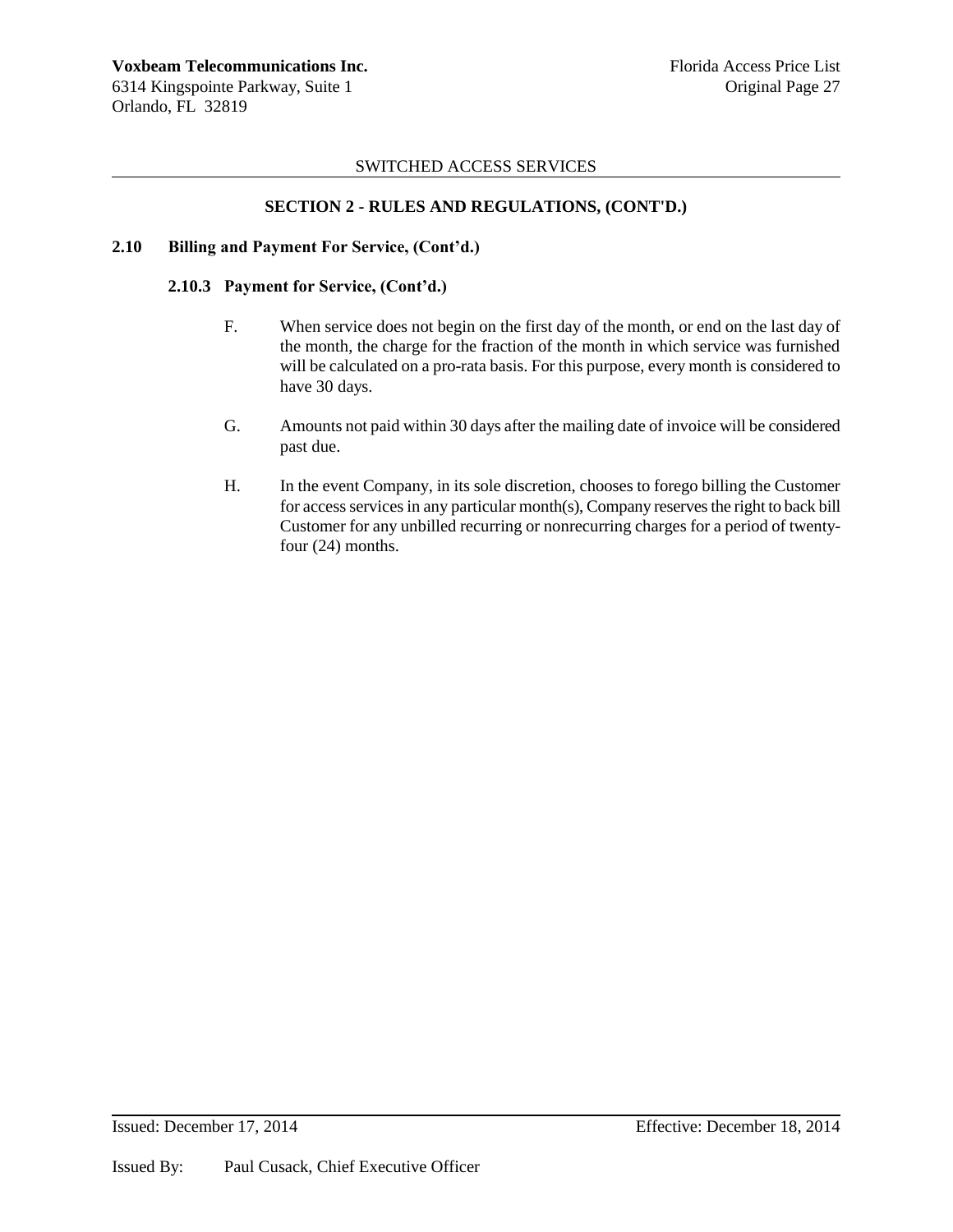# **SECTION 2 - RULES AND REGULATIONS, (CONT'D.)**

### **2.10 Billing and Payment For Service, (Cont'd.)**

### **2.10.4 Disputed Charges**

- A. Any objections to billed charges must be reported to the Company or its billing agent in writing or via electronic mail that is acknowledged by the Company within ninety (90) days of the invoice date of the bill issued to the Customer. Adjustments to Customers' bills shall be made to the extent that circumstances exist which reasonably indicate that such changes are appropriate.
- B. In the event that a billing dispute occurs concerning any charges billed to the Customer by the Company, the Customer must submit a documented claim for the disputed amount. The Customer will submit all documentation as may reasonably be required to support the claim. All claims must be submitted to the Company within ninety (90) days of the invoice date of the bill for the disputed services. If the Customer does not submit a claim as stated above, the Customer waives all rights to filing a claim thereafter.
- C. If the dispute is resolved in favor of the Customer, and the Customer has withheld the disputed amount, no interest credits or penalties will apply.
- D. If the dispute is resolved in favor of the Company and the Customer has withheld the disputed amount, any payments withheld pending settlement of the disputed amount shall be subject to the late payment penalty as set forth in 2.10.5.
- E. If the dispute is resolved in favor of the Customer and the Customer has paid the disputed amount, the Customer will receive an interest credit from the Company for the disputed amount times a late factor as set forth in 2.10.5.
- F. If the dispute is resolved in favor of the Company and the Customer has paid the disputed amount on or before the payment due date, no interest credit or penalties will apply.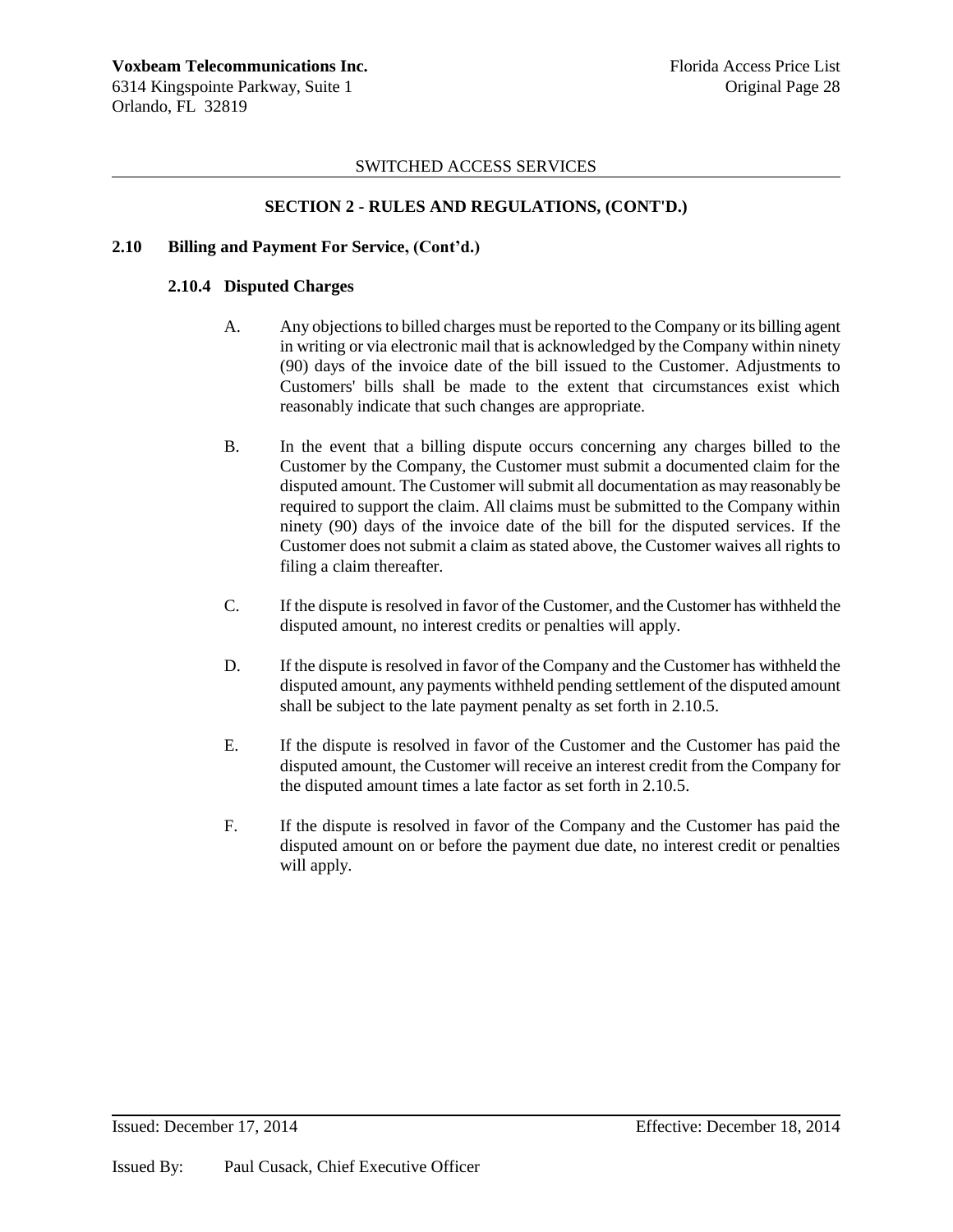# **SECTION 2 - RULES AND REGULATIONS, (CONT'D.)**

### **2.10 Billing and Payment For Service, (Cont'd.)**

### **2.10.4 Disputed Charges**

G. Customer inquiries or complaints regarding service or accounting may be made in writing or by telephone to the Company at:

Voxbeam Telecommunications Inc. 6314 Kingspointe Parkway, Suite 1 Orlando, FL 32819 (866) 384-1860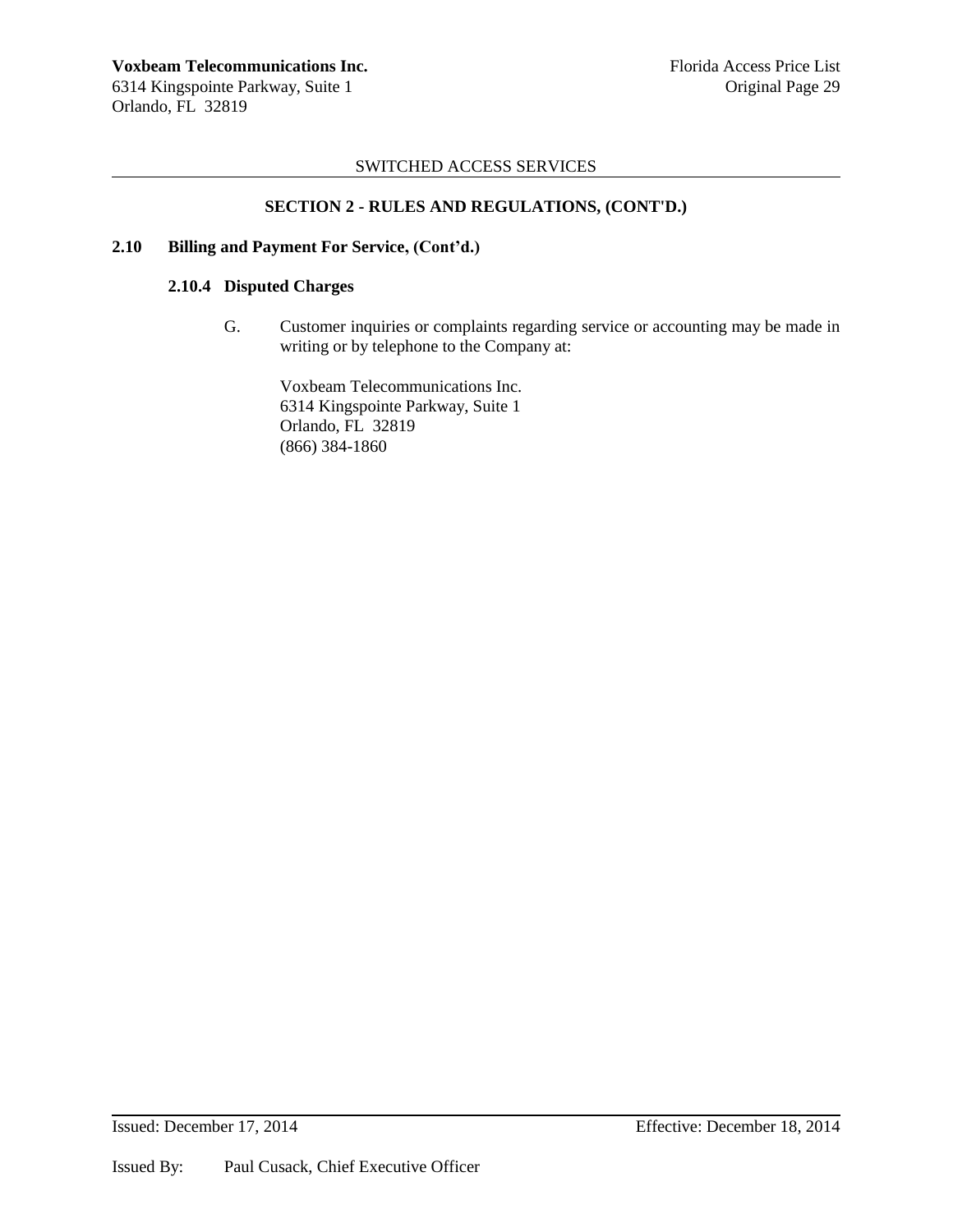### **SECTION 2 - RULES AND REGULATIONS, (CONT'D.)**

#### **2.10 Billing and Payment For Service, (Cont'd.)**

#### **2.10.5 Late Payment Fees**

A late payment charge of 1.5% per month, or the highest rate permitted by applicable law, whichever is less, shall be due to the Company for any billed amount for which payment has not been received by the Company within thirty (30) days of the invoice date of the Company's invoice for service, or if any portion of the payment is received by the Company in funds which are not immediately available upon presentment. If the last calendar day for remittance falls on a Sunday, legal holiday or other day when the offices of the Company are closed, the date for acceptance of payments prior to assessment of any late payment fees shall be extended through to the next business day.

### **2.10.6 Returned Check Charge**

A service charge equal to \$25.00, or the actual fee incurred by Company from a bank or financial institution, whichever is greater, will be assessed for all checks returned by a bank or other financial institution for: insufficient or uncollected funds, closed account, apparent tampering, missing signature or endorsement, or any other insufficiency or discrepancy necessitating return of the instrument at the discretion of the drawee bank or other financial institution.

#### **2.11 Taxes, Surcharges and Fees**

- **2.11.1** All state and local taxes (i.e., gross receipts tax, sales tax, municipal utilities tax) are listed as separate line items on the Customer's bill and are not included in the quoted rates and charges set forth in this price list. To the extent that a municipality, other political subdivision or local agency of government, or Commission imposes upon and collects from the Company a gross receipts tax, sales tax, occupation tax, license tax, permit fee, rights-of-way fee, franchise fee, or other regulatory fee or tax, such fees and taxes shall, insofar as practicable and allowed by law, be billed pro-rata to Customers receiving service from the Company within the territorial limits of such municipality, other political subdivision or local agency of government. It shall be the responsibility of the Customer to pay any such taxes and fees that subsequently become applicable retroactively.
- **2.11.2** The Company may adjust its rates and charges or impose additional rates and charges on its Customers in order to recover amounts it is required by governmental or quasi-governmental authorities to collect from or pay to others in support of statutory or regulatory programs.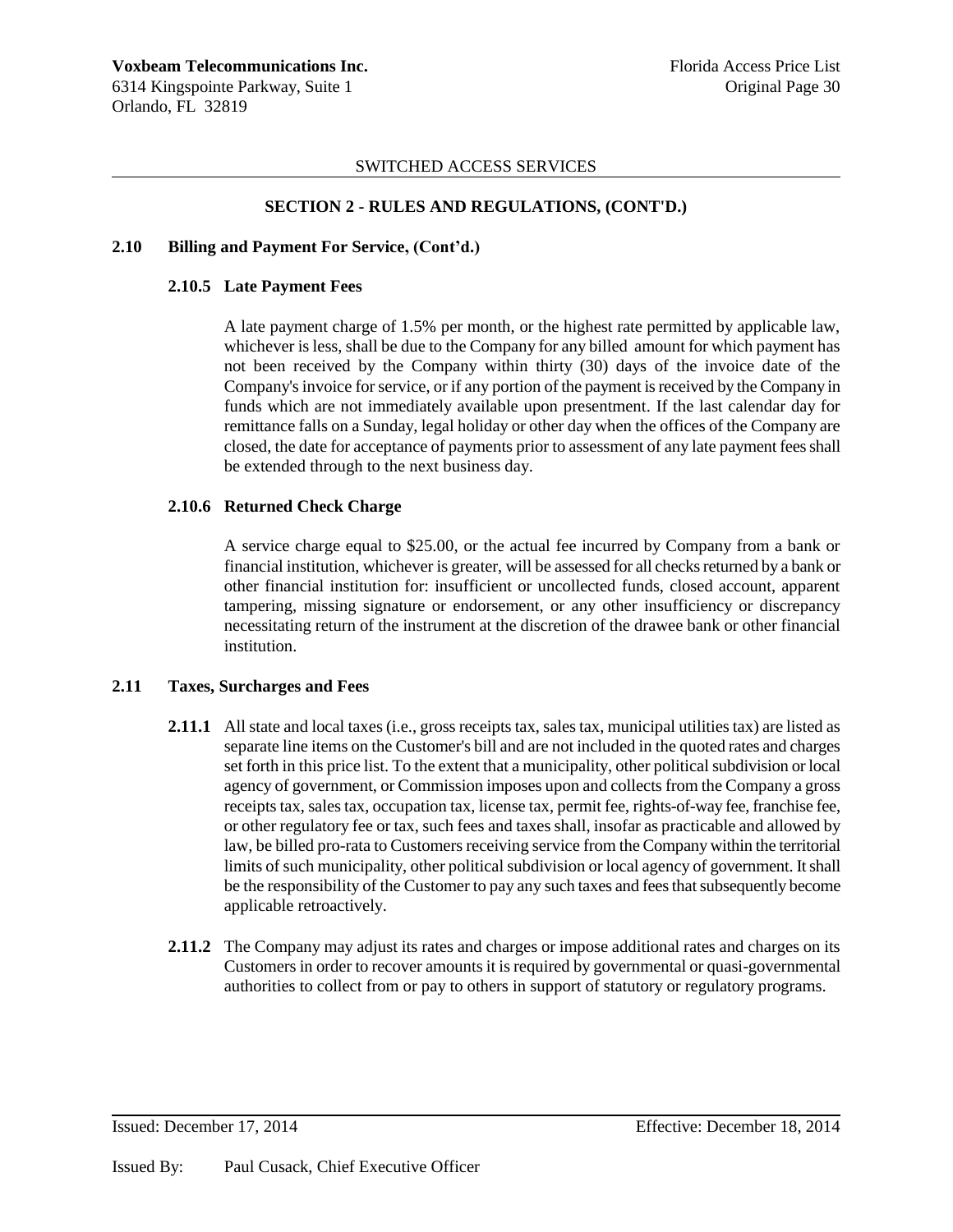### **SECTION 2 - RULES AND REGULATIONS, (CONT'D.)**

#### **2.12 Deposits and Advanced Payments**

#### **2.12.1 General**

The Company reserves the right to validate the creditworthiness of Customers and billed parties through available verification procedures. If a Customer's creditworthiness is unacceptable to the Company, Company may refuse to provide service, require a deposit or advance payment, or otherwise restrict or interrupt service to a Customer.

#### **2.12.2 Deposits**

- A. To safeguard its interests, the Company may require the Customer to make a deposit to be held as a guarantee for the payment of charges under Commission rules. A deposit may be required if the Customer's financial condition is not acceptable to the Company or is not a matter of general knowledge. A deposit does not relieve the Customer of the responsibility for the prompt payment of bills on presentation. A deposit may be required in addition to an advance payment.
- B. The maximum amount of any deposit shall not exceed the equivalent of the customers estimated liability for two months service.
- C. The Company will pay interest on deposits, to accrue from the date the deposit is made until it has been refunded, or until a reasonable effort has been made to effect refund. The Company will pay interest at the rate prescribed by the Commission or as otherwise permitted by applicable law.
- D. If the amount of a deposit is proven to be less than required to meet the requirements specified above, the Customer shall be required to pay an additional deposit upon request.
- E. Upon discontinuance of service, the Company shall promptly and automatically refund the Customer's deposit plus accrued interest, or the balance, if any, in excess of the unpaid bills including any penalties assessed for service furnished by the Company.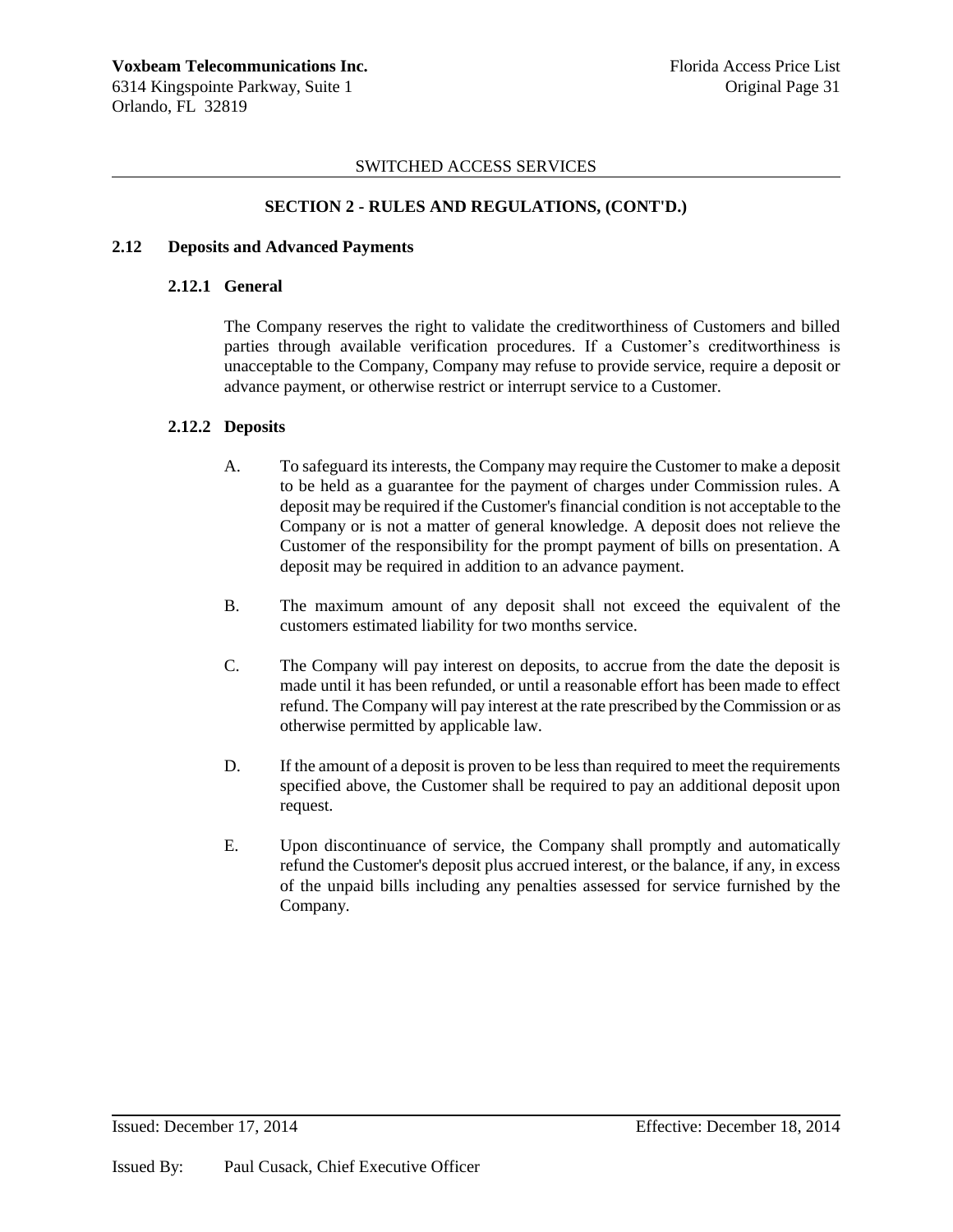# **SECTION 2 - RULES AND REGULATIONS, (CONT'D.)**

### **2.12 Deposits and Advanced Payments**

### **2.12.3 Advance Payments**

To safeguard its interests, the Company may require a Customer to make an advance payment before services and facilities are furnished. The advance payment will not exceed an amount equal to one (1) month's estimated billing. This will be applied against the next month's charges and a new advance payment may be collected for the next month, if necessary. Advance payments do not accrue interest. An advance payment may be required in addition to a deposit.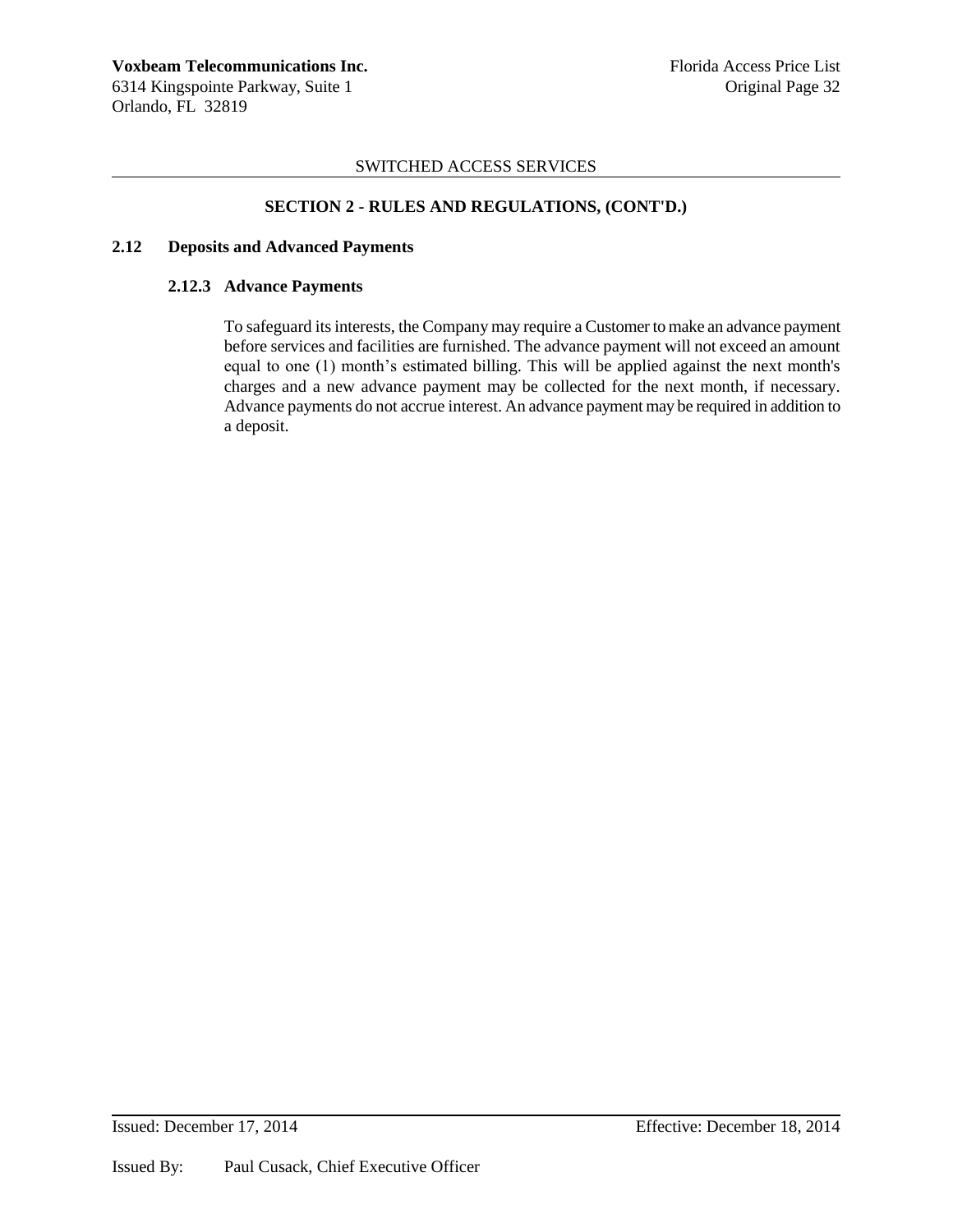# **SECTION 2 - RULES AND REGULATIONS, (CONT'D.)**

### **2.13 Cancellation by Customer**

### **2.13.1 General**

- A. Customers of the Company's service may cancel service by providing the Company with written notification thirty (30) days prior to the requested cancellation date. The Company shall hold the Customer responsible for payment of all bills for service furnished until the cancellation date specified by the Customer or until thirty (30) days after the date that the cancellation notice is received, whichever is later.
- B. Customers seeking to cancel service have an affirmative obligation to block traffic originating from or terminating to the Company's network. By originating traffic from or terminating traffic to the Company's network, the Customer will have constructively ordered the Company's switched access service.

# **2.13.2 Cancellation of Contract Services**

- A. If a Customer cancels a service order or terminates services before the completion of the term or where the Customer breaches the terms in the service contract, the Customer may be requested by the Company to pay to Company termination liability charges. These charges shall become due and owing as of the effective date of the cancellation or termination. Unless otherwise specified in this price list, the termination liability shall be equal to:
	- 1. all unpaid nonrecurring charges reasonably expended by the Company to establish service to Customer; plus
	- 2. any disconnection, early cancellation or termination charges reasonably incurred and paid to third parties by the Company on behalf of Customer; plus
	- 3. all recurring charges specified in the applicable service order for the balance of the then current term.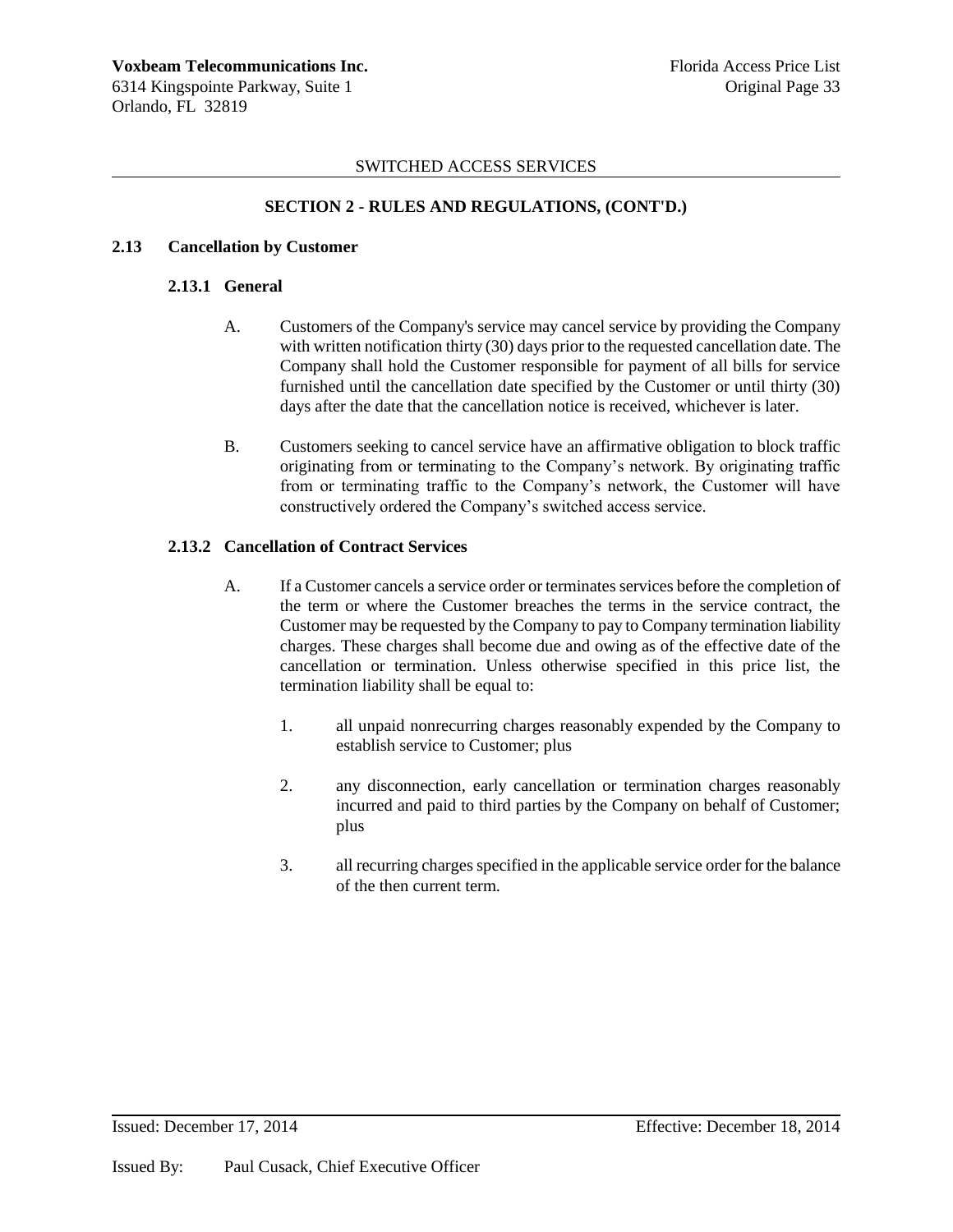# **SECTION 2 - RULES AND REGULATIONS, (CONT'D.)**

### **2.13 Cancellation by Customer, (Cont'd.)**

### **2.13.3 Cancellation of Application for Service**

- A. Where the Company permits the Customer to cancel an application for service prior to the start of service or prior to any special construction, no charges will be imposed except for those specified below.
- B. Where, prior to cancellation by the Customer, the Company incurs any expenses in installing the service or in preparing to install the service that it otherwise would not have incurred, a charge equal to the costs the Company incurred, less net salvage, shall apply, but in no case shall this charge exceed the sum of the charge for the minimum period of services ordered, including installation charges, and all charges others levy against the Company that would have been chargeable to the Customer had service begun.
- C. Where the Company incurs any expense in connection with special construction, or where special arrangements of facilities or equipment have begun, before the Company receives a cancellation notice, a charge equal to the costs incurred, less net salvage, may apply. In such cases, the charge will be based on such elements as the cost of the equipment, facilities, and material, the cost of installation, engineering, labor, and supervision, general and administrative expense, other disbursements, depreciation, maintenance, taxes, provision for return on investment, and any other costs associated with the special construction or arrangements.
- D. The charges described above will be calculated and applied on a case-by-case basis.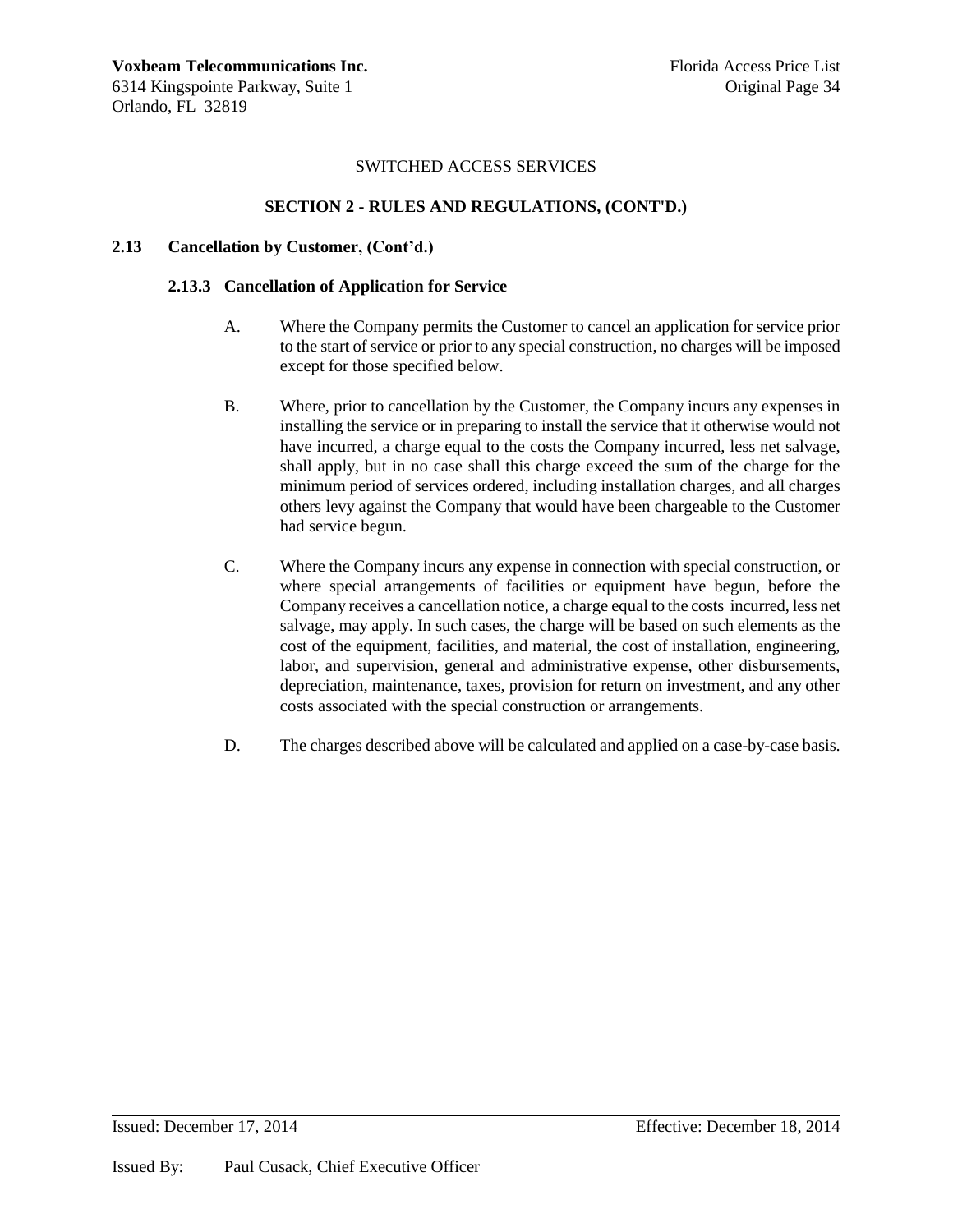# **SECTION 2 - RULES AND REGULATIONS, (CONT'D.)**

### **2.14 Cancellation by Company**

- **2.14.1** Service continues to be provided until canceled by the Customer pursuant to Section 2.13 or until discontinued by the Company. The Company may render bills subsequent to the termination of service for charges incurred before termination. The Customer shall pay such bills in full in accordance with the payment terms of this price list.
- **2.14.2** The Company may refuse or discontinue service to a Customer without notice under the following conditions:
	- A. Except as provided elsewhere in this price list, the Company may refuse, suspend or cancel service, without notice, for any violation of terms of this price list, for any violation of any law, rule, regulation, order, decree or policy of any government authority of competent jurisdiction, or by reason of any order or decision of a court or other government authority having jurisdiction which prohibits the Company from furnishing such service or prohibits Customer from subscribing to, using, or paying for such service.
	- B. The Company may refuse, suspend or cancel service, without notice, in order to permit the Company to comply with any order or request of any governmental authority having jurisdiction.
	- C. In the event of Customer or End User use of equipment in such a manner as to adversely affect the Company's equipment or service to others.
	- D. In the event of tampering with the equipment or services of the Company or its agents.
	- E. In the event of unauthorized or fraudulent use of service. Whenever service is discontinued for fraudulent use of service, the Company may, to the extent that Company opts to restore such service, require the Customer to make, at Customer's own expense, all changes in facilities or equipment necessary to eliminate illegal use and to pay an amount reasonably estimated as the loss in revenues resulting from such fraudulent use.
	- F. If any of the facilities, appliances, or apparatus on Customer's premise are found to be unsafe or causing harm to the Company's facilities. Company may in the alternative refuse to furnish service until the applicant or Customer shall have remedied the condition.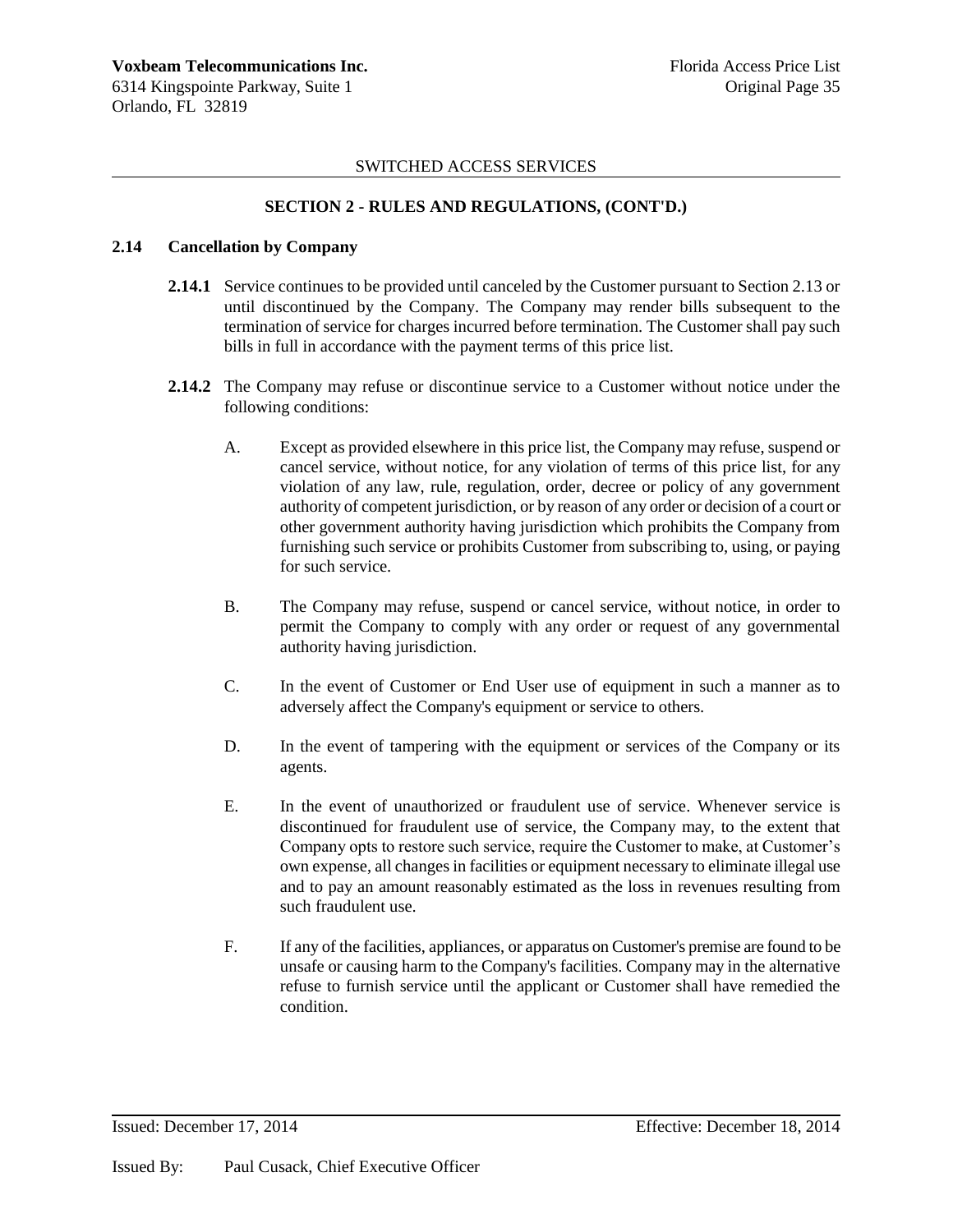### **SECTION 2 - RULES AND REGULATIONS, (CONT'D.)**

#### **2.14 Cancellation by Company, (Cont'd.)**

- **2.14.3** Company may refuse or discontinue service provided that, unless otherwise stated, the Customer shall be given five (5) days written notice to comply with any rule or remedy any deficiency:
	- A. The Company, by written notice to the Customer and in accordance with applicable law, may refuse, suspend or cancel service without incurring any liability when there is an unpaid balance for service that is past due.
	- B. A Customer whose check or draft is returned unpaid for any reason, after two attempts at collection, may, at the Company's discretion, be subject to refusal, suspension or cancellation of service in the same manner as provided for nonpayment of overdue charges.
	- C. For neglect or refusal to provide reasonable access to the Company or its agents for the purpose of inspection and maintenance of equipment owned by the Company or its agents.
	- D. For Customer use or Customer's permitting use of obscene, profane or grossly abusive language over the Company's facilities, to the extent that Customer, after five (5) days notice, fails, neglects or refuses to cease and refrain from such practice or to prevent the same.
	- E. For use of telephone service for any property or purpose other than that described in the application.
	- F. For Customer's breach of any contract for service between the Company and the Customer.
	- G. For periods of inactivity in excess of sixty (60) days.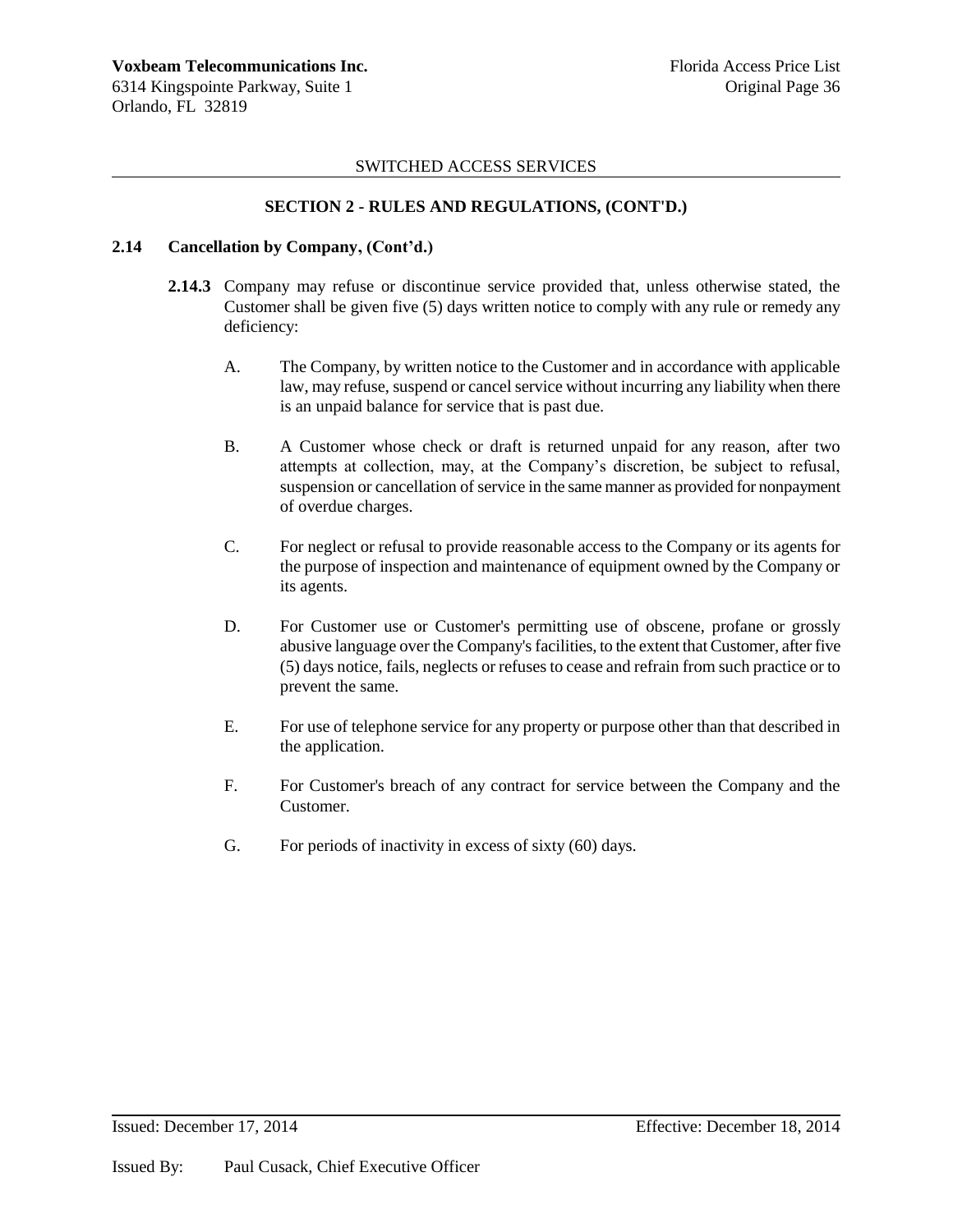### **SECTION 2 - RULES AND REGULATIONS, (CONT'D.)**

#### **2.15 Restoration of Service**

- **2.15.1** If service has been discontinued for nonpayment or as otherwise provided herein and the Customer wishes service continued, service may be restored at the Company's sole discretion, when all past due amounts are paid or the event giving rise to the discontinuance (if other than nonpayment) is corrected. Customers whose service was disconnected for non-payment may be required to pay a deposit and/or advance payment prior to service restoration.
- **2.15.2** A restoration fee of \$25.00, or the actual costs incurred by the Company plus an administrative charge, whichever is greater, applies to Customers whose service is restored following disconnection by the Company.
- **2.15.3** Restoration of disrupted services shall be in accordance with applicable Commission and/or Federal Communications Commission Rules and Regulations specified in Part 64, Subpart D, which specify the priority system for such activities.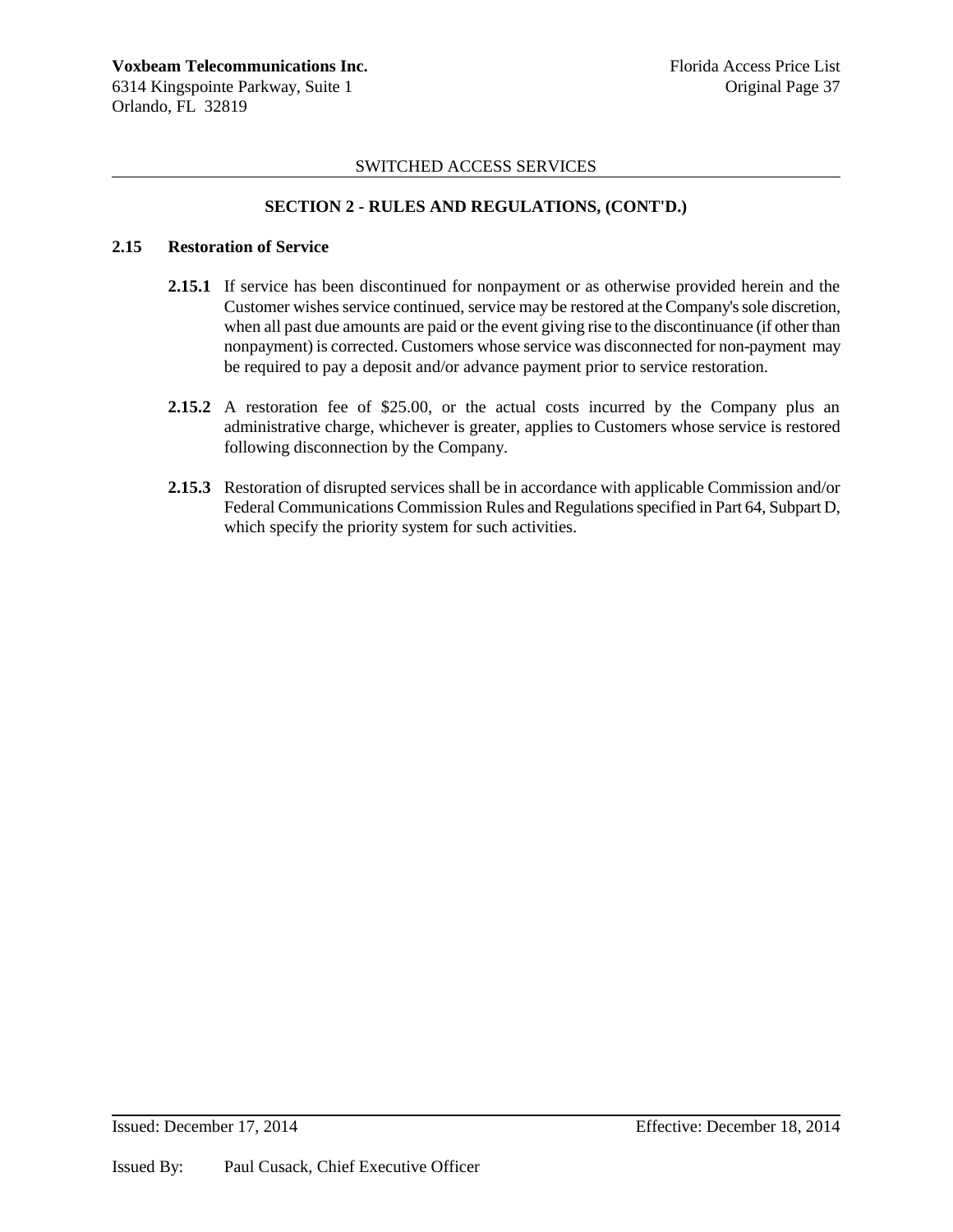### **SECTION 2 - RULES AND REGULATIONS, (CONT'D.)**

#### **2.16 Provision of Company Equipment and Facilities**

- **2.16.1** The Company shall use reasonable efforts to maintain only the facilities and equipment that it furnishes to the Customer. The Customer may not nor may the Customer permit others to rearrange, disconnect, remove, attempt to repair, or otherwise interfere with any of the facilities or equipment installed by the Company, except upon the written consent of the Company.
- **2.16.2** The Company may substitute, change or rearrange any equipment or facility at any time and from time to time, but shall not thereby alter the technical parameters of the service provided to the Customer.
- **2.16.3** Equipment that the Company provides or installs at the Customer premise shall not be used for any purpose other than that for which the equipment is provided.
- **2.16.4** The Company shall not be responsible for the installation, operation, or maintenance of any Customer-provided equipment. If such equipment is connected to the facilities furnished under this price list, the responsibility of the Company shall be limited to the furnishing of facilities offered by Company under this price list and to the maintenance and operation of such facilities. Subject to this responsibility, the Company shall not be responsible for:
	- A. the transmission of signals by Customer-provided equipment or for the quality of, or defects in, such transmission; or
	- B. the reception of signals by Customer-provided equipment; or
	- C. network control signaling where such signaling is performed by Customer-provided network control signaling equipment.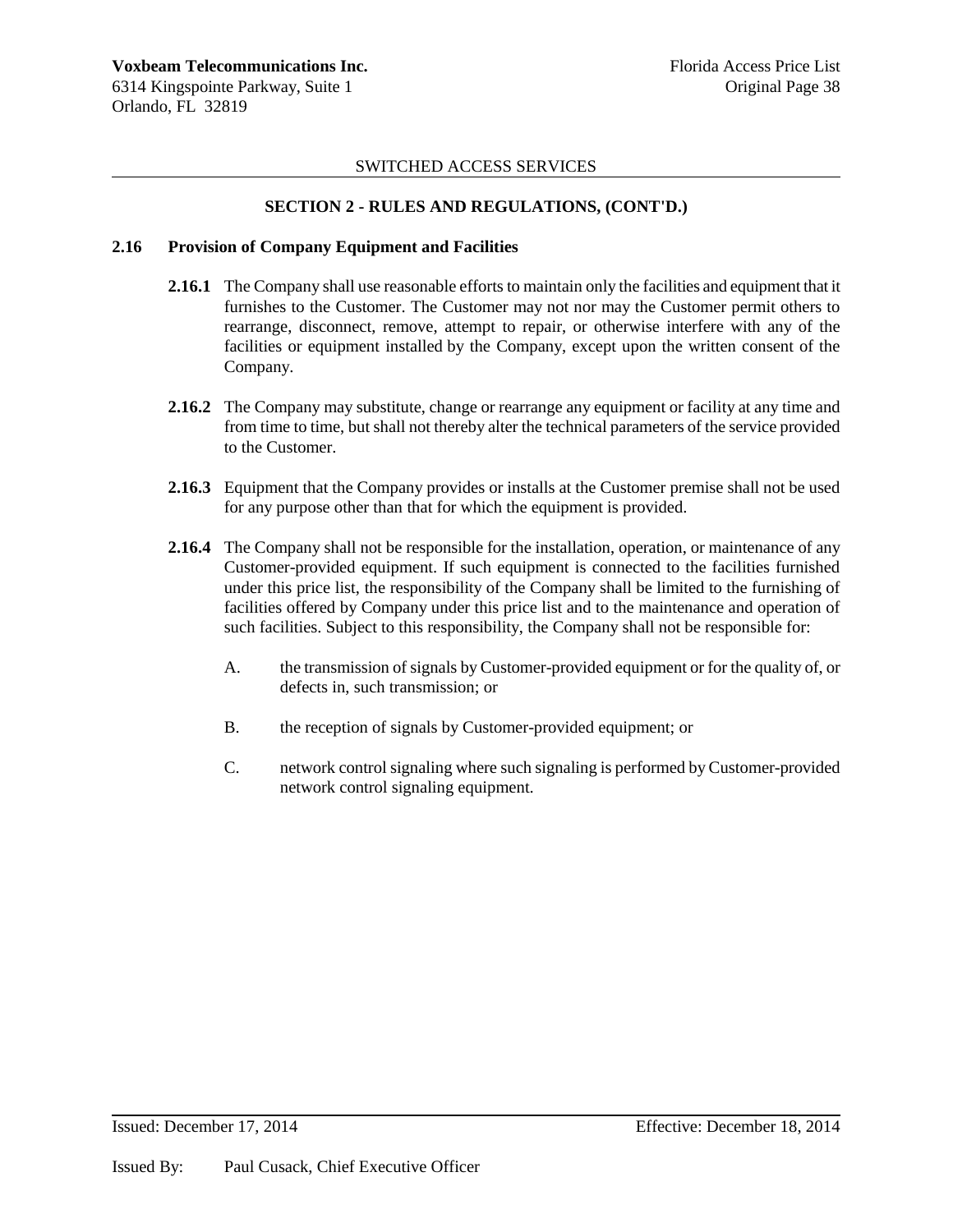## **SECTION 2 - RULES AND REGULATIONS, (CONT'D.)**

#### **2.17 Interconnection**

- **2.17.1** Service furnished by the Company may be interconnected with services or facilities of other authorized communications common carriers and with private systems, subject to technical limitations established by the Company. Service furnished by the Company is not part of a joint undertaking with such other common carriers or systems. Any special interface equipment or facilities necessary to achieve compatibility between the facilities of Company and other participating carriers shall be provided at the Customer's expense.
- 2.17.2 Connection with the facilities or services of other carriers shall be under the applicable terms and conditions of the other carriers' tariffs or price lists. The Customer is responsible for taking all necessary legal steps for interconnecting Customer-provided terminal equipment or systems with Company's facilities. Customer shall secure all licenses, permits, rights-of-way, and other arrangements necessary for such interconnection.
- 2.17.3 The Customer shall ensure that the facilities or equipment provided by another carrier are properly interconnected with the facilities or equipment of the Company. If the Customer maintains or operates the interconnected facilities or equipment in a manner which results or may result in harm to the Company's facilities, equipment, personnel, or the quality of service, the Company may, upon five (5) days written notice, require the use of protective equipment at the Customer's expense. If this written notice fails to eliminate the actual or potential harm, the Company may, upon additional five (5) days written notice, terminate the existing service of the Customer.
- **2.17.4** If harm to the Company's network, personnel or services is imminent due to interconnection with another carrier's services, the Company reserves the right to shut down Customer's service immediately, with no prior notice required.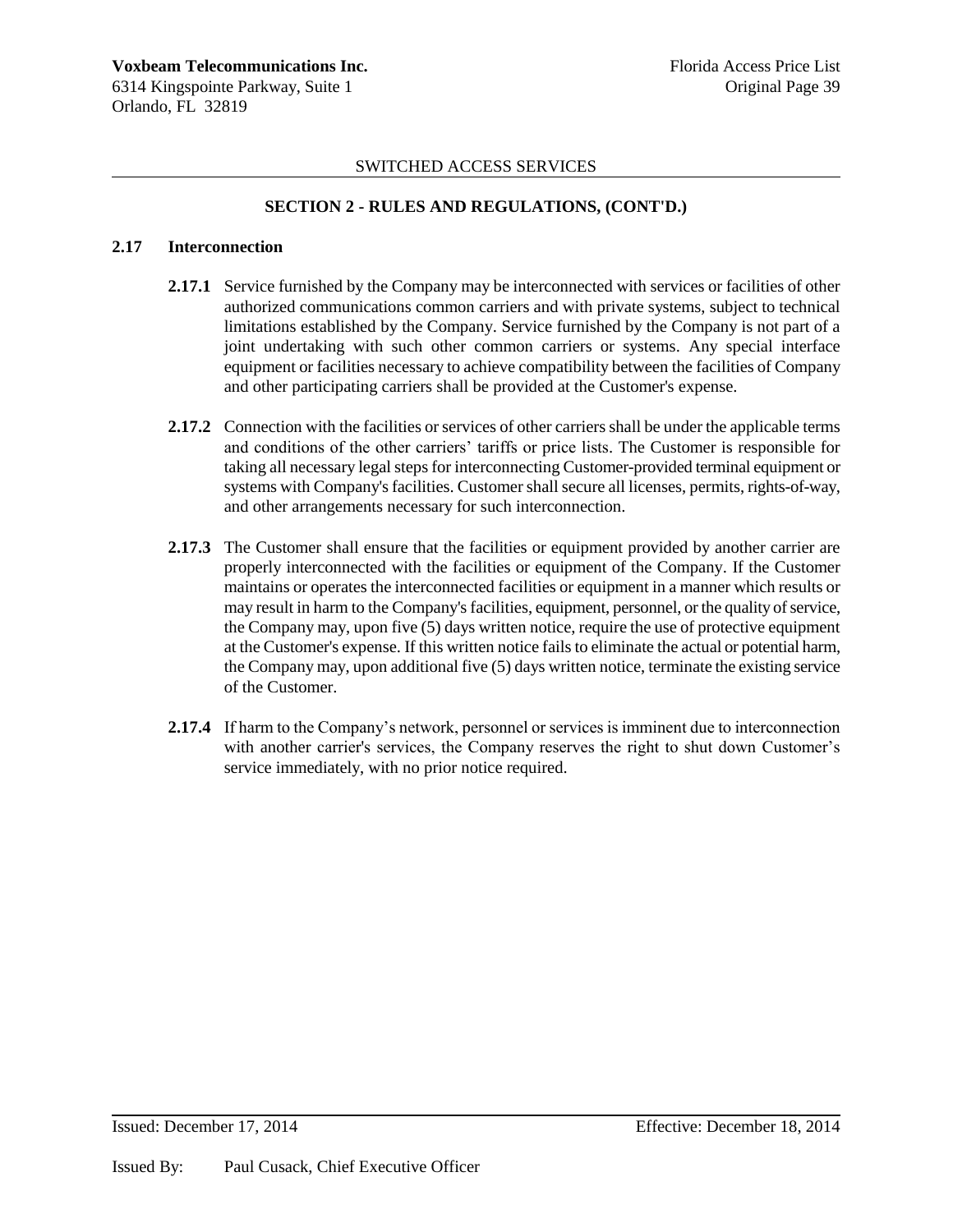### **SECTION 2 - RULES AND REGULATIONS, (CONT'D.)**

### **2.18 Customer-Provided Equipment**

- **2.18.1** The Company's services are designed primarily for the transmission of voice-grade telephonic signals, except as otherwise stated in this price list. The Customer may transmit any form of signal that is compatible with the Company's equipment, but the Company does not represent that its services will be suitable for purposes other than voice-grade telephonic communication except as specifically stated in this price list.
- **2.18.2** Terminal equipment on the Customer's Premises and the electric power consumed by such equipment shall be provided by and maintained at the expense of the Customer. The Customer is responsible for the provision of wiring or cable to connect its terminal equipment to the Company's network.
- **2.18.3** The Customer is responsible for ensuring that Customer-provided equipment connected to Company equipment and facilities is compatible with such equipment and facilities. The magnitude and character of the voltages and currents impressed on Company-provided equipment and wiring by the connection, operation, or maintenance of such equipment and wiring shall be such as not to cause damage to the Company-provided equipment and wiring or injury to the Company's employees or to other persons. Any additional protective equipment required to prevent such damage or injury shall be provided by the Company at the Customer's expense, subject to prior Customer approval of the equipment expense.
- **2.18.4** Upon suitable notification to the Customer, and at a reasonable time, the Company may make such tests and inspections as may be necessary to determine that the Customer is complying with the requirements under this Section 2.18 for the installation, operation, and maintenance of Customer-provided facilities, equipment, and wiring in the connection of Customerprovided facilities and equipment to Company-owned facilities and equipment.
- **2.18.5** If the protective requirements for Customer-provided equipment are not being complied with, the Company may take such action as it deems necessary to protect its facilities, equipment, and personnel. The Company may, upon five (5) days written notice, require the use of additional protective equipment at the Customer's expense. If this written notice fails to remedy any protective deficiencies or potential harm, the Company may, upon additional five (5) days written notice, terminate the existing service of the Customer.
- **2.18.6** If harm to the Company's network, personnel or services is imminent, the Company reserves the right to shut down Customer's service immediately, with no prior notice required.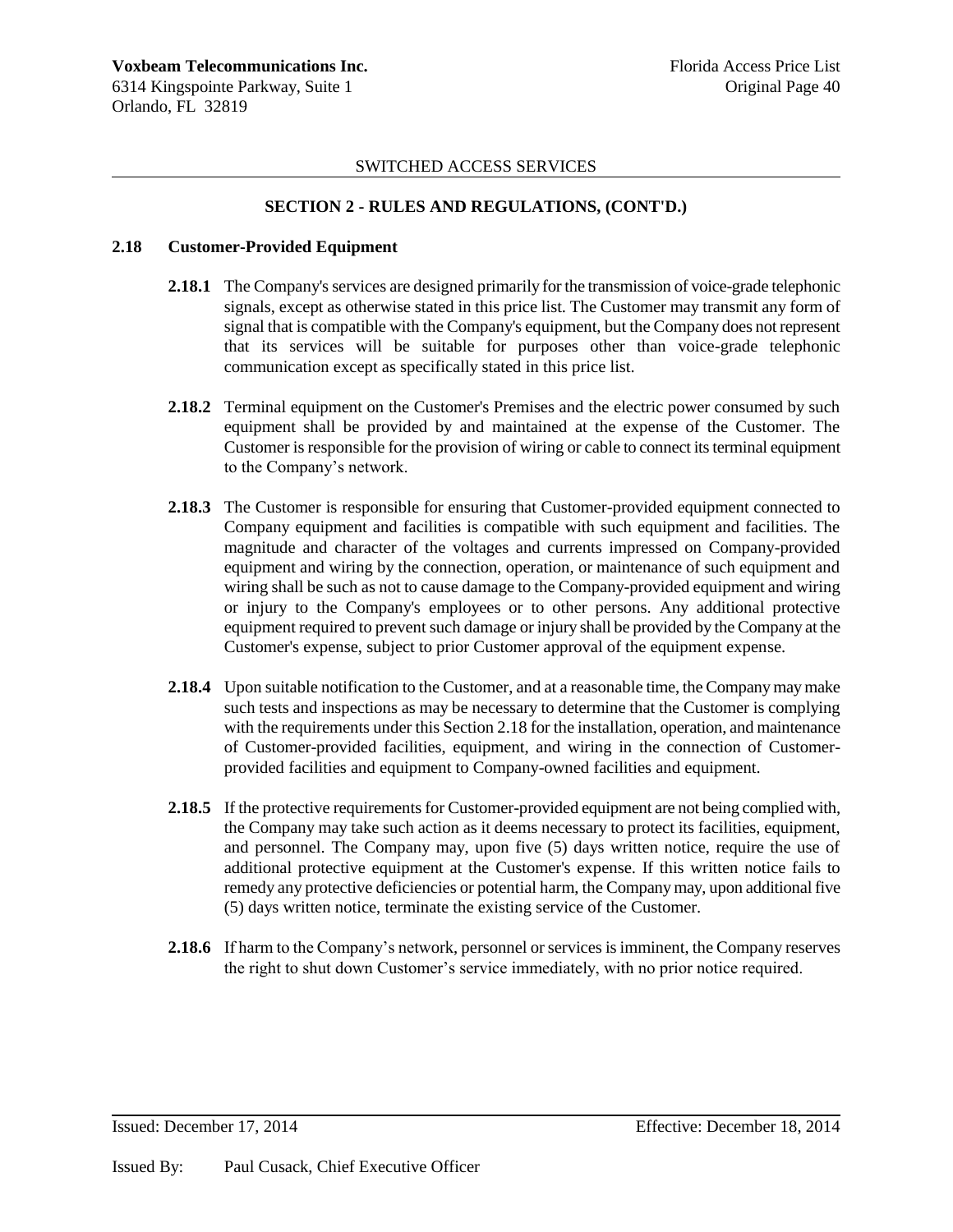### **SECTION 2 - RULES AND REGULATIONS, (CONT'D.)**

### **2.19 Inspection, Testing and Adjustments**

- **2.19.1** The Company may, upon reasonable notice, make such tests and inspections as may be necessary to determine whether the terms and conditions of this price list are being complied with in the installation, operation or maintenance of the Customer's or the Company's facilities or equipment. The Company may interrupt service at any time, without penalty or liability, due to the departure from or reasonable suspicion of the departure from any of these terms and conditions.
- **2.19.2** Upon reasonable notice, the facilities or equipment provided by the Company shall be made available to the Company for such tests and adjustments as may be necessary for their maintenance in a condition satisfactory to the Company. No interruption allowance shall be granted for the time during which such tests and adjustments are made, unless such interruption exceeds twenty-four hours and is requested by the Customer.
- **2.19.3** The Company will use commercially reasonable efforts to provide the Customer reasonable notification of service-affecting activities that may occur in normal operation of its business. Such activities may include, but are not limited to, equipment or facilities additions, removals or rearrangements and routine preventative maintenance. Generally, such activities are not specific to an individual Customer but affect many Customers' services. No specific advance notification period applies to all service activities. The Company will work cooperatively with the Customer to determine the reasonable notification requirements. With some emergency or unplanned service-affecting conditions, such as an outage resulting from cable damage, notification to the Customer may not be possible.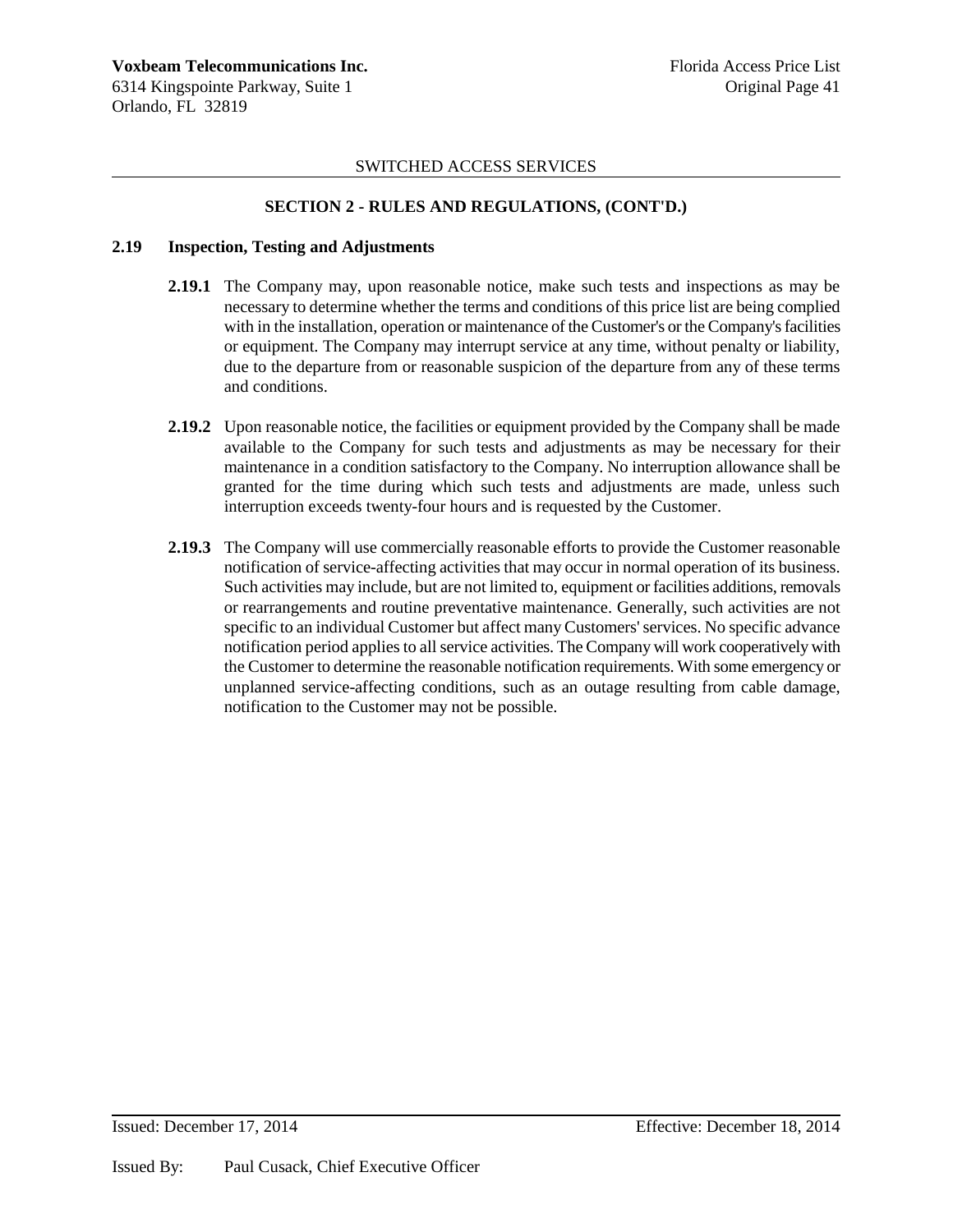### **SECTION 2 - RULES AND REGULATIONS, (CONT'D.)**

## **2.20 Allowances for Interruptions in Service**

#### **2.20.1 General**

- A. The provision of this Section 2.20 apply generally to the Company's Dedicated Access services only, and specifically, to any Recurring Charges applicable to Dedicated Access services.
- B. Upon the written request of the Customer, delivered to the Company no later than thirty (30) days following the date of service interruption, a credit allowance will be given when service is interrupted, except as specified in Section 2.20.2. A service is interrupted when it becomes inoperative to the Customer, e.g., the Customer is unable to transmit or receive, because of a failure of a component furnished by the Company under this price list.
- C. An interruption period begins when the Customer reports to the Company a service, facility or circuit is inoperative and, if necessary, releases it for testing and repair by the Company, as determined in Company's sole reasonable discretion. An interruption period ends when the service, facility or circuit is operative.
- D. If the Customer reports a service, facility or circuit to be interrupted but declines to release it for testing and repair, refuses access to the Customer Premises for test and repair by the Company, or continues to make voluntary use of the service, then the service, facility or circuit is considered to be impaired but not interrupted. No credit allowances will be made for a service, facility or circuit considered by the Company to be impaired but not interrupted.
- E. The Customer shall be responsible for the payment of service charges for visits by the Company's agents or employees to the Customer Premises when the service difficulty or trouble report results from the use of equipment or facilities provided by any party other than the Company, including but not limited to, the Customer.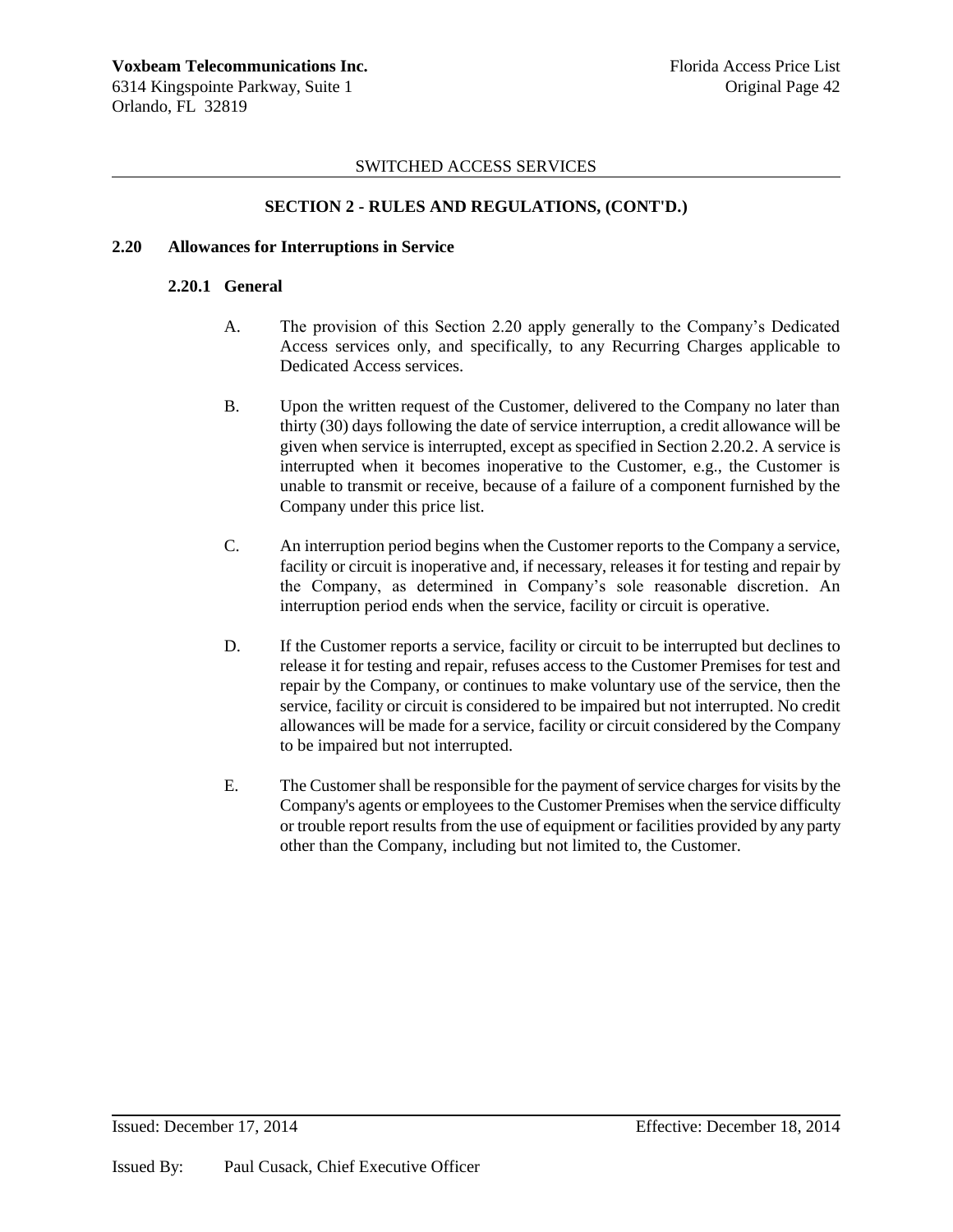### **SECTION 2 - RULES AND REGULATIONS, (CONT'D.)**

## **2.20 Allowances for Interruptions in Service, (Cont'd.)**

#### **2.20.2 Limitations of Allowances**

- A. No credit allowance will be made for any interruption in service:
	- 1. due to the negligence of or noncompliance with the provisions of this price list by any person or entity other than the Company, including but not limited to the Customer;
	- 2. due to the failure of power, equipment, systems, connections or services not provided by the Company;
	- 3. due to circumstances or causes beyond the reasonable control of the Company;
	- 4. during any period in which the Company is not given full and free access to its facilities and equipment for the purposes of investigating and correcting interruptions;
	- 5. during any period when the Customer has released service to the Company for maintenance purposes or for implementation of a Customer order for a change in service arrangements;
	- 6. that occurs or continues due to the Customer's failure to authorize replacement of any element of special construction; or
	- 7. that was not reported to the Company within thirty (30) days of the date that service was affected.
	- 8. Cellular and other wireless transmission is subject to interruptions including but not limited to, dropped calls, interrupted calls, unintelligible calls, oneway audio and other problems created by factors beyond Company's control. Under no circumstances will Company provide credit or payment of any kind for calls which experience problems related to cellular (wireless) transmissions.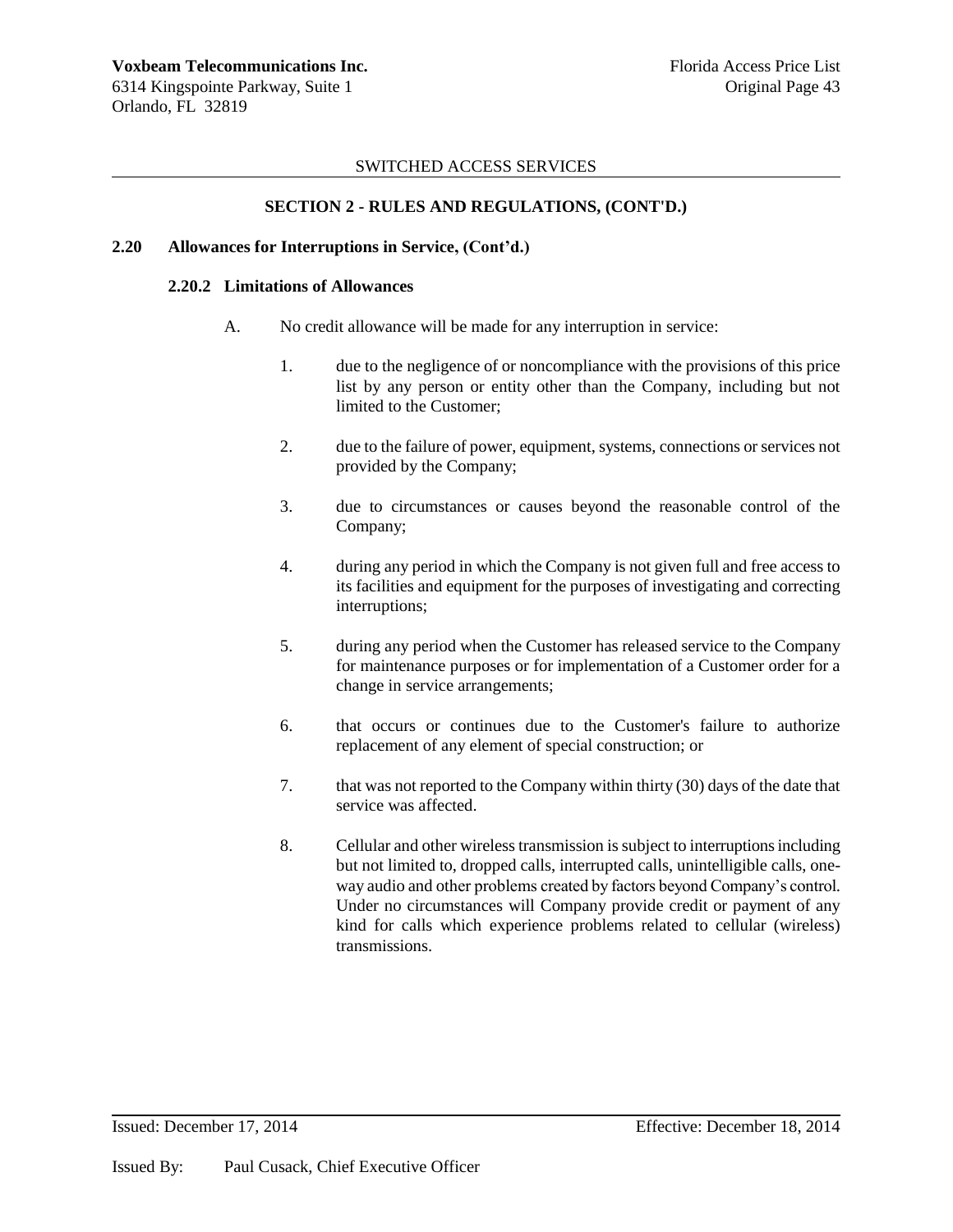### **SECTION 2 - RULES AND REGULATIONS, (CONT'D.)**

#### **2.20 Allowances for Interruptions in Service, (Cont'd.)**

#### **2.20.3 Use of Another Means of Communications**

If the Customer elects to use another means of communications during the period of interruption, the Customer must pay the charges for the alternative service used.

### **2.20.4 Application of Credits for Interruptions in Service**

- A. Except as provided in Section 2.20.2 A., if a Customer's service is interrupted, and it remains interrupted for eight normal working hours or longer after access to the Customer Premises is made available and after being reported to be out of order, appropriate adjustments or refunds shall be made to the Customer, when such adjustment exceeds \$1.00.
- B. The amount of adjustment or refund shall be determined on the basis of the known period of interruption, generally beginning from the time the service interruption is first reported. The refund to the Customer shall be a pro-rata part of the month's flat rate charges (if any) for the period of days and that portion of the service facilities rendered useless or inoperative. The refund may be accomplished by a credit on a subsequent bill for the service.
- C. For purposes of credit computation every month shall be considered to have seven hundred and twenty (720) hours. For services with a monthly recurring charge, no credit shall be allowed for an interruption of continuous duration of less than eight (8) hours. The Customer shall be credited for an interruption of eight (8) or more hours at the rate of 1/720th of the monthly charge for the services affected for each day that the interruption continues. The formula used for computation of credits is as follows:

 $Credit = A/720$  x B

 $A =$  outage time in hours (must be 8 or more)  $B =$  total monthly Recurring Charge for affected service.

D. No credits will be provided for usage-sensitive services.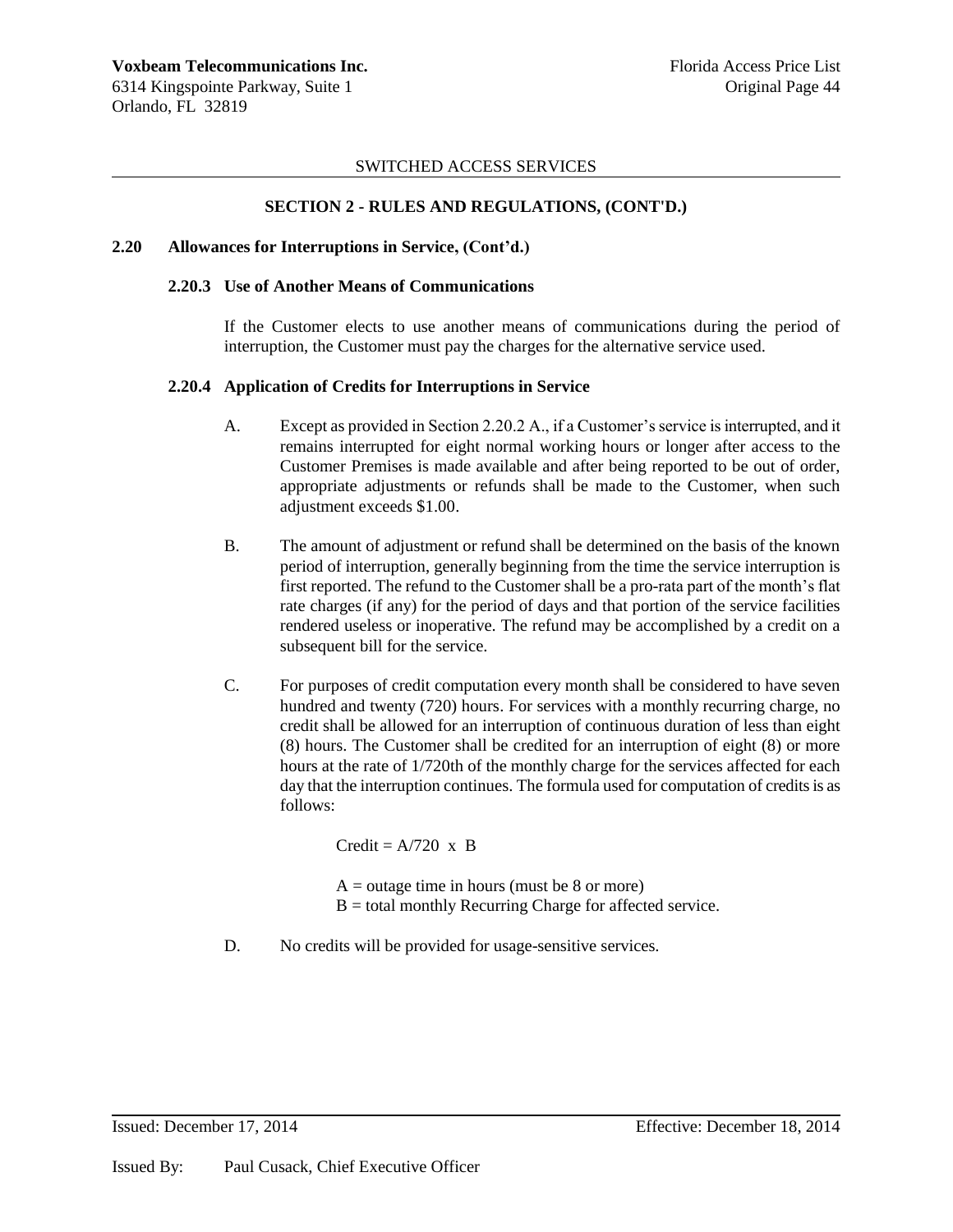### **SECTION 2 - RULES AND REGULATIONS, (CONT'D.)**

#### **2.21 Notices and Communications**

- **2.21.1** The Customer shall designate on the service order an address to which the Company shall mail or deliver all notices and other communications, except that Customer may also designate a separate address to which the Company's bills for service shall be mailed.
- **2.21.2** The Company shall designate on the service order or contract an address to which the Customer shall mail or deliver all notices and other communications, except that Company may designate a separate address on bills for service to which the Customer shall mail payment on that bill.
- **2.21.3** Notice of a pending disconnection of a Customer's service may contain the reason for the notice, the date of the notice, a description of any remedies the Customer may make, the time allotted for the Customer to make remedies (if any), and a toll free customer service number the Customer may call to obtain additional information.
- **2.21.4** Except as otherwise stated in this price list, all other notices or communications required to be given under this price list will be in writing.
- **2.21.5** Notices and other communications of either party, and all bills mailed by the Company, shall be presumed to have been delivered to the other party on the second business day following placement of the notice, communication or bill with the U.S. mail or a private delivery service, prepaid and properly addressed, or when actually received or refused by the addressee, whichever occurs first.
- **2.21.5** The Company or the Customer shall advise the other party of any changes to the addresses designated for notices, other communications or billing, by following the procedures for giving notice set forth herein.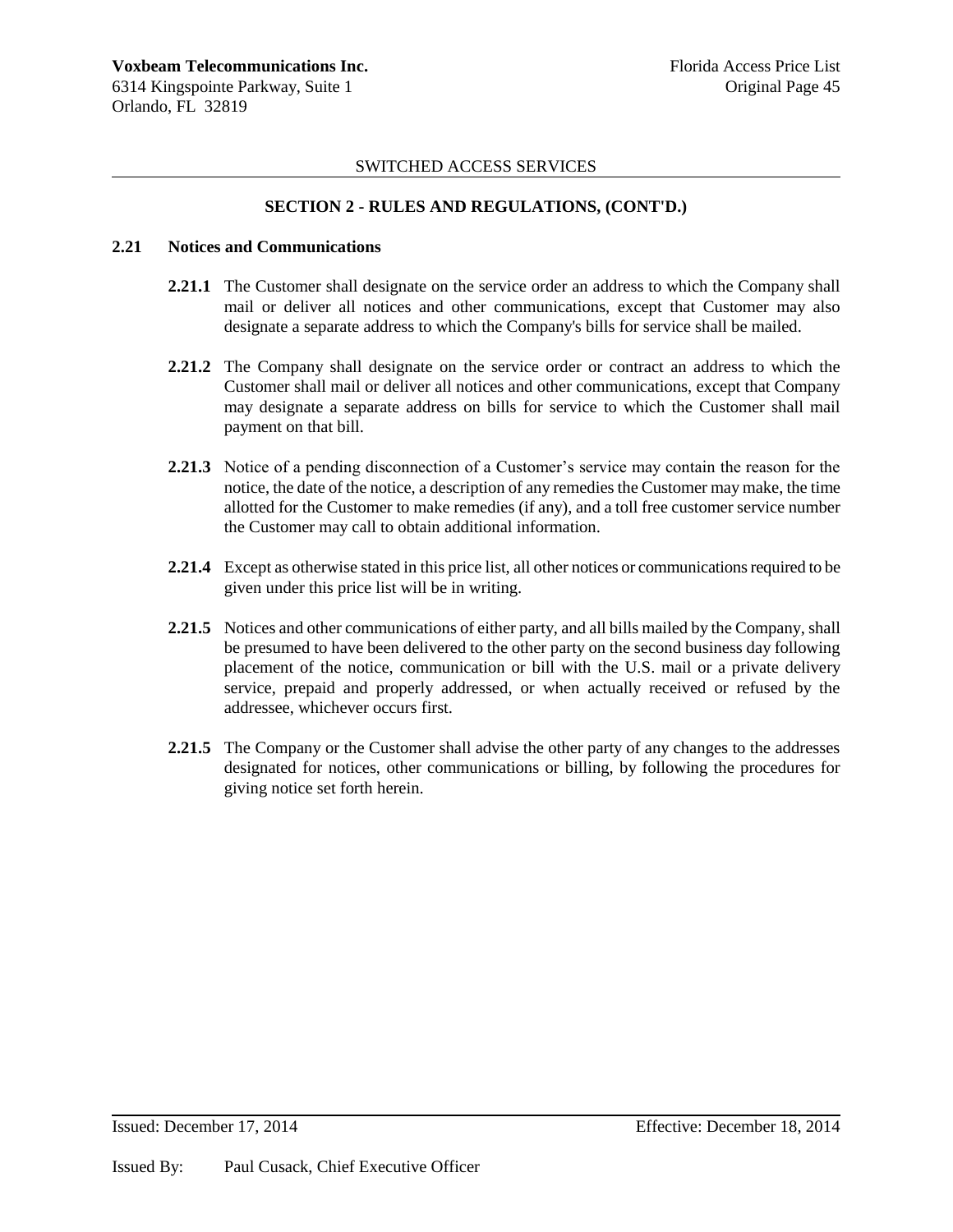## **SECTION 2 - RULES AND REGULATIONS, (CONT'D.)**

### **2.22 Mixed Interstate and Intrastate Switched Access Services**

- **2.22.1** When mixed interstate and intrastate switched access service is provided, all charges, including nonrecurring charges, usage charges, and optional features, will be prorated between interstate and intrastate. The percentage provided in the reports as set forth in Section 2.9.2 will serve as the basis for prorating the charges. The percentage of an access service to be charged as intrastate is applied in the following manner:
	- A. For nonrecurring chargeable rate elements, multiply PSU times the quantity of chargeable elements times the intrastate price list rate per element.
	- B. For usage sensitive chargeable rate elements, multiply the PSU times actual use (measured or Company assumed average use) times the intrastate rate.
- **2.22.2** A similar calculation is then performed to determine the interstate portion of the bill.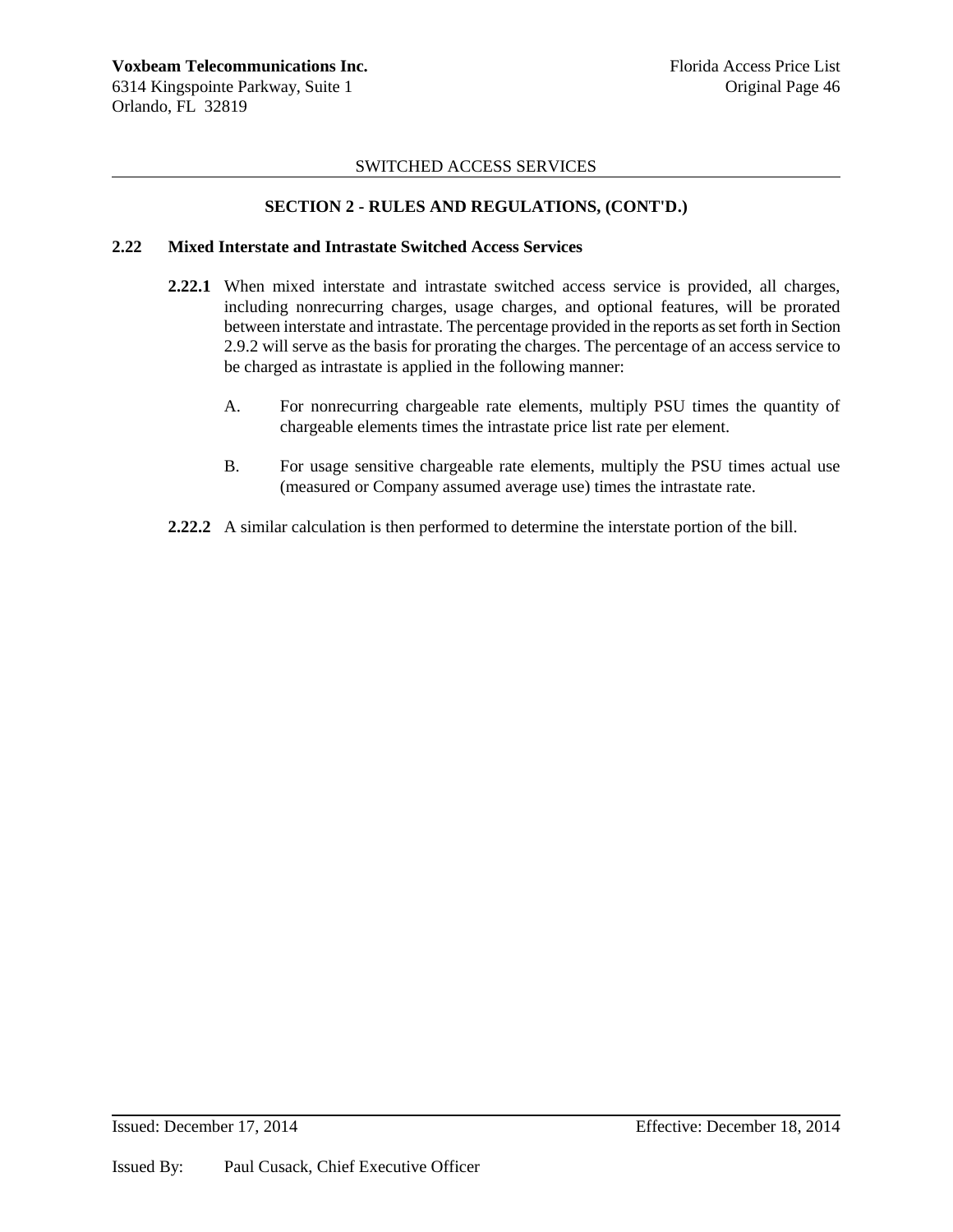## **SECTION 2 - RULES AND REGULATIONS, (CONT'D.)**

#### **2.23 Determination of Jurisdiction of Mixed Interstate and Intrastate Dedicated Access Facilities**

- **2.23.1** When mixed interstate and intrastate service is provided over a Dedicated Access facility, the jurisdiction will be determined as follows.
	- A. If the Customer's estimate of the interstate traffic on the service equals 10% or more of the total traffic on that service, the service will be provided according to the applicable rules and regulations of the appropriate interstate tariff.
	- B. If the Customer's estimate of the interstate traffic on the service is less than 10% of the total traffic on that service, the service will be provided according to the applicable rules and regulations of this price list.
	- C. If the percentage of interstate traffic on the service changes to the extent that it alters the jurisdiction of the service, the Customer must notify the Company of any required change in status. The affected service will revert to the appropriate jurisdictional tariff within the next full billing cycle. Any applicable termination liability will be transferred with the jurisdictional change of the service.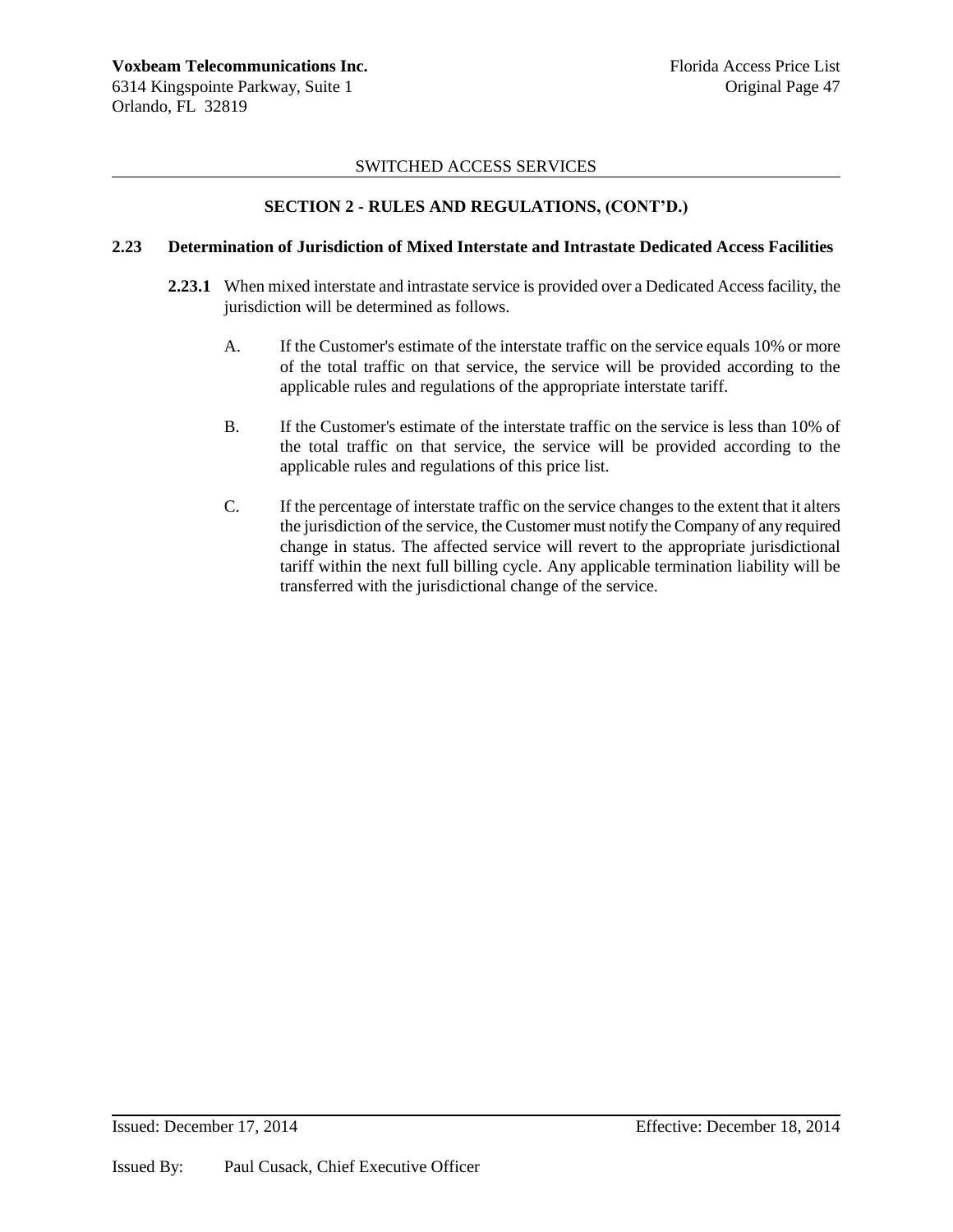## **SECTION 3 - SWITCHED ACCESS SERVICE**

### **3.1 General**

- **3.1.1** Switched Access Service provides a switched, two-point voice-grade communications path (including PSTN or VoIP-PSTN Traffic) between a Customer's Point of Presence and a point of demarcation with an End User, which may be used to originate calls from such End User to the Customer's network and to terminate calls from the Customer's Network to such End User. It provides for the use of common terminating, switching and trunking facilities, and for the use of common subscriber plant of the Company. Switched Access Service provides for the ability to originate calls from an End User's Premises to a Customer's Premises and to terminate calls from a Customer's Premises to an End User's Premises.
- **3.1.2** When a rate as set forth in this tariff is shown to more than two decimal places, the charges will be determined using the rate shown. The resulting amount will then be rounded to the nearest penny (i.e., rounded to two decimal places).
- **3.1.3** In the absence of an ASR, delivery of calls to, or acceptance of calls from, the Customer's End User location(s) via Company-provided switched access services shall constitute a Constructive Order and an agreement by the Customer to purchase the Company's switched access services as described and priced herein.
- **3.1.4** The Company shall assess and collect switched access rate elements under this tariff for access services, regardless of whether the Company itself delivers such traffic to the called party's premises or delivers the call to the called party's premises via contractual or other arrangements with an affiliated or unaffiliated provider of VoIP service that does not itself seek to collect switched access charges for the same traffic. The Company will not charge for functions not performed by the Company, its affiliated or unaffiliated provider of VoIP service. For purposes of this provision, functions provided by the Company as part of transmitting telecommunications between designated points using, in whole or in part, technology other than TDM transmission in a manner that is comparable to a service offered by a local exchange carrier constitutes the functional equivalent of carrier access service.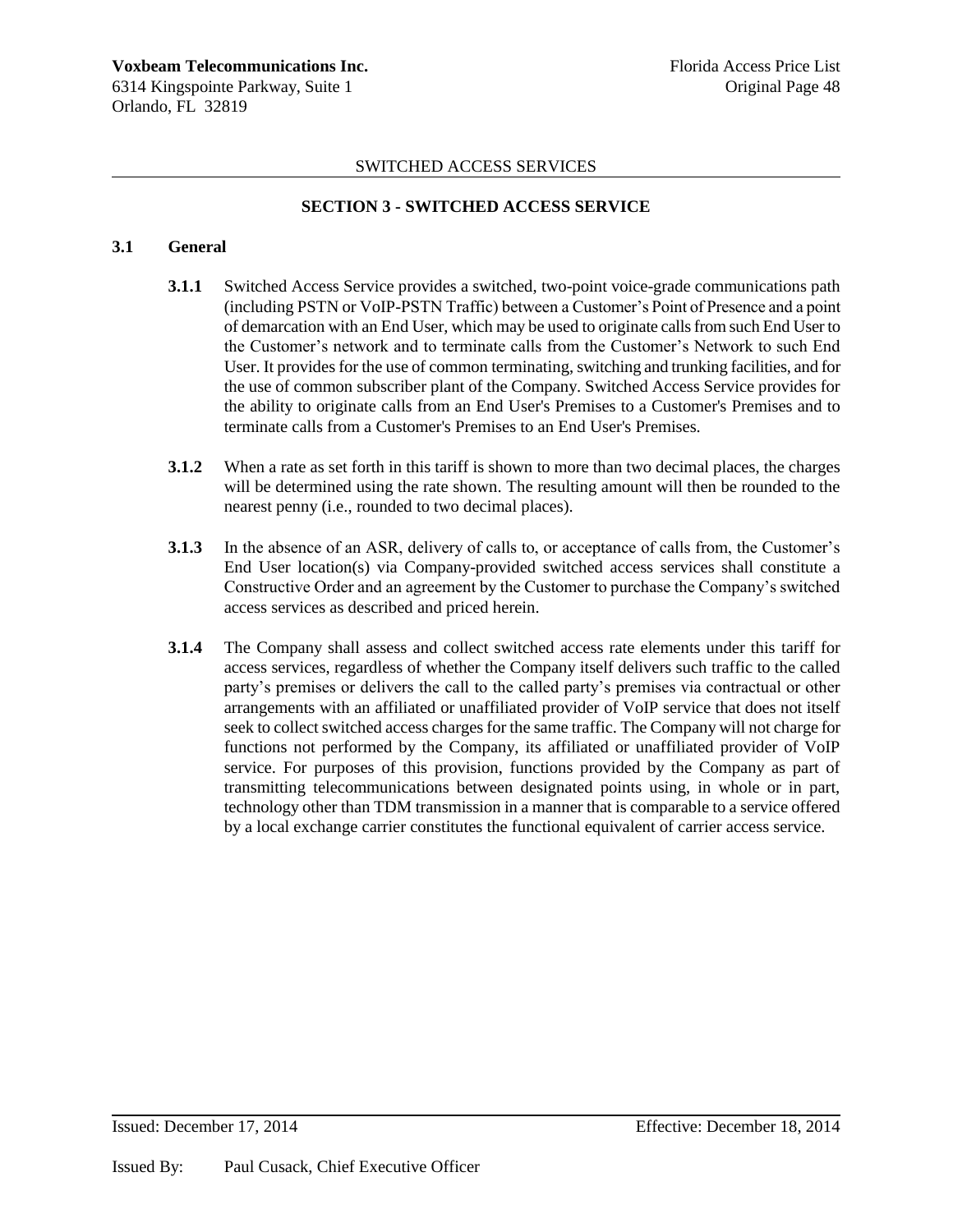### **SECTION 3 - SWITCHED ACCESS SERVICE, (CONT'D.)**

#### **3.2 Manner of Provision**

- **3.2.1** Switched Access Service is furnished for originating and/or terminating traffic.
- **3.2.2** Feature Group Access is provisioned, at minimum, at the DS-1 level and provides line-side or trunk-side access to End Office switches, for the Customer's use in originating and terminating communications. Basic Switched Access Service will be provided with Multi-Frequency In Band Signaling (SS7 is also available, where capabilities exist).
- **3.2.3** Two types of Feature Group Access are available:
	- A. Tandem Connect Access: This option applies when the Customer has no direct facilities to the End Office. All traffic is routed to and from End Office via an Access Tandem. Delivery of calls to, or acceptance of calls from, the Customer's End User location(s) via Tandem Connect Access shall constitute a Constructive Order and an agreement by the Customer to purchase the Company's switched access services as described and priced herein.
	- B. Direct Connect Access: This option applies when the Customer has direct facilities to the End Office. This transmission path is dedicated to the use of a single Customer. The Company may require the Customer to submit an ASR or comparable documentation for Direct Connect Access. The dedicated components of Direct Connect Access are provided on an Individual Case Basis as Special Service Arrangements pursuant to Section 6.3 of this tariff.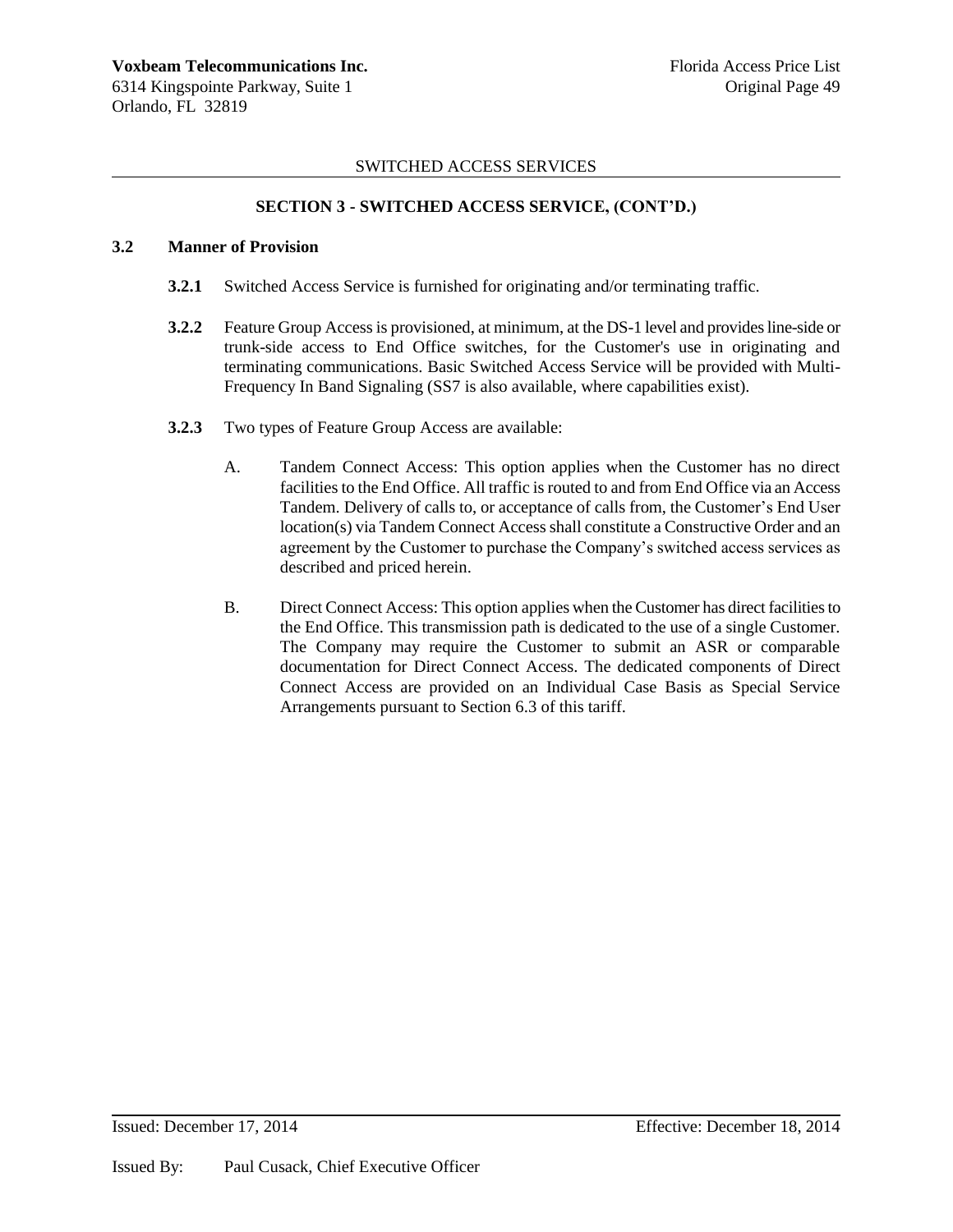### **SECTION 3 - SWITCHED ACCESS SERVICE, (CONT'D.)**

#### **3.3 Rate Categories**

There are five rate categories which apply to Switched Access Service:

- Common Line
- Switched Transport
- End Office Switching
- Toll-Free 8XX Data Base Access Service
- Optional Features

## **3.3.1 Common Line**

The Common Line component is related to the use of Company-provided or leased end user common lines, or equivalent connections, by Customers and End Users for Intrastate access.

### **3.3.2 Switched Transport**

The Switched Transport component is related to the transmission and tandem switching facilities between the customer designated premises and the end office switch(es) where the customer's traffic is switched to originate or terminate the customer's communications. The Switched Transport component also includes transport between an end office which serves as host for a remote switching system or module (RSS or RSM) and the RSS or RSM.

### **3.3.3 End Office Switching**

The End Office Switching component is related to the use of end office switching equipment, the terminations in the end office of end user lines, the terminations of calls at Company Intercept Operators or recordings, the Signaling Transfer Point (STP) costs, and the SS7 signaling function between the end office and the STP.

#### **3.3.4 Toll-Free 8XX Data Base Query**

The Toll-Free 8XX Data Base Query Charge, will apply for each Toll-Free 8XX call query received at the Company's (or its provider's) Toll-Free 8XX data base.

### **3.3.5 Switched Access Optional Features**

Various optional features may be available and will be priced on an individual case basis.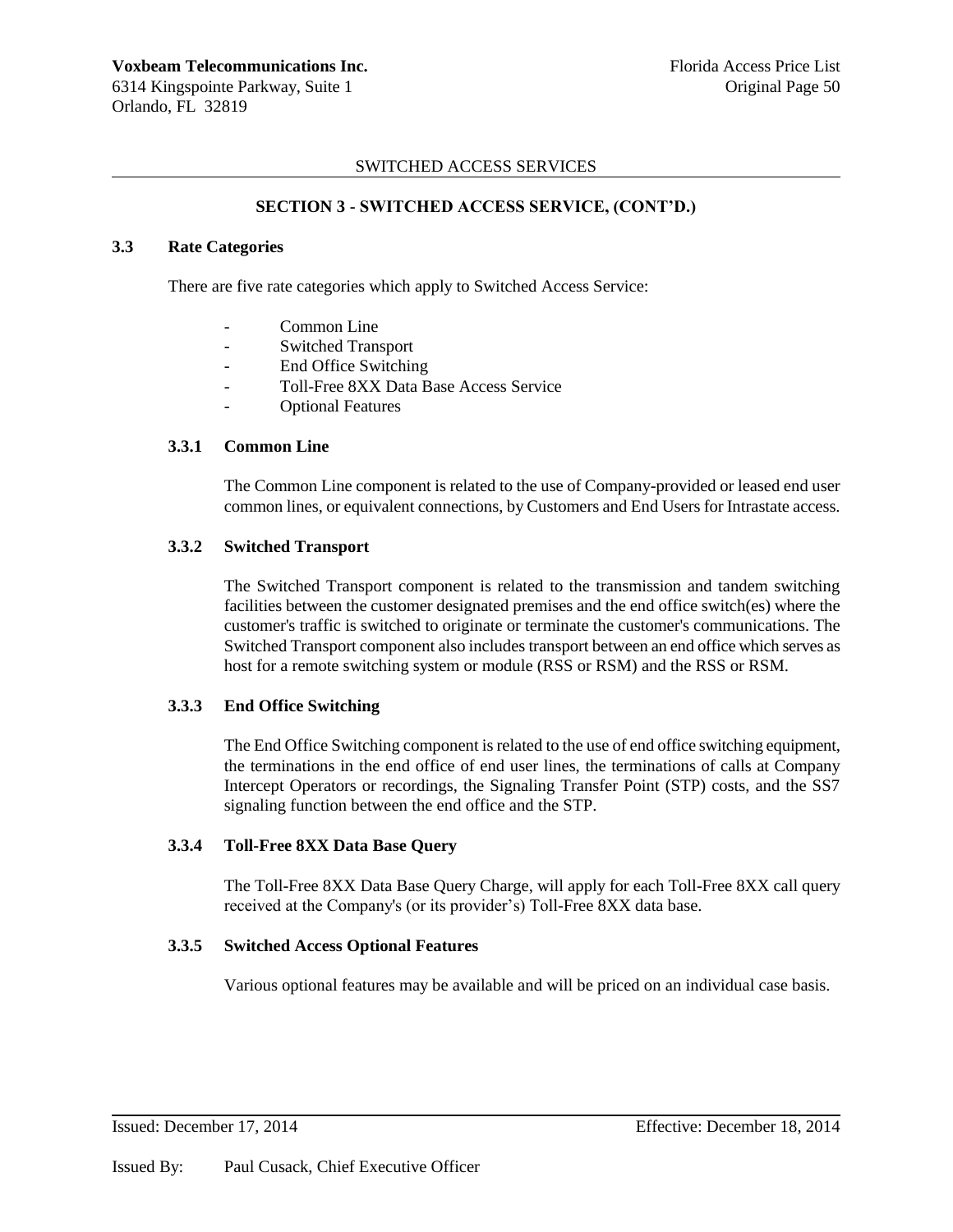### **SECTION 3 - SWITCHED ACCESS SERVICE, (CONT'D.)**

### **3.4 Access Ordering**

### **3.4.1 General**

- A. Customers may order switched access through a Constructive Order, as defined herein, or through an ASR. The format and terms of the ASR will be as specified in the Industry Access Service Order Guidelines, unless otherwise specified herein.
- B. A Customer may order any number of services of the same type and between the same premises on a single ASR. All details for services for a particular order must be identical.
- C. The Customer shall provide all information necessary for the Company to provide and bill for the requested service. When placing an order for Access Service, the Customer shall provide the following minimum information:
	- 1. Customer name and Premises address(es);
	- 2. Billing name and address (when different from Customer name and address); and
	- 3. Customer contact name(s) and telephone number(s) for the following provisioning activities: order negotiation, order confirmation, interactive design, installation and billing.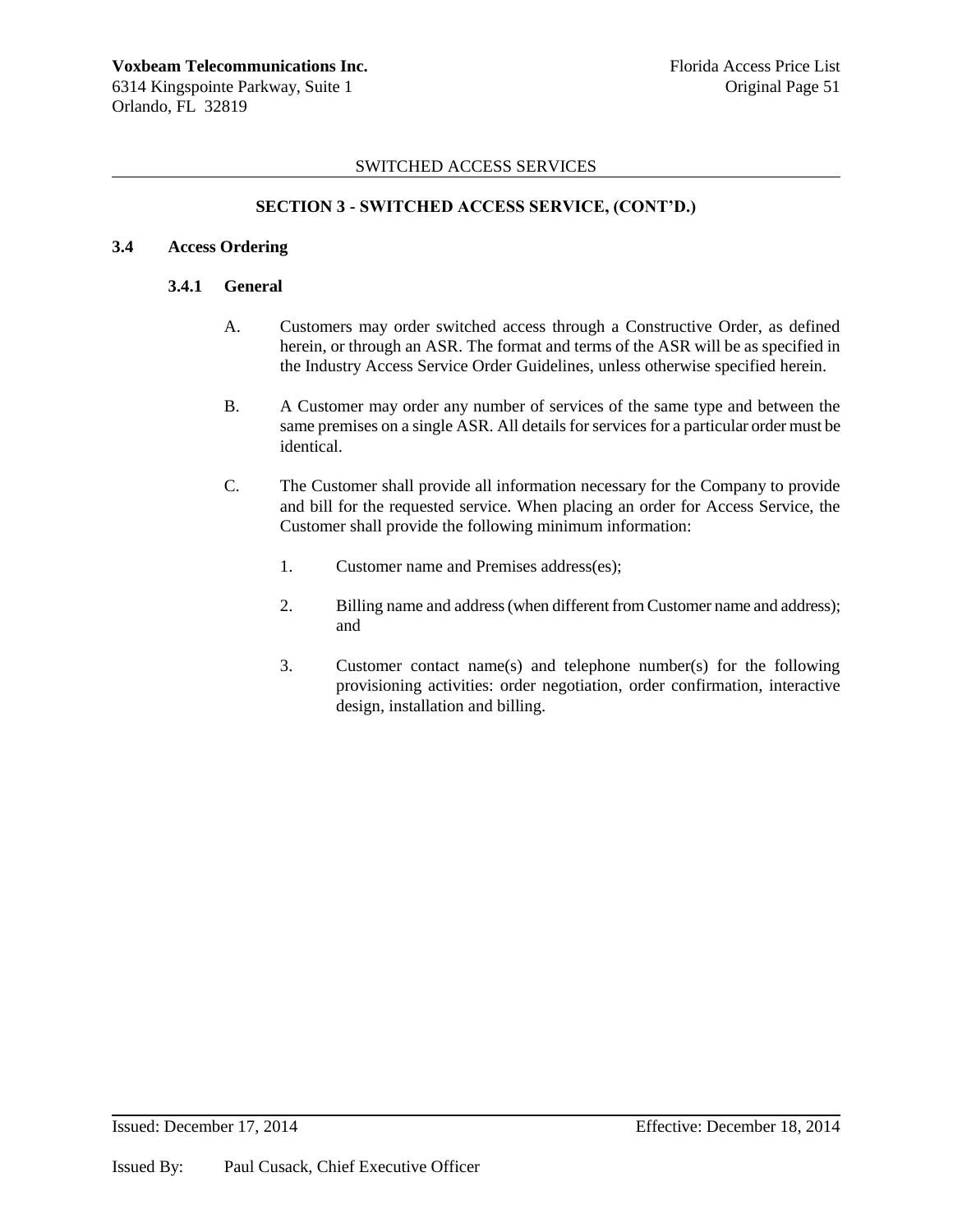### **SECTION 3 - SWITCHED ACCESS SERVICE, (CONT'D.)**

#### **3.4 Access Ordering, (Cont'd.)**

#### **3.4.2 Access Service Date Intervals**

- A. Access Service is provided with Standard or Negotiated Intervals
- B. The Company will specify a firm order confirmation date and Service Commencement Date contingent on the ASR being complete as received. To the extent the Access Service can be made available with reasonable effort, the Company will provide the Access Service in accordance with the Customer's requested interval, subject to the following conditions:
	- 1. For service provided under a Standard Interval: The Standard Interval for Switched Service will be sixty (60) business days from the Application Date. This interval only applies to standard service offerings where there are preexisting facilities to the Customer Premises. Access Services provided under the Standard Interval will be installed during Company business hours.
	- 2. For service provided under a Negotiated Interval: The Company will offer a Service Date based on the type and quantity of Access Services the Customer has requested. The Negotiated Interval may not exceed by more than six months the Standard Interval Service Date, or, when there is no Standard Interval, the Company offered Service Date, except as otherwise agreed by the Company in writing. The Company will negotiate a Service Date interval with the Customer when:
		- a. The Customer requests a Service Date before or beyond the applicable Standard Interval Service Date; or
		- b. There is no existing facility connecting the Customer Premises with the Company; or
		- c. The Customer requests a service that is not considered by the Company to be a standard service offering (for example, if additional engineering or special construction is required to complete the order); or
		- d. The Company determines that Access Service cannot be installed within the Standard Interval.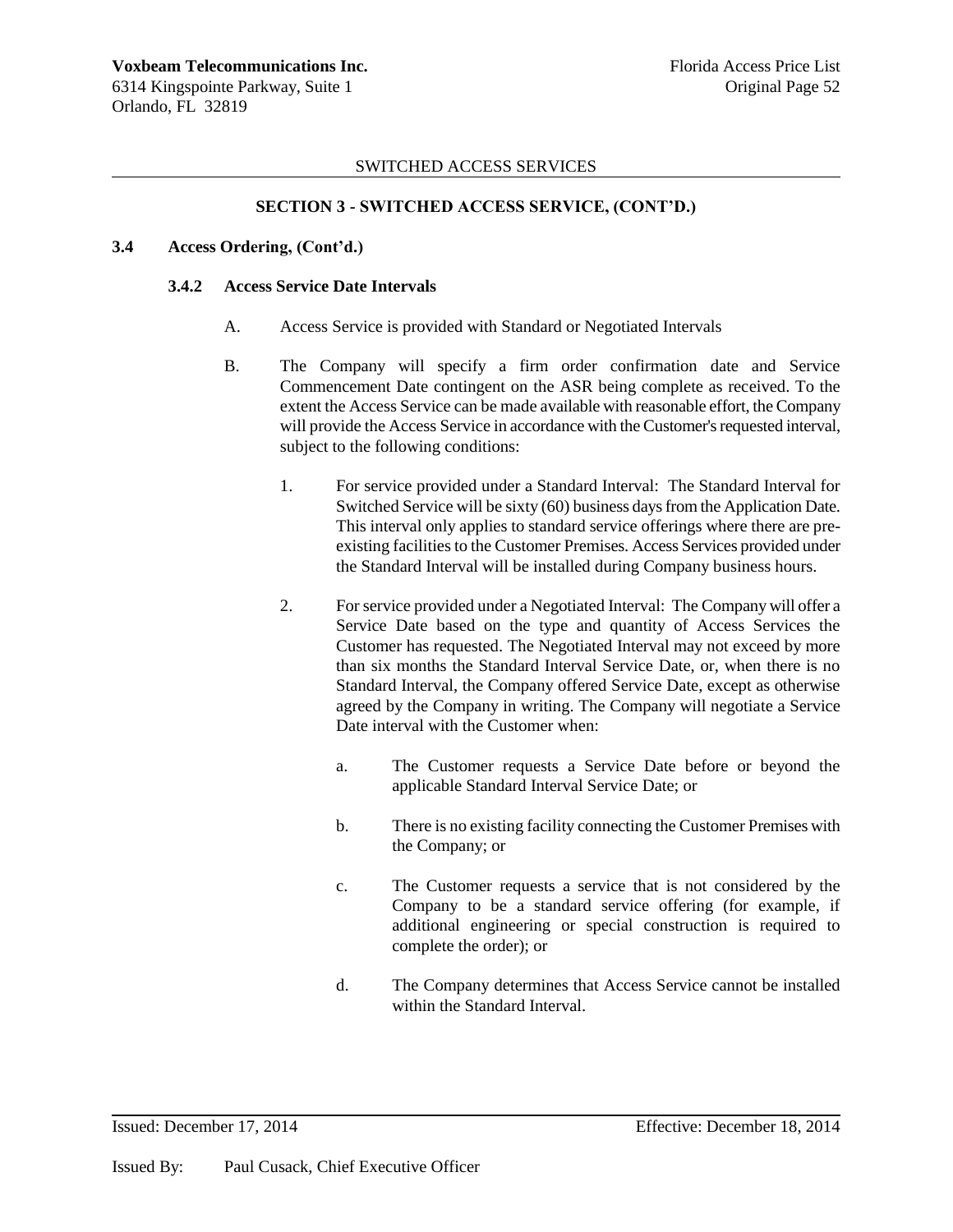### **SECTION 3 - SWITCHED ACCESS SERVICE, (CONT'D.)**

#### **3.4 Access Ordering, (Cont'd.)**

### **3.4.2 Access Service Date Intervals, (Cont'd.)**

C. All services for which rates are applied pursuant to Section 6 of this tariff are provided with a Negotiated Interval.

### **3.4.3 Access Service Request Modifications**

The Customer may request a modification of its ASR prior to the Service Commencement Date. All modifications must be in writing using the industry ASR process. The Company, in its sole discretion, may accept a verbal modification from the Customer. The Company will make every effort to accommodate a requested modification when it is able to do so with the normal work force assigned to complete such an order within normal business hours.

### **3.5 Special Construction or Special Service Arrangements**

Subject to the agreement of the Company and to all of the regulations contained in this tariff, special construction of Company facilities or development of special service arrangements may be undertaken by the Company on a reasonable-efforts basis at the request of the Customer. Such construction or arrangements will be provided pursuant to regulations contained in Section 4of this tariff.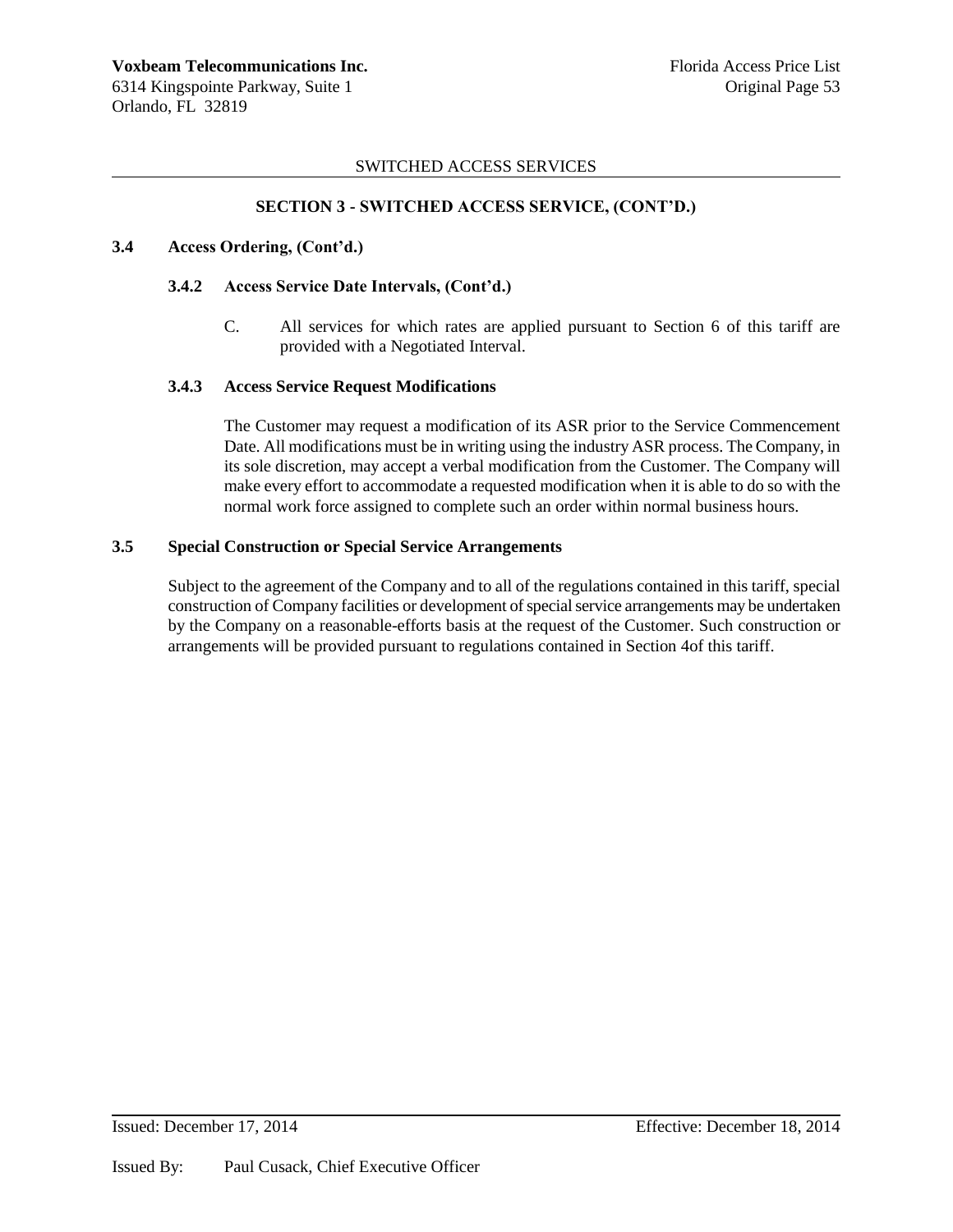### **SECTION 3 - SWITCHED ACCESS SERVICE, (CONT'D.)**

#### **3.6 Obligations of the Company**

- **3.6.1** With regard to access services provided by the Company, specific Company responsibilities include, but are not limited to the following:
	- A. Network Management

The Company will administer its network to ensure that provision of acceptable service levels to all telecommunications users of the Company's network services. Generally, service levels are considered acceptable only when both End Users and Customers are able to establish connections with minimal delay encountered within the Company network. The Company maintains the right to apply protective controls, i.e., those actions, such as call gapping, which selectively cancel the completion of traffic, over any traffic carried over its network, including that associated with a Customer's Switched Access Service. Generally, such protective measures would only be taken as a result of occurrences such as a failure or overload of Company or Customer facilities, natural disasters, mass calling or national security demands.

B. Design and Traffic Routing of Switched Access Service

The Company shall design and determine the routing of Switched Access Service, including the selection of the first point of switching and the selection of facilities from the interface to any switching point and to the End Offices. The Company shall also decide if capacity is to be provided by originating only, terminating only, or twoway trunk groups. Finally, the Company will decide whether trunk side access will be provided through the use of two-wire or four-wire trunk terminating equipment.

Selection of facilities and equipment and traffic routing of the service are based on standard engineering methods, available facilities and equipment and the Company's traffic routing plans. If the Customer desires different routing or directionality than that determined by the Company, the Company will work cooperatively with the Customer in determining (1) whether the service is to be routed directly to an end office or through an access tandem switch and (2) the directionality of the service.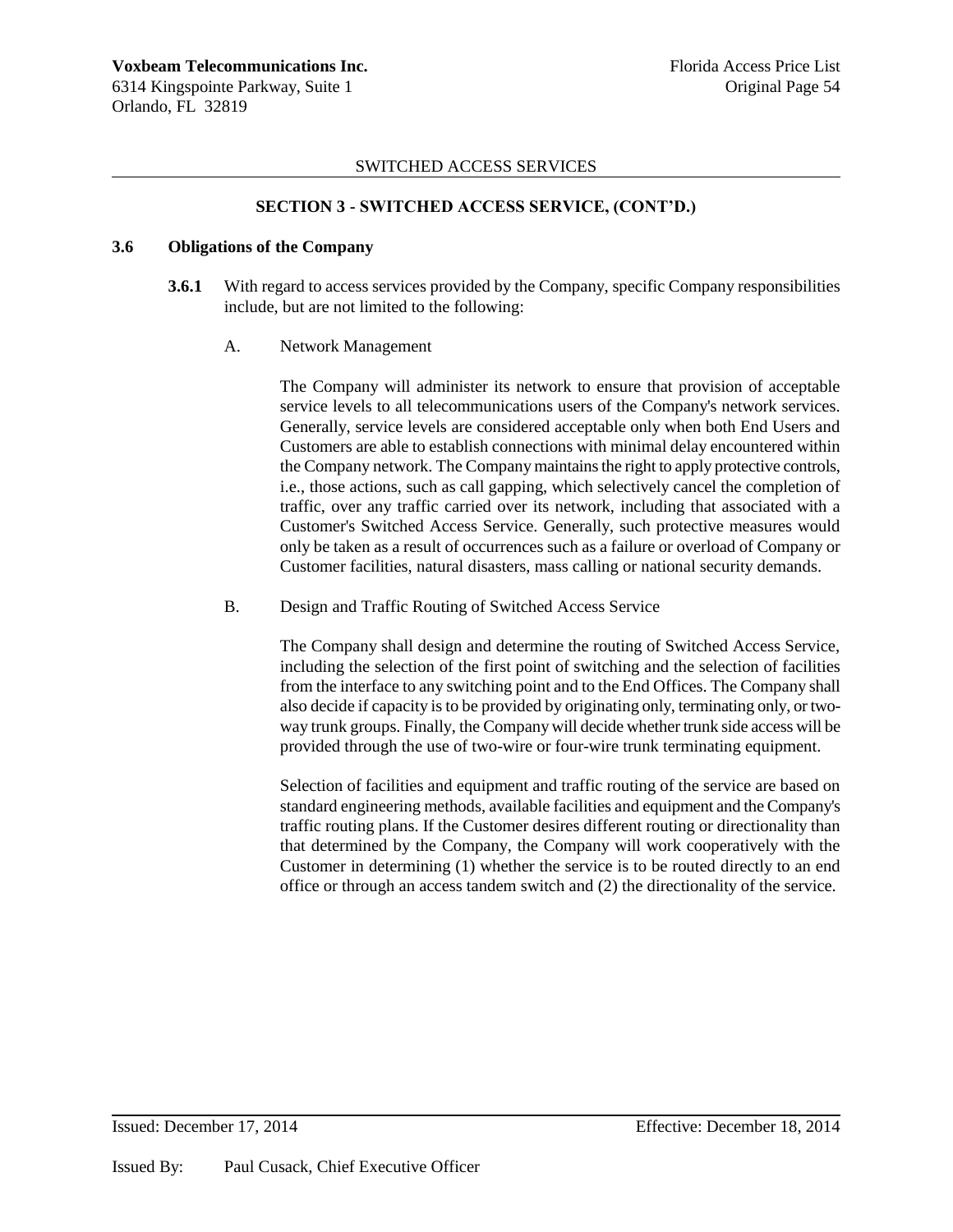### **SECTION 3 - SWITCHED ACCESS SERVICE, (CONT'D.)**

#### **3.7 Obligations of the Customer**

- **3.7.1** The Customer has certain specific obligations pertaining to the use of Switched Access Service. These obligations are in addition to obligations specified in Section 2.9 of this tariff and are as follows:
	- A. Report Requirements

Customers are responsible for providing the following reports to the Company, when applicable:

1. Jurisdictional Reports

When a Customer orders Switched Access Service for both interstate and intrastate use, the Customer is responsible for providing reports as set forth in Section 2.9.2.C. preceding. Charges will be apportioned in accordance with those reports.

2. Code Screening Reports

When a Customer orders service call routing, trunk access limitation or call gapping arrangements, the customer must report the number of trunks and/or the appropriate codes to be instituted in each end office or access tandem switch, for each of the arrangements ordered.

B. On and Off-Hook Supervision

The Customer's facilities shall provide the necessary on and off-hook supervision for accurate timing of calls.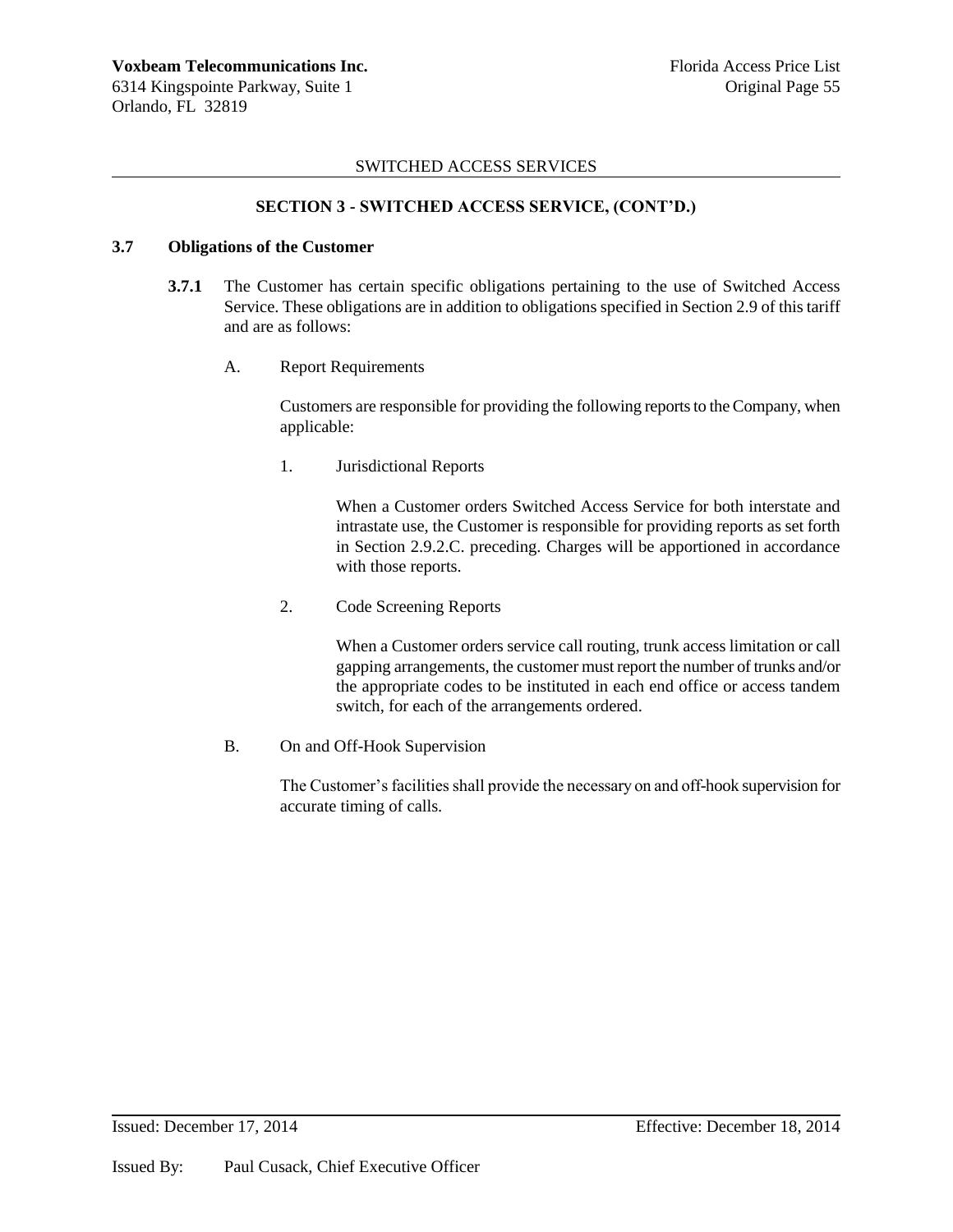### **SECTION 3 - SWITCHED ACCESS SERVICE, (CONT'D.)**

#### **3.8 Rate Regulations**

#### **3.8.1 General**

There are three type of rates and charges that apply to Switched Access Service provided by the Company. These are monthly recurring charges, usage charges, and nonrecurring charges.

## **3.8.2 Types of Charges**

- **A.** Nonrecurring charges are one time charges that apply for a specific work activity (e.g., installation or change to an existing service). Non-recurring charges may apply for installation of service, installation of optional features and service rearrangements.
- **B.** Recurring Charges are flat monthly rates that apply for each month or fraction thereof that a specific rate element is provided. For billing purposes, each month is considered to have 30 days.
- **C.** Usage Charges are rates that apply only when a specific rate element is used. These are applied on a per-access minute, a per-call or per-query basis. Usage rates are accumulated over a monthly period.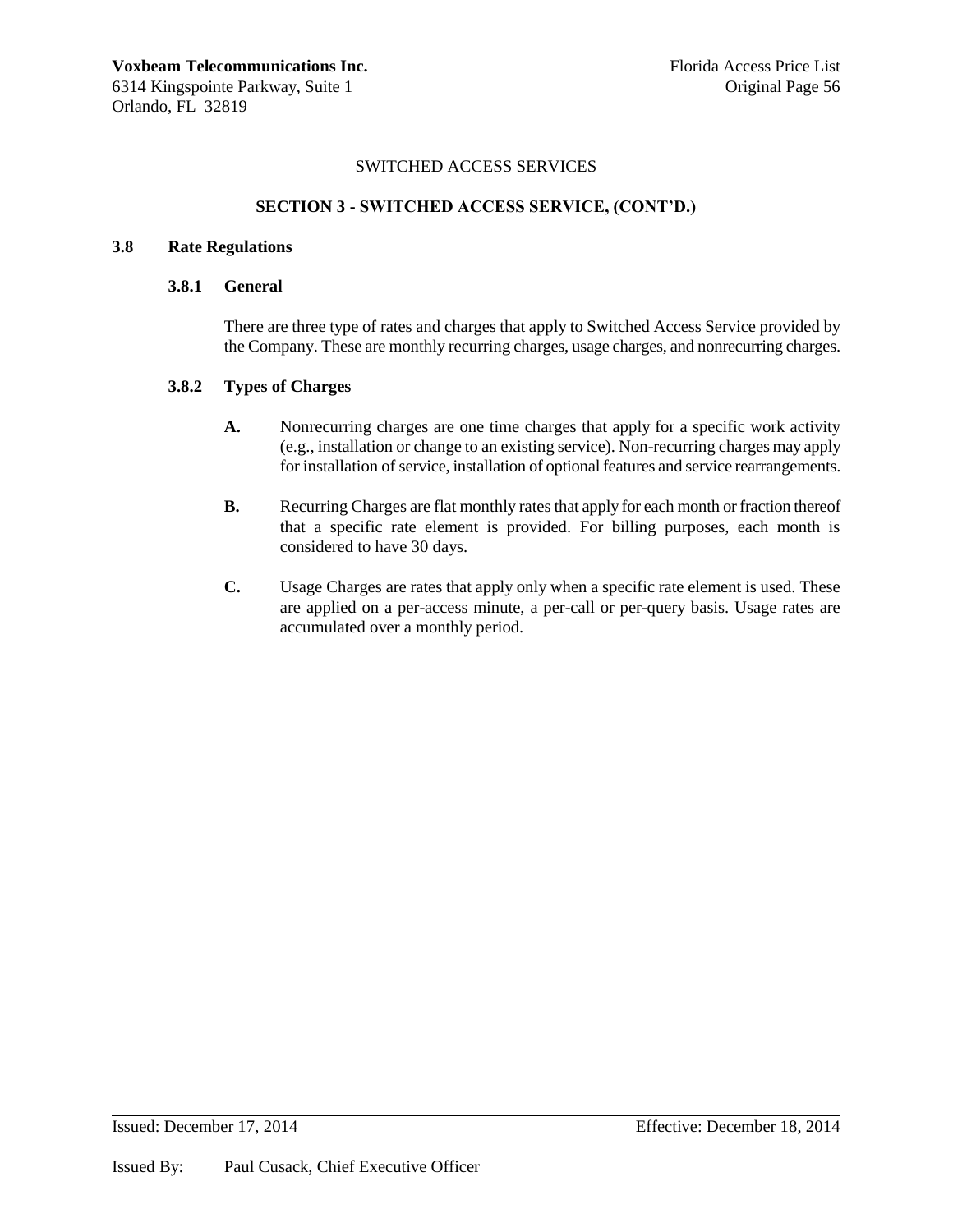### **SECTION 3 - SWITCHED ACCESS SERVICE, (CONT'D.)**

#### **3.8 Rate Regulations, (Cont'd.)**

#### **3.8.3 Measurement and Billing of Access Minutes**

- A. When recording originating calls over Switched Access Service with multi-frequency address signaling, usage measurement begins when the first wink supervisory signal is forwarded from the Customer's facilities. The measurement of originating call usage over Switched Access Service ends when the originating Switched Access Service entry switch receives disconnect supervision from either the originating End User's End Office (indicating that the originating End User has disconnected), or from the Customer's facilities, whichever is recognized first by the entry switch. For terminating calls over Switched Access Service with multi-frequency address signaling, the measurement of access minutes begins when a seizure signal is received from the Carrier's trunk group at the Point of Presence within the LATA. The measurement of terminating call usage over Switched Access Service ends when a disconnect signal is received, indicating that either the originating or terminating user has disconnected.
- B. When recording originating calls over Switched Access Service with SS7 signaling, usage measurement begins with the transmission of the initial address message by the switch for direct trunk groups and with the receipt of an exit message by the switch for tandem trunk groups. The measurement of originating Switched Access Service usage ends when the entry switch receives or sends a release message, whichever occurs first. For terminating calls over Switched Access Service with SS7 signaling, the measurement of access minutes begins when the terminating recording switch receives the initial address message from the terminating End User. On directly routed trunk groups or on tandem routed trunk groups, the Company switch receives the initial address message and sends the indication to the Customer in the form of an answer message. The measurement of terminating Switched Access Service call usage ends when the entry switch receives or sends a release message, whichever occurs first.
- C. Mileage, where applicable, will be measured in accordance with standard industry practices.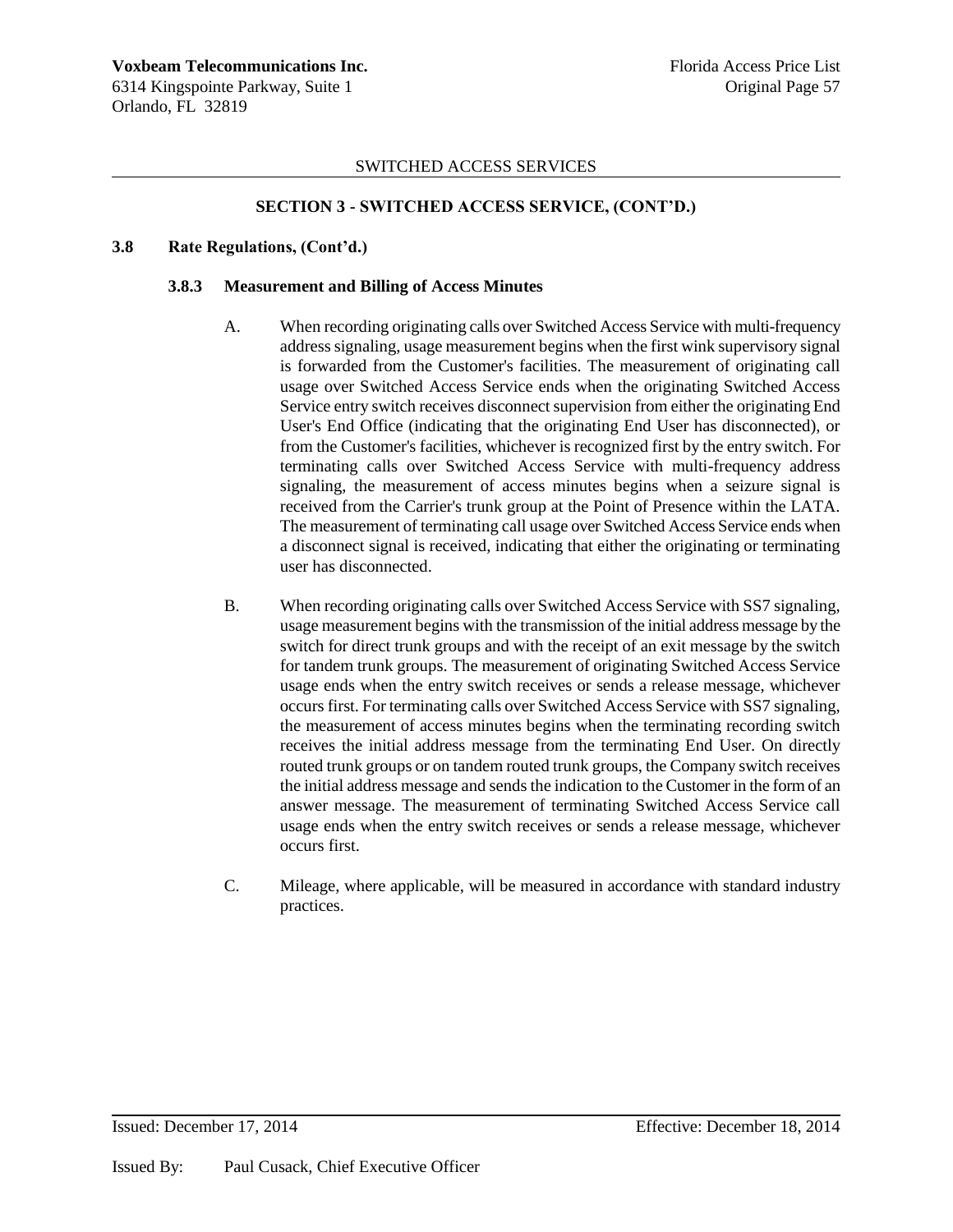### **SECTION 3 - SWITCHED ACCESS SERVICE, (CONT'D.)**

#### **3.8 Rate Regulations (Cont'd.)**

### **3.8.3 Measurement and Billing of Access Minutes, (Cont'd.)**

D**.** The Company will use the Small Exchange Carrier Access Billing ("SECAB") guidelines, or the Carrier Access Billing System ("CABS") guidelines, or other system that emulates or otherwise produces a reasonable substitute for the output of SECAB or CABS, for billing all charges under this tariff. The Company will provide billing using a hardcopy format or upon request, a mechanized medium (e.g., cartridge tape, CD ROM, etc.). Bills will be accurate and contain sufficient supporting details to allow customers to account for the charges and to verify their accuracy in a reasonable and timely fashion. Requests for additional bill detail will be handled and priced pursuant to Section 6 of this tariff.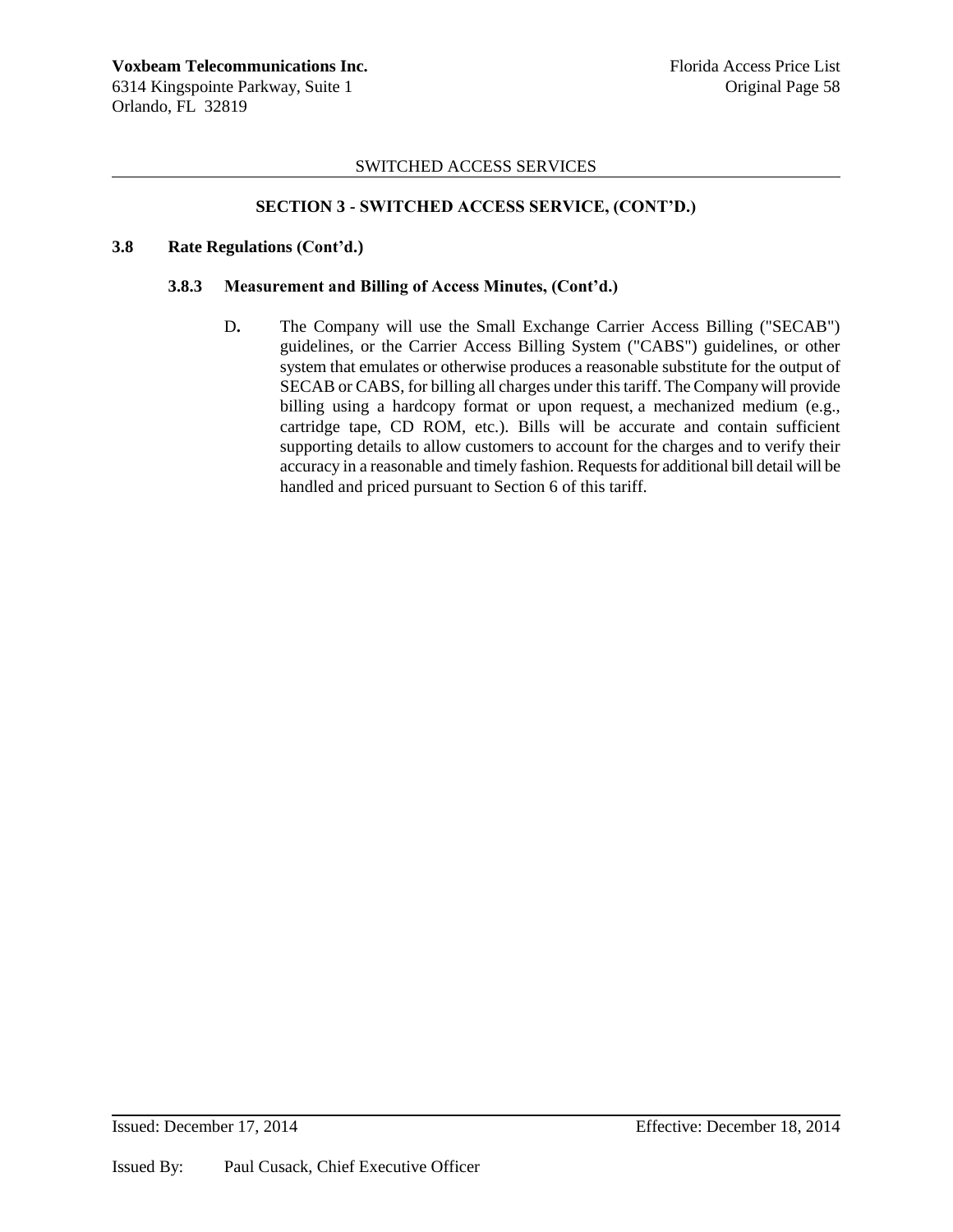### **SECTION 3 - SWITCHED ACCESS SERVICE, (CONT'D.)**

#### **3.8 Rate Regulations, (Cont'd.)**

#### **3.8.4 Moves**

- **A.** A move of services involves a change in the physical location of one of the following:
	- 1. The point of termination at the Customer's Premises, or
	- 2. The Customer's Premises
- **B.** The charges for the move are dependent on whether the move is to a new location within the same building or to a different building as described below:
	- 1. Moves Within the Same Building

When the move is to a new location within the same building, the charge for the move will be an amount equal to one half of the nonrecurring charge for the capacity affected. There will be no change in the minimum period requirements.

2. Moves to a Different Building

Moves to a different building will be treated as a discontinuance and start of service and all associated nonrecurring charges will apply. New minimum period requirements will be established for the new service. The Customer will also remain responsible for satisfying all outstanding minimum period charges for the discontinued service.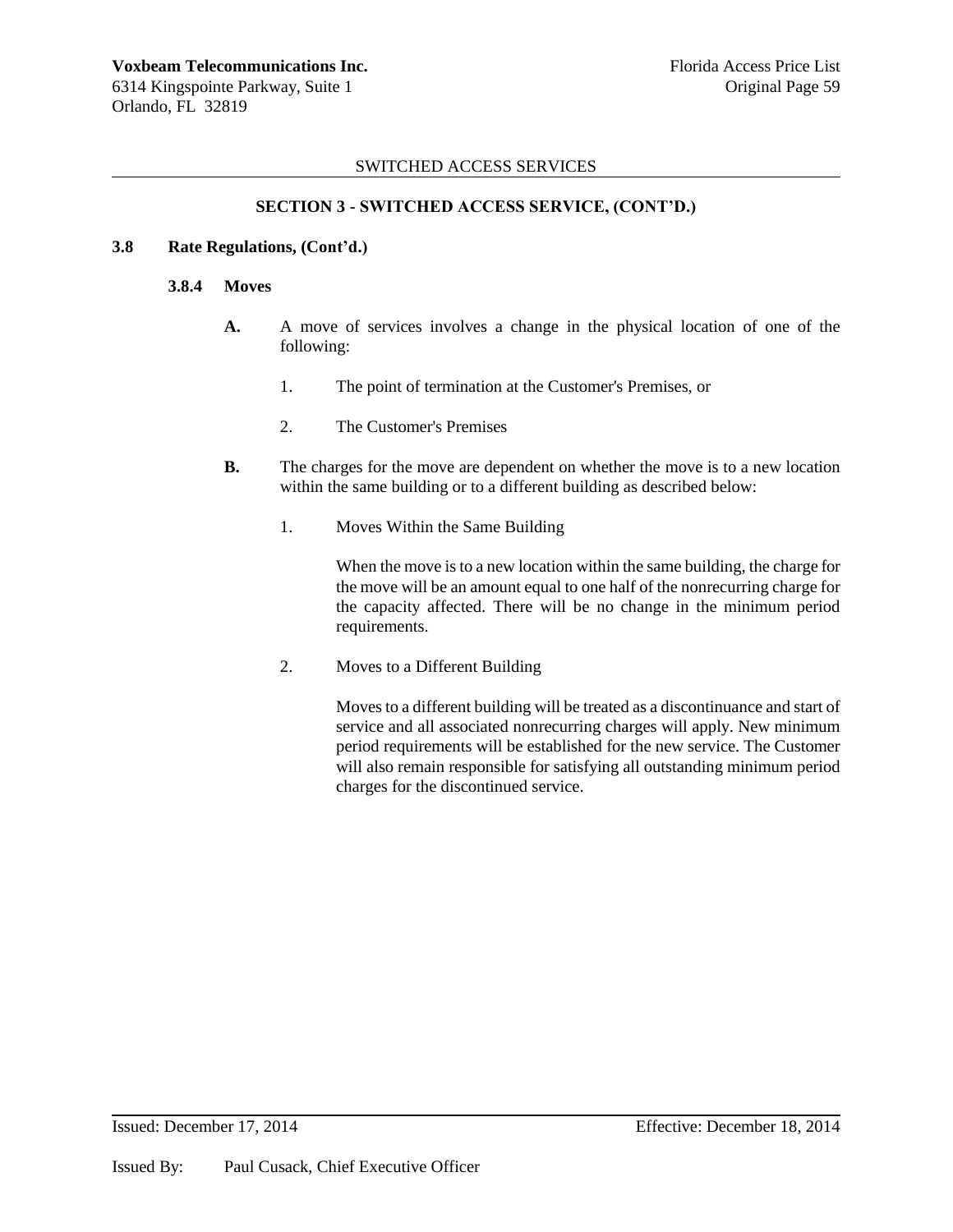### **SECTION 3 - SWITCHED ACCESS SERVICE, (CONT'D.)**

### **3.8 Rate Regulations, (Cont'd.)**

### **3.8.5 Installation of Optional Features**

- **A.** If a separate nonrecurring charge applies for the installation of an optional feature available with Switched Access Service, the charge applies whether the feature is installed coincident with the initial installation of service or at any time subsequent to the initial installation of service.
- **B.** For all other changes, including the addition of, or modifications to, optional features without separate nonrecurring charges, a charge equal to one half the Switched Transport nonrecurring (i.e. installation) charge will apply. When an optional feature is not required on each transmission path, but rather for an entire transmission path group, an end office or an access tandem switch, only one such charge will apply.

### **3.8.6 Service Rearrangements**

- **A.** Service rearrangements are changes to existing services which do not result in either a change in the minimum period requirements or a change in the physical location of the point of termination at the Customer's premises or the Customer's End User's premises. Changes which result in the establishment of new minimum period obligations are treated as disconnects and starts.
- **B.** The charge to the Customer for the service rearrangement is dependent on whether the change is administrative only in nature or involves an actual physical change to the service.
- **C.** Administrative changes will be made without charge(s) to the Customer. Such changes require the continued provision and billing of the Access Service to the same entity or change in jurisdiction.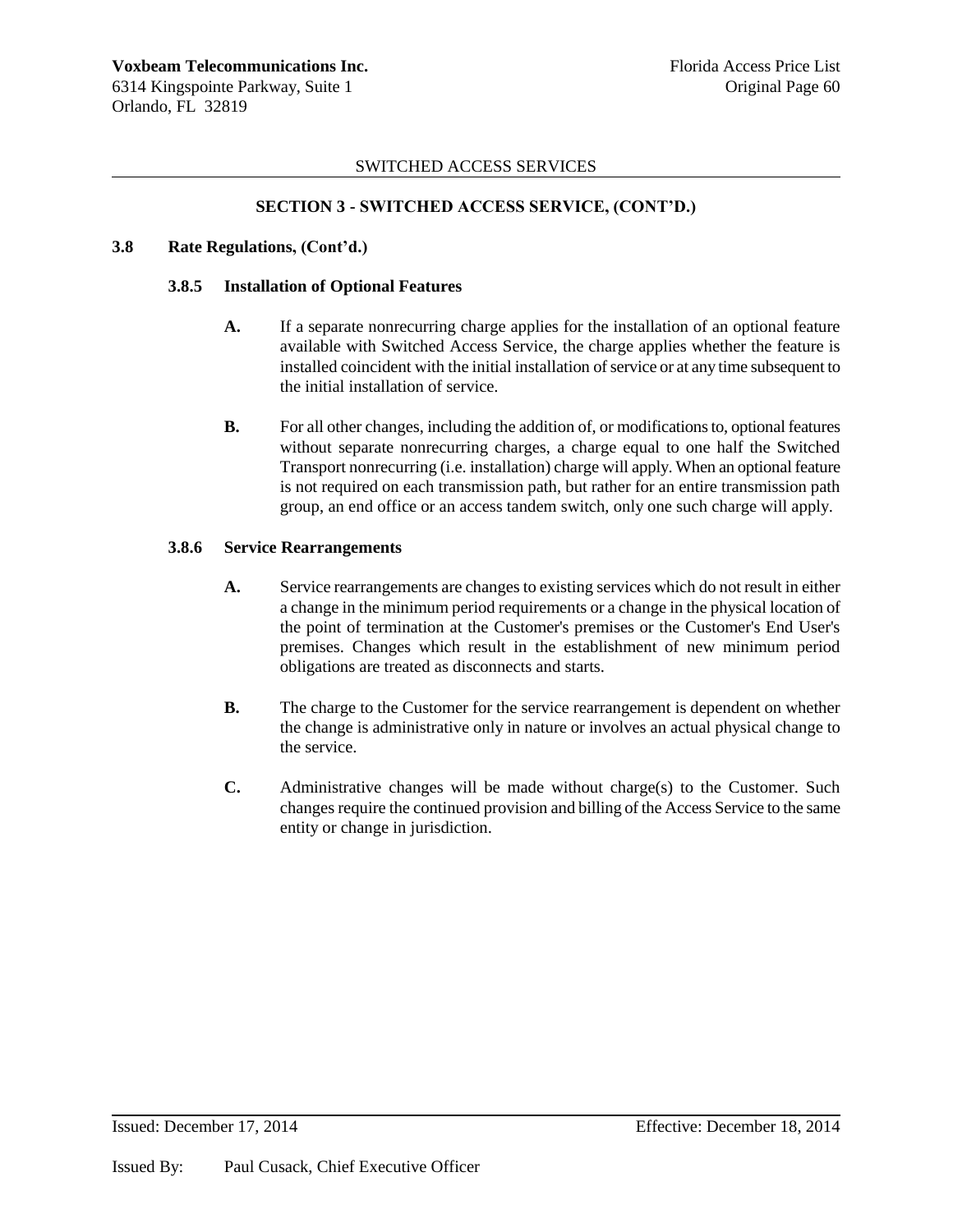### **SECTION 3 - SWITCHED ACCESS SERVICE, (CONT'D.)**

### **3.9 Switched Access Usage Charges**

#### **3.9.1 Switched Access Usage Charges**

### **A. Originating, per access minute**

|                                  | AT&T<br><b>Territory</b><br><b>All Zones</b> | Verizon<br><b>Territory</b><br><b>All Zones</b> | <b>CenturyLink Territory</b> |            |            |
|----------------------------------|----------------------------------------------|-------------------------------------------------|------------------------------|------------|------------|
|                                  |                                              |                                                 | Zone 1                       | Zone 2     | Zone 3     |
| <b>Tandem Switched Transport</b> | \$0.000360                                   | \$0.0000000                                     | \$0.000180                   | \$0.000200 | \$0.000210 |
| <b>Termination</b>               |                                              |                                                 |                              |            |            |
| <b>Tandem Switched Transport</b> | \$0.000040                                   | \$0.0000020                                     | \$0.000036                   | \$0.000040 | \$0,000042 |
| Facility, per mile               |                                              |                                                 |                              |            |            |
| <b>Access Tandem Switching</b>   | \$0.000500                                   | \$0.0007500                                     | \$0.000792                   | \$0.000880 | \$0.000924 |
| <b>Common Multiplexing</b>       | \$0.000387                                   | \$0.0000000                                     | \$0.000327                   | \$0.000360 | \$0.000370 |
| <b>Common Trunk Port</b>         | \$0.000800                                   | \$0.0016920                                     | \$0.000557                   | \$0.000557 | \$0.000557 |
| Local Switching                  | \$0.008131                                   | \$0.0072795                                     | \$0.017467                   | \$0.017467 | \$0.017467 |
| Carrier Common Line              | \$0.000000                                   | \$0.0000000                                     | \$0.003272                   | \$0.003272 | \$0.003272 |

### **B. Terminating**

Terminating Switched Access Services will be assessed applicable terminating switched access usage charges at the rates set forth in the Company's Federal Access Tariff, FCC No. 1, posted at:

<https://apps.fcc.gov/etfs/public/lecTariffs.action?idLec=580>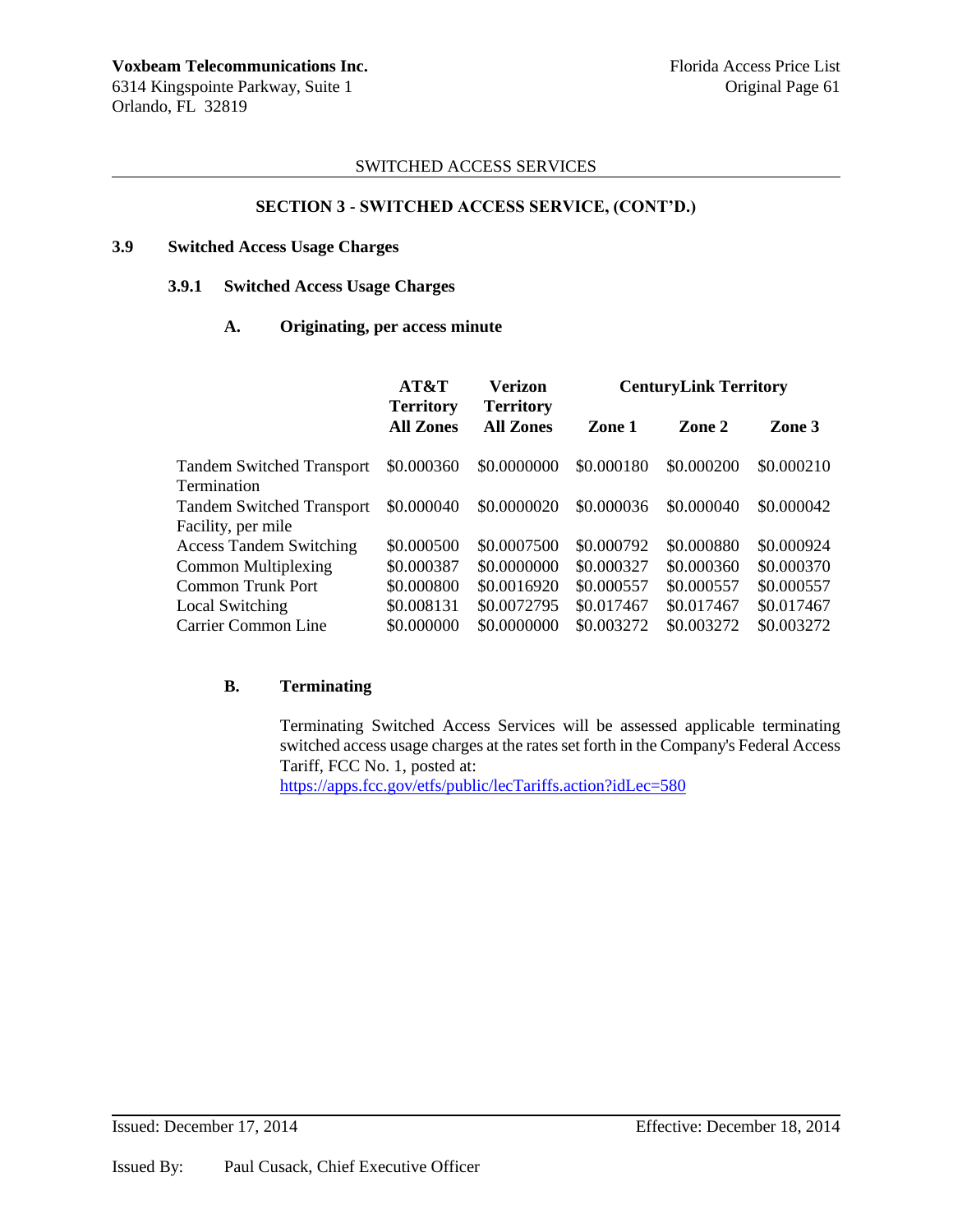### **SECTION 3 - SWITCHED ACCESS SERVICE, (CONT'D.)**

#### **3.9 Switched Access Usage Charges**

#### **3.9.2 Switched Transport Service**

Direct-Trunked Transport

Any elements of Direct-Trunked Transport are provided by the Company pursuant to Section 6 of this tariff.

#### **3.9.3 Toll-Free 8XX Data Base Access Service**

|                                      | <b>Per Ouery</b> |
|--------------------------------------|------------------|
| AT&T Territory                       | \$0.004210       |
| Verizon Territory                    | \$0.004356       |
| CenturyLink (f/k/a Embarg) Territory | \$0.008843       |

### **3.9.4 Switched Access Optional Features**

Optional Features are provided on an Individual Case Basis as Special Service Arrangements pursuant to Section 6 of this tariff.

### **3.9.5 Service Order Charges**

Service Order Charges recover the administrative costs associated with initiating Access Service and will be provided pursuant to Section 6 of this tariff.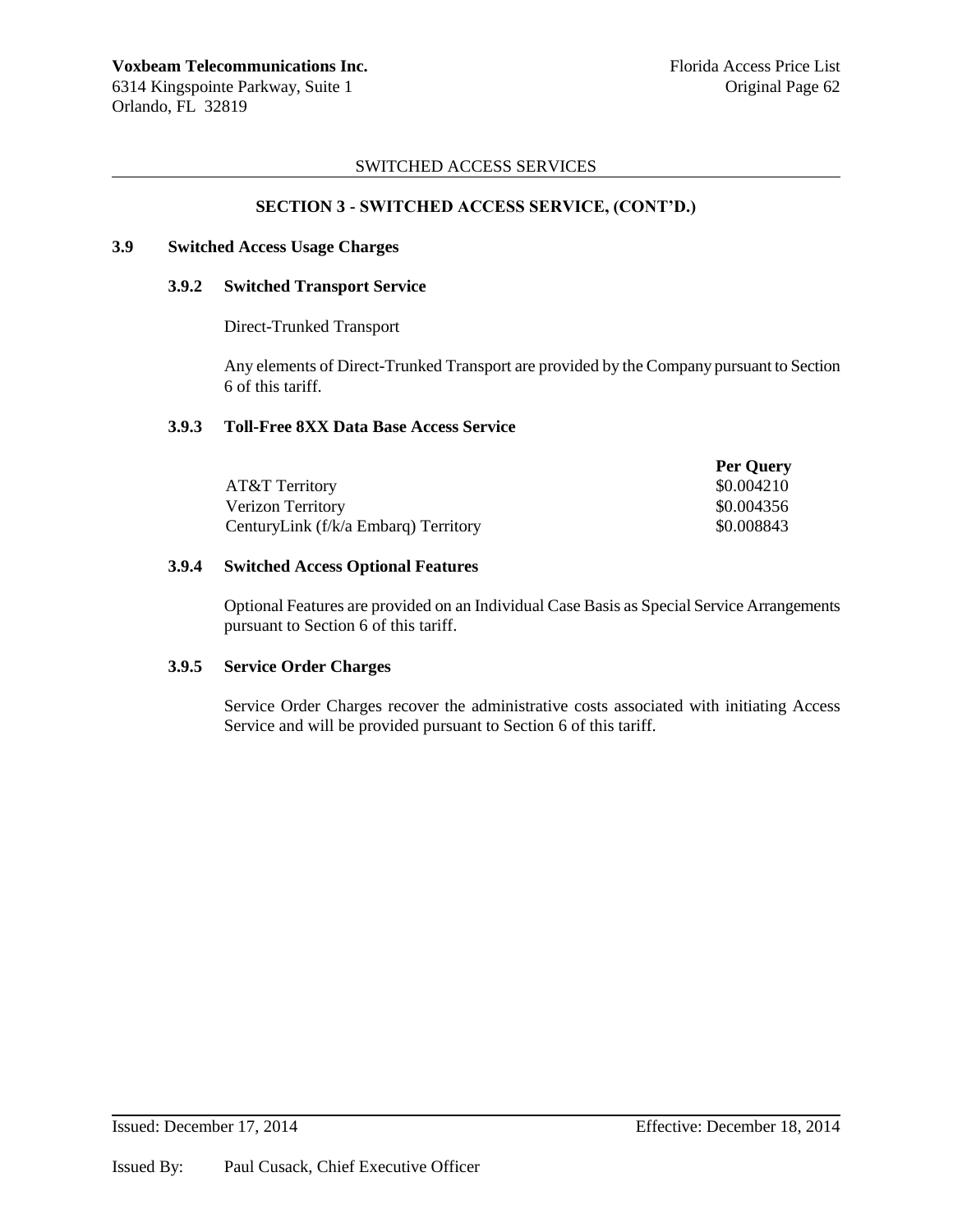### **SECTION 4 - DEDICATED ACCESS SERVICE**

## **4.1 General**

- **4.1.1** The Company, at its discretion, may provide Intrastate Dedicated Access Services with transmission speeds ranging from 2.4 Kbps to 2.4 Gbps. Dedicated Access Services are offered on a point-to-point basis only. Each Dedicated Access Service is dedicated to a single Customer and the entire usable bandwidth for each service is available to that Customer for their exclusive use.
- **4.1.2** All Dedicated Access Services, if offered, will be provided on an individual case basis.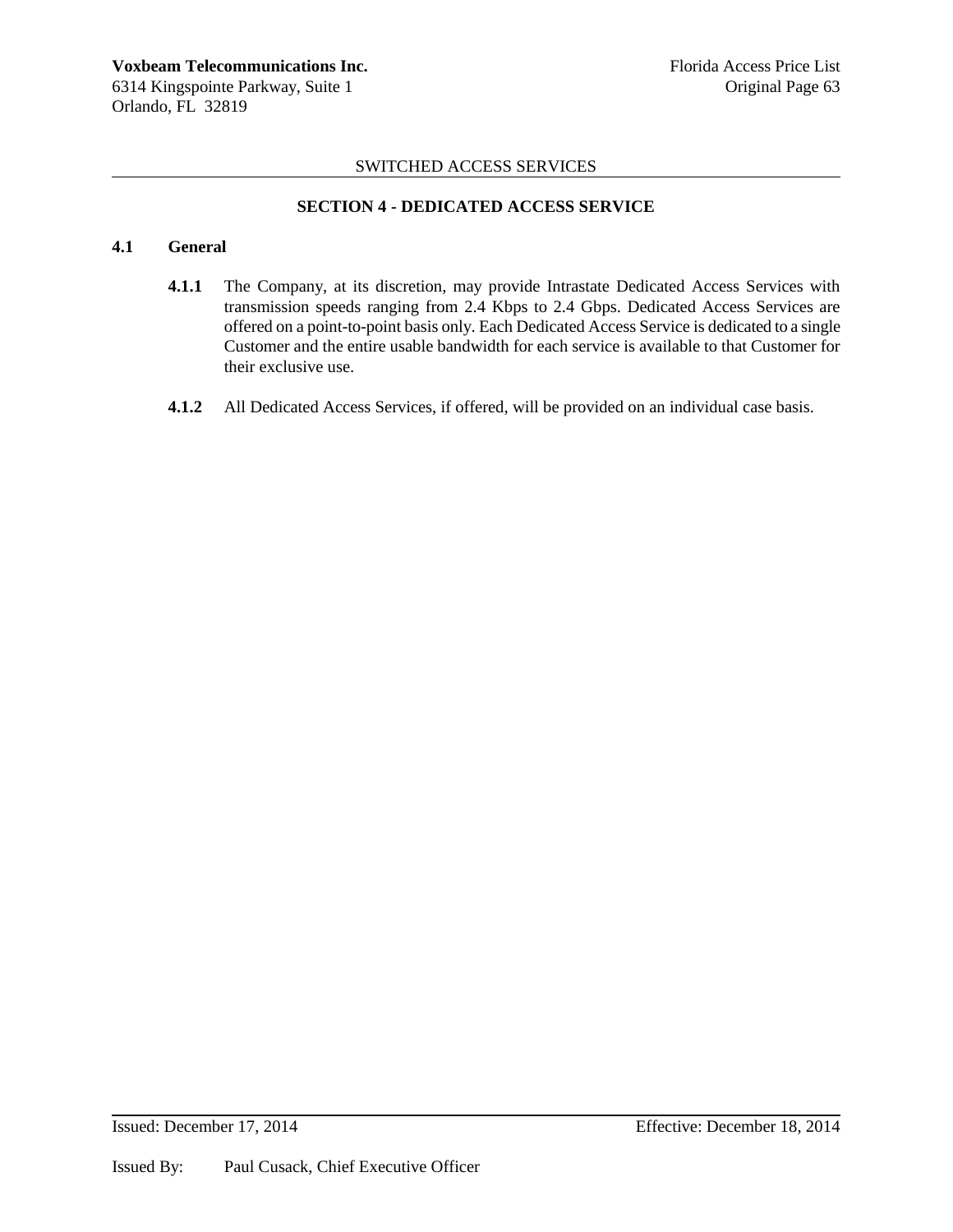### **SECTION 5 - MISCELLANEOUS SERVICES AND CHARGES**

### **5.1 Billing and Collection**

The Company will provide the following services:

- Recording Service
- Automatic Number Identification (ANI)
- Billing Name and Address (BNA)

### **5.1.1 Recording Service**

Recording is the entering on magnetic tape or other acceptable media the details of Customer messages originated through Switched Access Service. Recording is provided 24 hours a day, 7 days a week.

The Company will provide Recording Service in association with the offering of Switched Access Service for Customer messages that can be recorded by Company-provided automatic message accounting equipment. At the request of the Customer, Recording Service will be provided for Switched Access Service on an end office and type of Call basis. Type of Call means message telecommunications service (MTS) including 700 and 900 service, Calls originating and/or terminating over a WATS access line, and station message detail recording for MTS and Calls originating from a WATS access line.

The Company will provide Recording Service in its operating territory. The minimum territory for which the Company will provide Recording Service is all the appropriately equipped offices in a state operating territory for which the Customer has ordered Switched Access Service.

For Switched Access Service, the term "customer message" used herein denotes an Intrastate Call originated by a Customer's End User. Station message detail recording is an optional feature which provides a record of Customer messages originated by MTS and WATS access lines.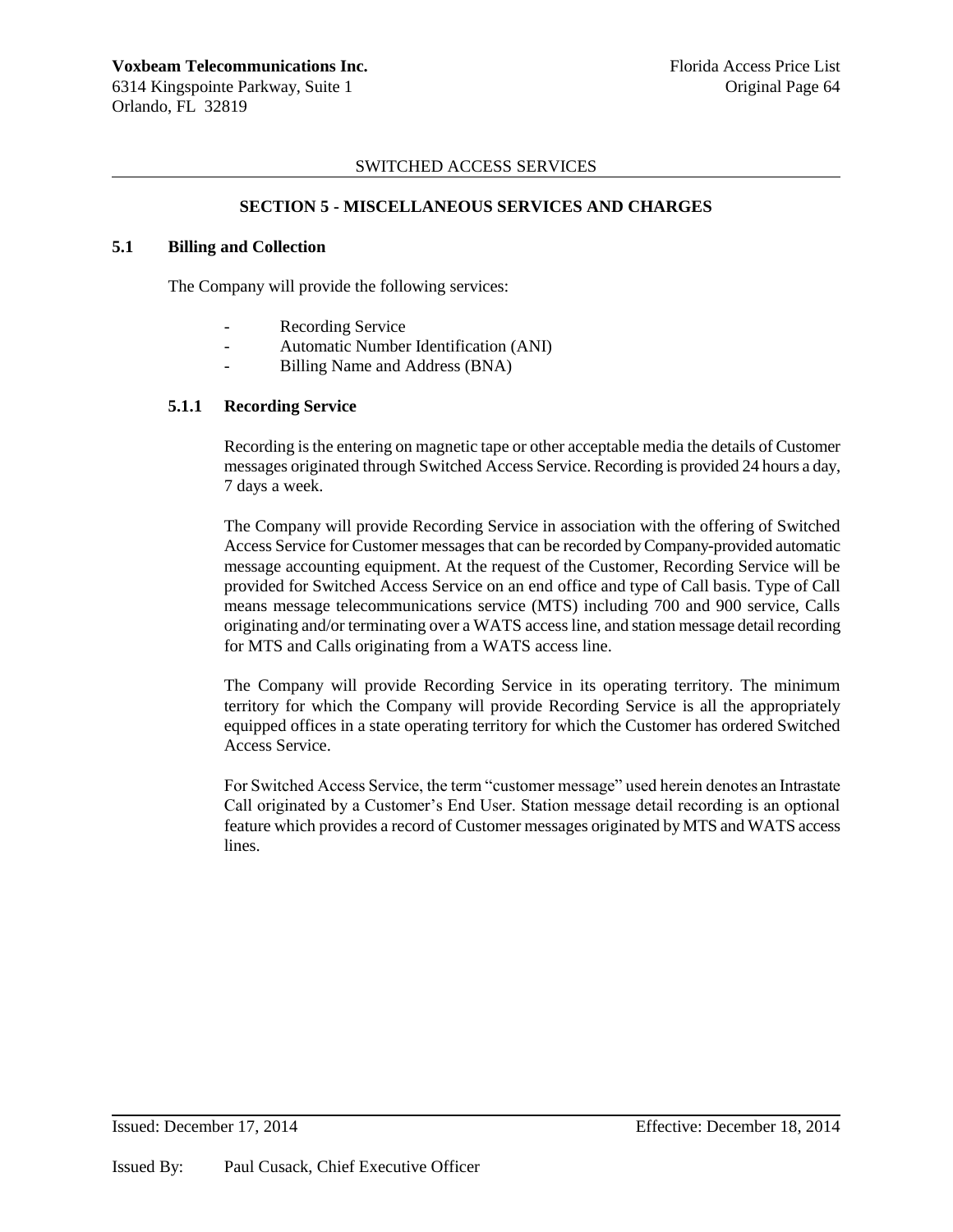### **SECTION 5 - MISCELLANEOUS SERVICES AND CHARGES, (CONT'D.)**

### **5.1 Billing and Collection, (Cont'd.)**

### **5.1.1 Recording Service, (Cont'd.)**

- A. Undertaking of the Company
	- 1. The Company will record all Customer messages carried over Switched Access Service that are available to Company-provided recording equipment or operators. Unavailable Customer service messages (i.e. certain Feature Group operator and TOPS messages which are not accessible by Companyprovided equipment or operators) will not be recorded. The recording equipment will be provided at locations selected by the Company.
	- 2. A standard format for the provision of the recorded Customer message detail will be established by the Company and provided to the Customer. If, in the course of Company business, it is necessary to change the format, the Company will notify the involved Customers six months prior to the change, unless otherwise agreed to by the Customer and the Company.
	- 3. Recorded Customer message detail which is used at the request of the Customer to provide message bill processing service is not retained by the Company for longer than forty-five (45) days. The rates for unbilled message detail and the billed message detail is retained for reference in place of the recorded Customer message detail. For recorded Customer message detail not used by Customer's message processing service, the Company will, upon request, make every reasonable effort to recover recorded Customer message detail previously made available to the Customer and make it available again for the Customer. The charges as set forth in the rate schedule, following, will apply for all such detail provided. Such a request must be made within thirty (30) days from the date the details were initially made available to the Customer.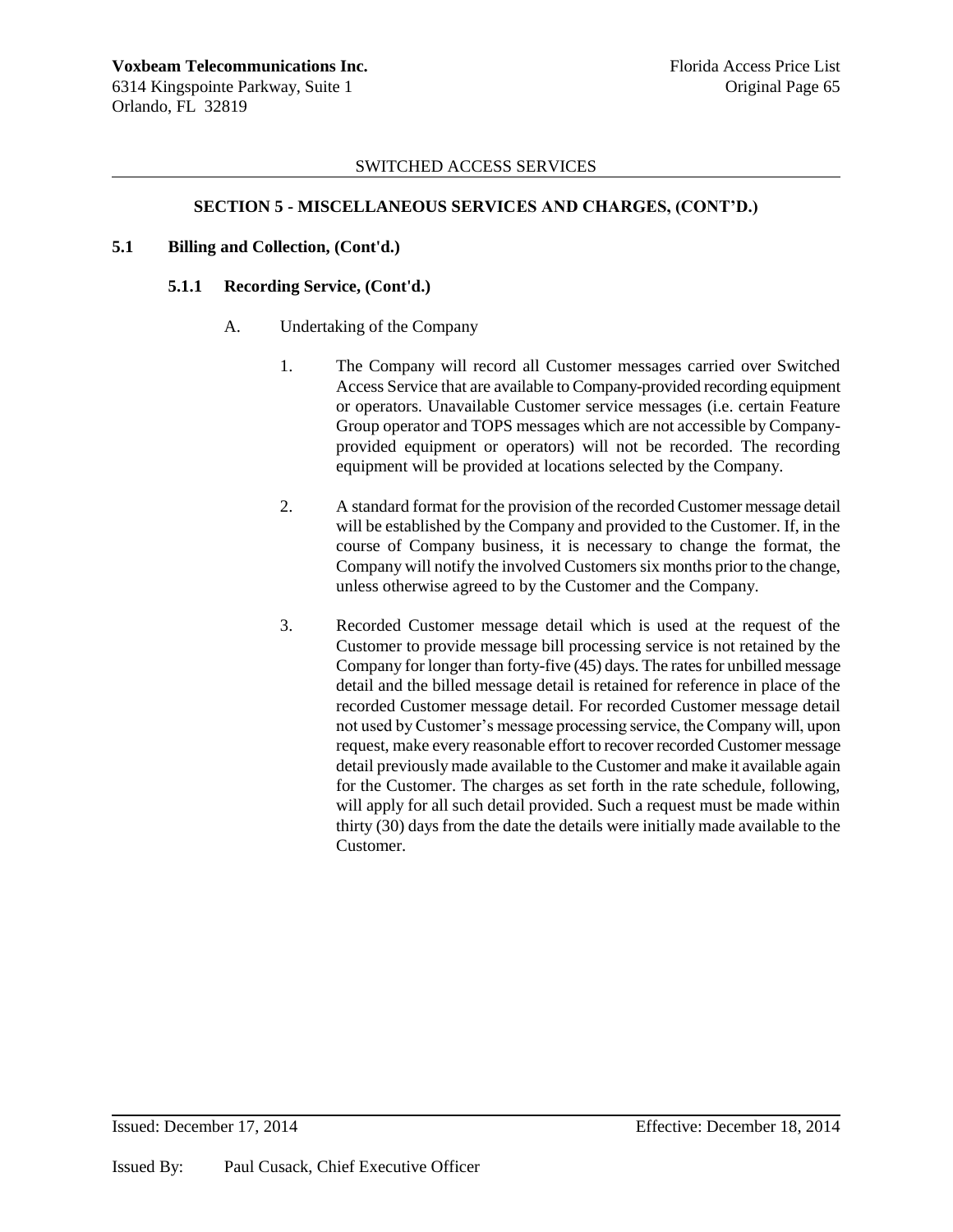## **SECTION 5 - MISCELLANEOUS SERVICES AND CHARGES, (CONT'D.)**

### **5.1 Billing and Collection, (Cont'd.)**

### **5.1.1 Recording Service, (Cont'd.)**

B. Liability of the Company

Unless there is an expressed written agreement to the contrary, in the absence of gross negligence or willful misconduct, no liability for damages to the Customer or other person or entity shall attach to the Company for its action or the conduct of its employees in providing Recording Service.

C. Obligations of the Customer

The Customer shall order Recording Service under a special order.

The Customer shall order Recording Service at least one month prior to the date when the Customer message detail is to be recorded, unless the Customer's request requires that Recording Service be provided by end office and type of Call, then the ordering interval will be determined on an individual case basis.

The Customer shall order Recording Service for Switched Access by end office and type of Call in accordance with the terms and conditions established on an individual case basis special order.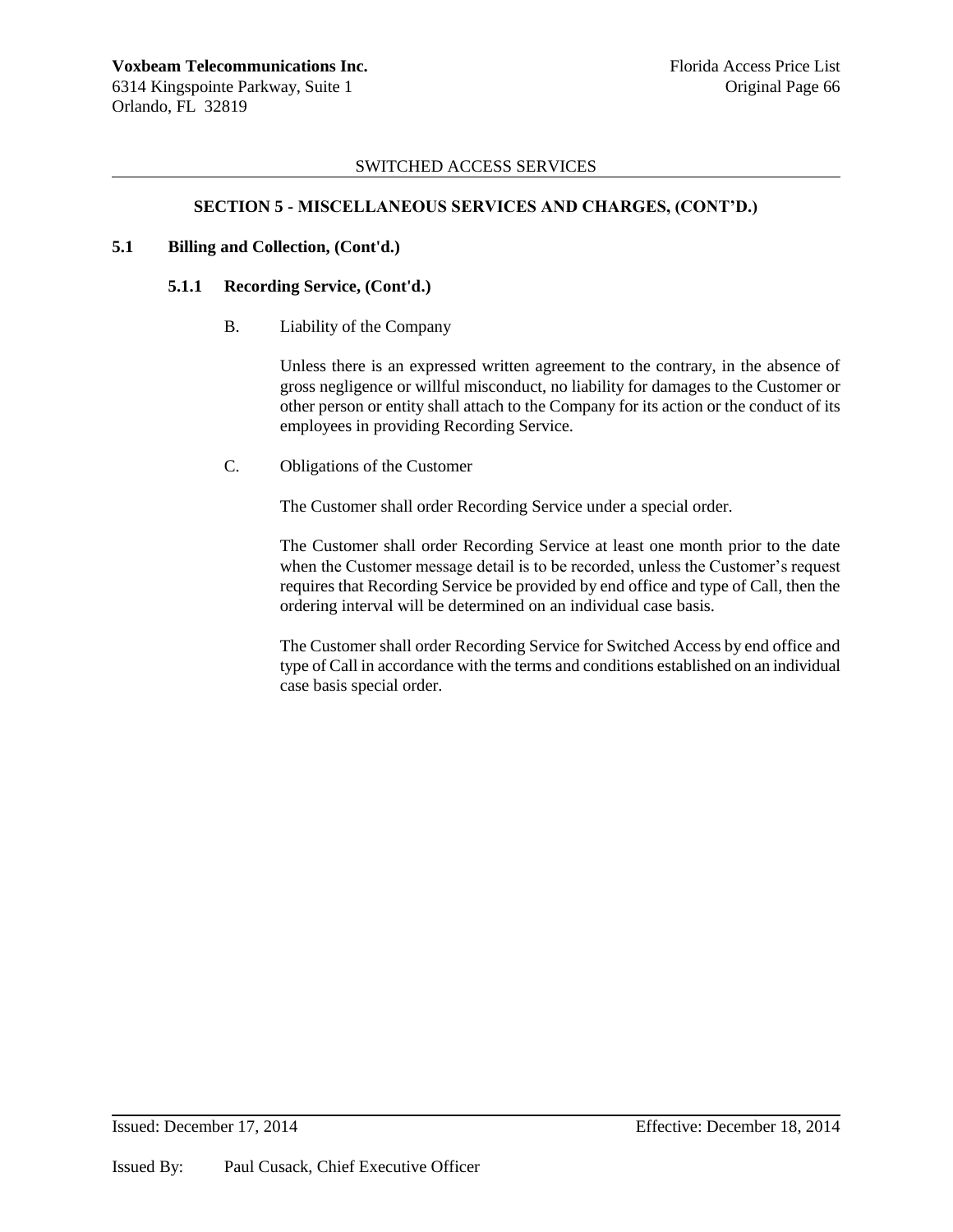# **SECTION 5 - MISCELLANEOUS SERVICES AND CHARGES, (CONT'D.)**

## **5.1 Billing and Collection, (Cont'd.)**

## **5.1.1 Recording Service, (Cont'd.)**

- D. Payment Arrangements and Audit Provisions
	- 1. Notice and Scope
		- a. Upon forty-five (45) days' prior written notice by the Customer to the Company (or such shorter period as the parties may mutually agree upon), the Customer or its authorized representative shall have the right to commence an audit during normal business hours and at intervals of no more than one audit in any six month period. The audit will be limited to all such records and accounts as may, under recognized accounting practices, contain information bearing upon amounts subject to being billed to the Customer's End Users by the Company as part of its provision of billing and collection services and the changes to the Customer for other Services provided by the Company pursuant to this tariff.
		- b. The written notice of audit shall identify the date upon which it is to commence, the location, the Customer's representatives, the subject matter of the audit, and the materials to be reviewed.
		- c. The written notice of audit shall be directed to the Company's representative at the address stipulated by such representative.
		- d. The Company may, within thirty (30) days of receipt of the Customer's notice of audit, postpone commencement by written notice for a period not to exceed fifteen (15) days, but only for good cause. The Company shall also indicate the new date for commencement of said audit.
		- e. Upon completion of the audit, the Customer's auditors are to provide an oral report of their findings to the Company prior to their departure, followed by a letter within thirty (30) days confirming findings.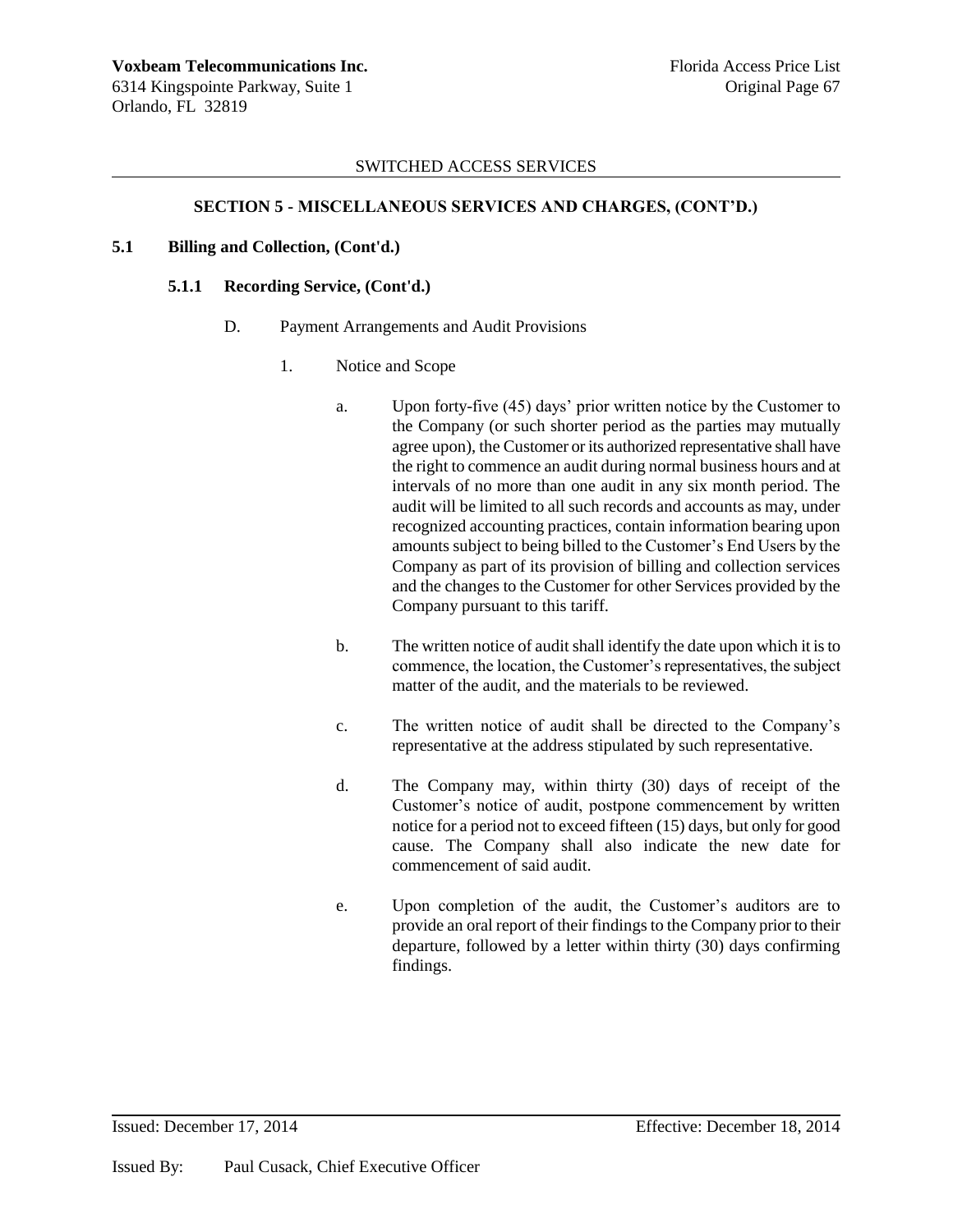## **SECTION 5 - MISCELLANEOUS SERVICES AND CHARGES, (CONT'D.)**

### **5.1 Billing and Collection, (Cont'd.)**

#### **5.1.1 Recording Service, (Cont'd.)**

- D. Payment Arrangements and Audit Provisions, (Cont'd.)
	- 2. Payment of Expenses

Each party shall bear its own expenses in connection with the conduct of an audit. Special data extractions required by the Customer for its representative to conduct the audit will be paid for by the Customer. "Special data extraction" for auditing purposes shall mean programming, clerical and computer time required to create an output record (from existing data files) that cannot normally be created from current software programs in the production program library.

- 3. Requests for Examinations
	- a. In addition to audits, the Customer, or its representatives, may request, from time to time, the opportunity to conduct an examination, as defined in b. following. The Company will make reasonable efforts to accommodate requests for examination and to cooperate in the conduct of an examination.
	- b. An "examination" shall, for purposes of this section, constitute a reasonable inquiry on a single issue or a specific topic related to billing and collection service for a stated reason.
- 4. Audit Provision

All information received or reviewed by the Customer or its authorized representative is to be considered confidential and is not to be distributed, provided or disclosed in any form to anyone not involved in the audit, nor is such information to be used for any other purposes.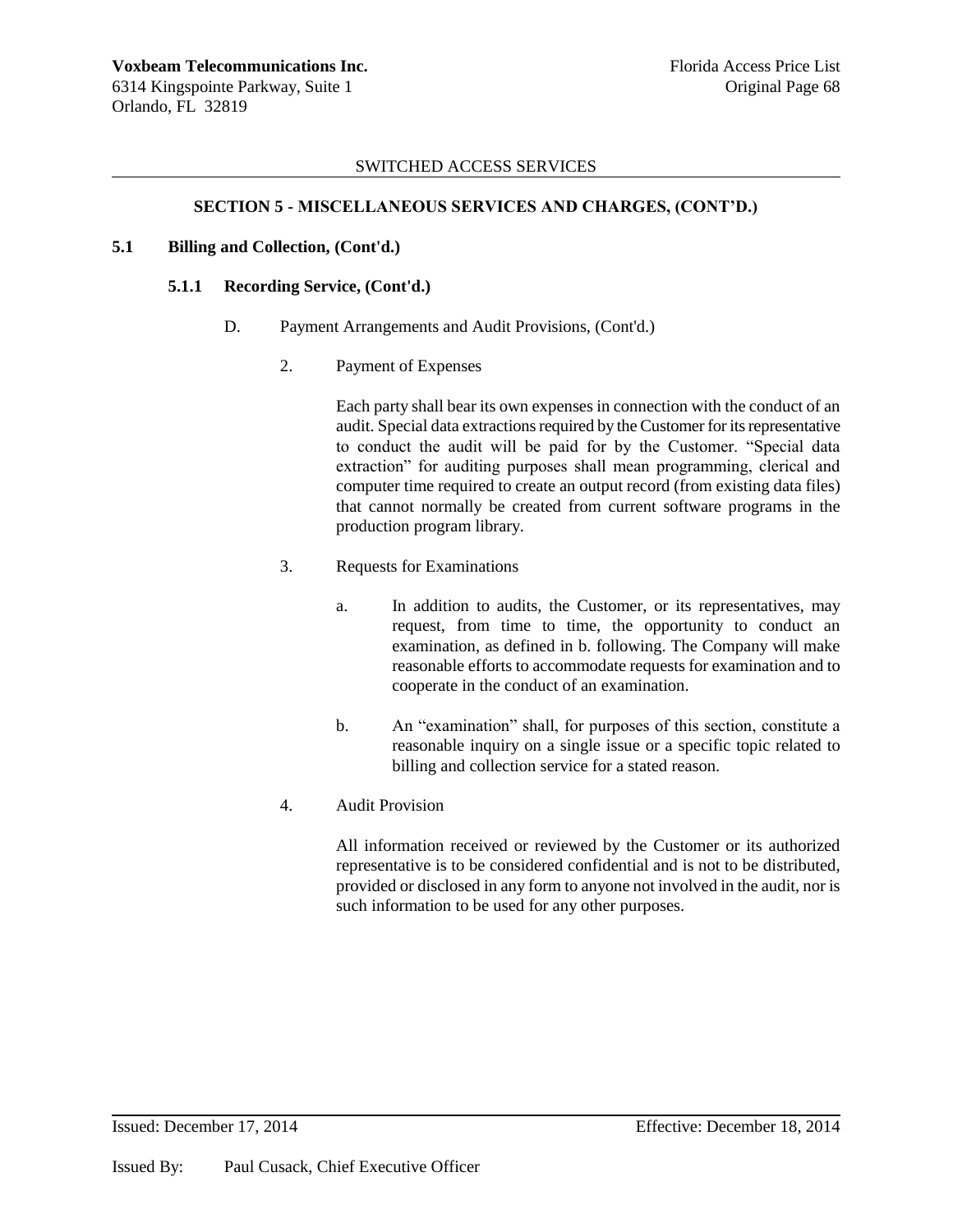# **SECTION 5 - MISCELLANEOUS SERVICES AND CHARGES, (CONT'D.)**

## **5.1 Billing and Collection, (Cont'd.)**

## **5.1.1 Recording Service, (Cont'd.)**

- D. Payment Arrangements and Audit Provisions, (Cont'd.)
	- 5. Minimum Period and Minimum Monthly Charges

The minimum period for which Recording Service without sorting is provided and for which charges apply is one month.

6. Cancellation of a Special Order

A Customer may cancel a special order for Recording Service on any date prior to the service date. The cancellation date is the date the Company receives written or verbal notice from the Customer that the special order is to be canceled. The verbal notice must be followed by written confirmation within ten (10) days. The service date for Recording Service is the date the Customer requests the recordings to start. When a Customer cancels a special order for Recording Service after the order date but prior to the start of Service, a special order charge and the minimum monthly charges will apply.

7. Changes to Special Orders

When a Customer requests material changes to a pending special order for Recording Service, the pending special order will be canceled and the requested changes will be undertaken if they can be accommodated by the Company under a new special order. All cancellation charges as set forth preceding will apply for the canceled special order.

E. Rate Regulations

The special order charge applies for each special order accepted by the Company for Recording Service or for a subsequently requested change.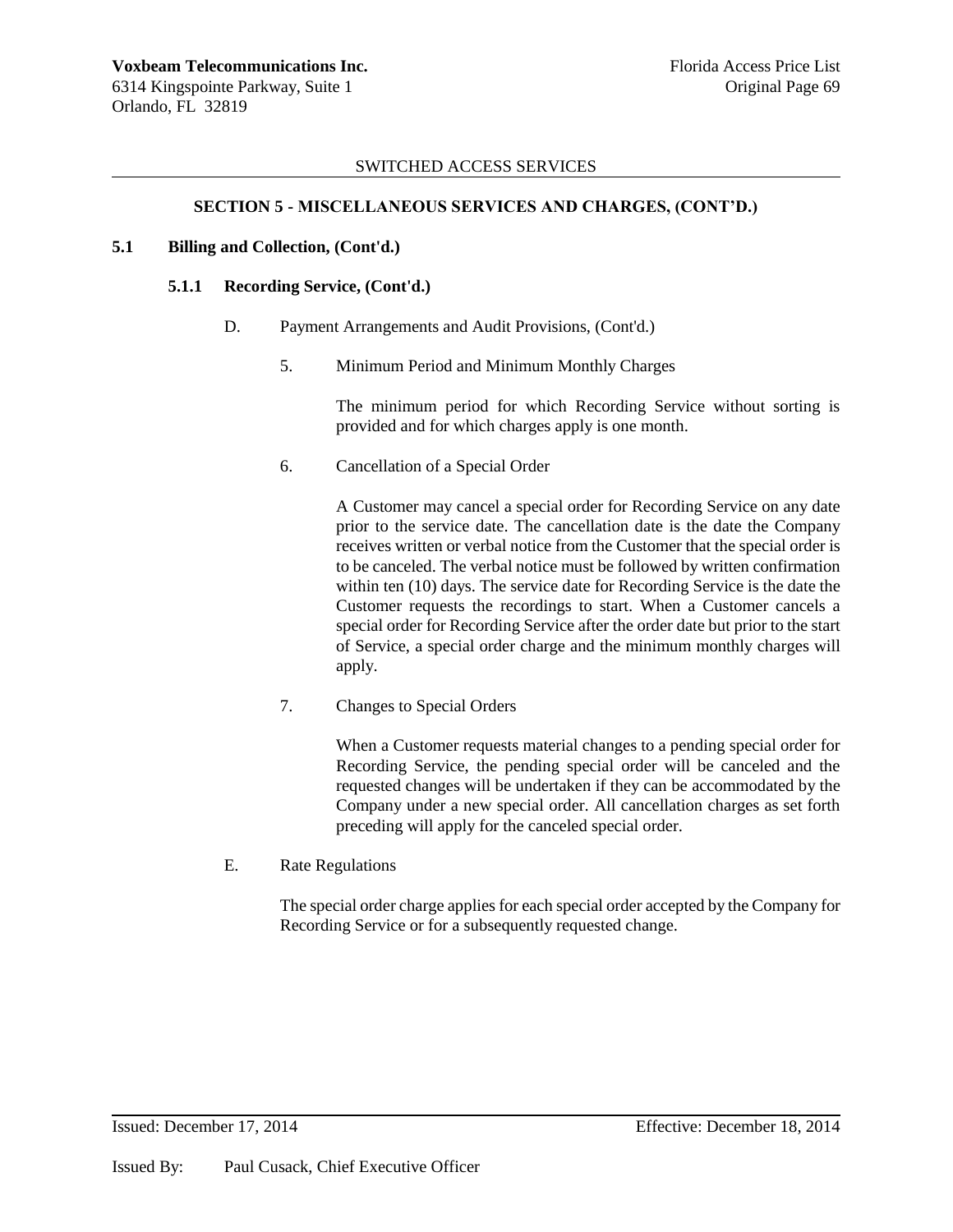### **SECTION 5 - MISCELLANEOUS SERVICES AND CHARGES, (CONT'D.)**

### **5.1 Billing and Collection, (Cont'd.)**

### **5.1.2 Automatic Number Identification (ANI)**

ANI provides the automatic transmission of a seven or ten digit number and information digits to the Customer's Premises for Calls originating in the LATA, to identify the calling telephone number. The ANI feature is an end office software function which is associated on a call-by-call basis with (1) all individual transmission paths in a trunk group routed directly between an end office and a Customer's Premises or, where technically feasible, with (2) all individual transmission paths in a trunk group between an end office and an Access Tandem, and a trunk group between an Access Tandem and a Customer's Premises.

### A. Rate Regulations

When ANI is delivered (with Feature Group D originating) and the Customer is charged the recording rate, as set forth in the rate schedule following, the ANI rate does not apply. If the Customer is not charged the recording rate, the ANI rate as set forth in the rate schedule will apply for each ANI record delivered to the Customer.

### B. ANI Restrictions

The Company provides Automatic Number Identification (ANI) associated with Intrastate Service to an entity (ANI recipient) only under the following terms and conditions:

1. The ANI recipient or its designated billing agent may use or transmit ANI information to third parties for billing and collection, routing, screening, ensuring network performance, and completion of a telephone subscriber's Call or transaction, or for performing a service directly related to the telephone subscriber's original Call or transaction.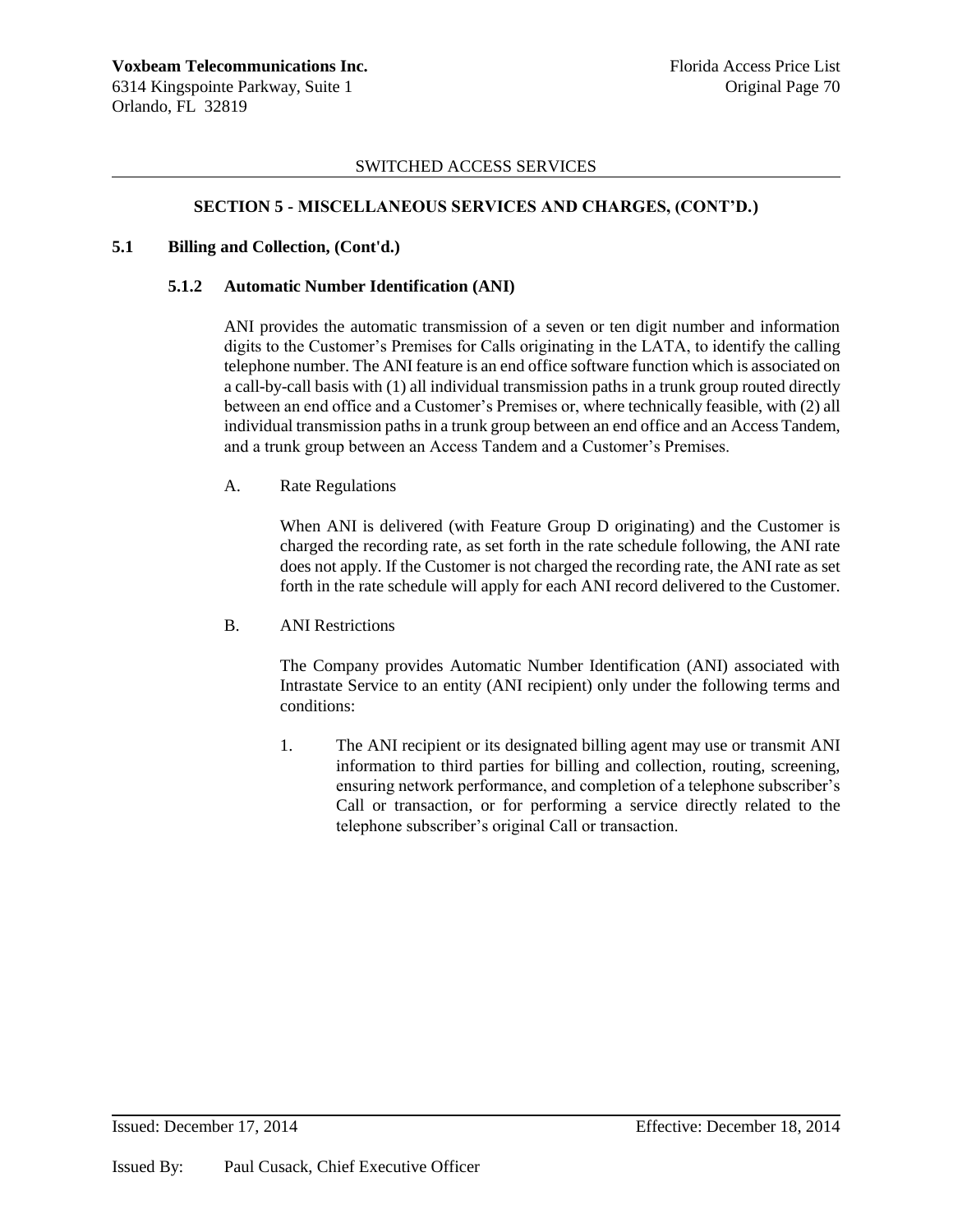### **SECTION 5 - MISCELLANEOUS SERVICES AND CHARGES, (CONT'D.)**

### **5.1 Billing and Collection, (Cont'd.)**

#### **5.1.2 Automatic Number Identification (ANI), (Cont'd.)**

- B. ANI Restrictions, (Cont'd.)
	- 2. The ANI recipient may offer to any telephone subscriber with whom the ANI recipient has an established Customer relationship, a product or service that is directly related to products or services previously purchased by the telephone subscriber from the ANI recipient.
	- 3. The ANI recipient or its designated billing agent is prohibited from utilizing ANI information to establish marketing lists or to conduct outgoing marketing Calls, except as permitted by the preceding paragraph, unless the ANI recipient obtains the prior written consent of the telephone subscriber permitting the use of ANI information for such purposes. The foregoing provisions notwithstanding, no ANI recipient or its designated billing agent may utilize ANI information if prohibited elsewhere by law.
	- 4. The ANI recipient or its designated billing agent is prohibited from reselling, or otherwise disclosing ANI information to any other third party for any use other than those listed in Provision 1, unless the ANI recipient obtains the prior written consent of the subscriber permitting such resale or disclosure.
	- 5. Violation of any of the foregoing terms and conditions by any ANI recipient shall result, after a determination through the Commission's complaint process, in suspension of the transmission of ANI by the Company until such time as the Commission receives written confirmation from the ANI recipient that the violations have ceased or have been corrected. If the Commission determines that there have been three or more separate violations in a 24 month period, delivery of ANI to the offending party shall be terminated under terms and conditions determined by the Commission.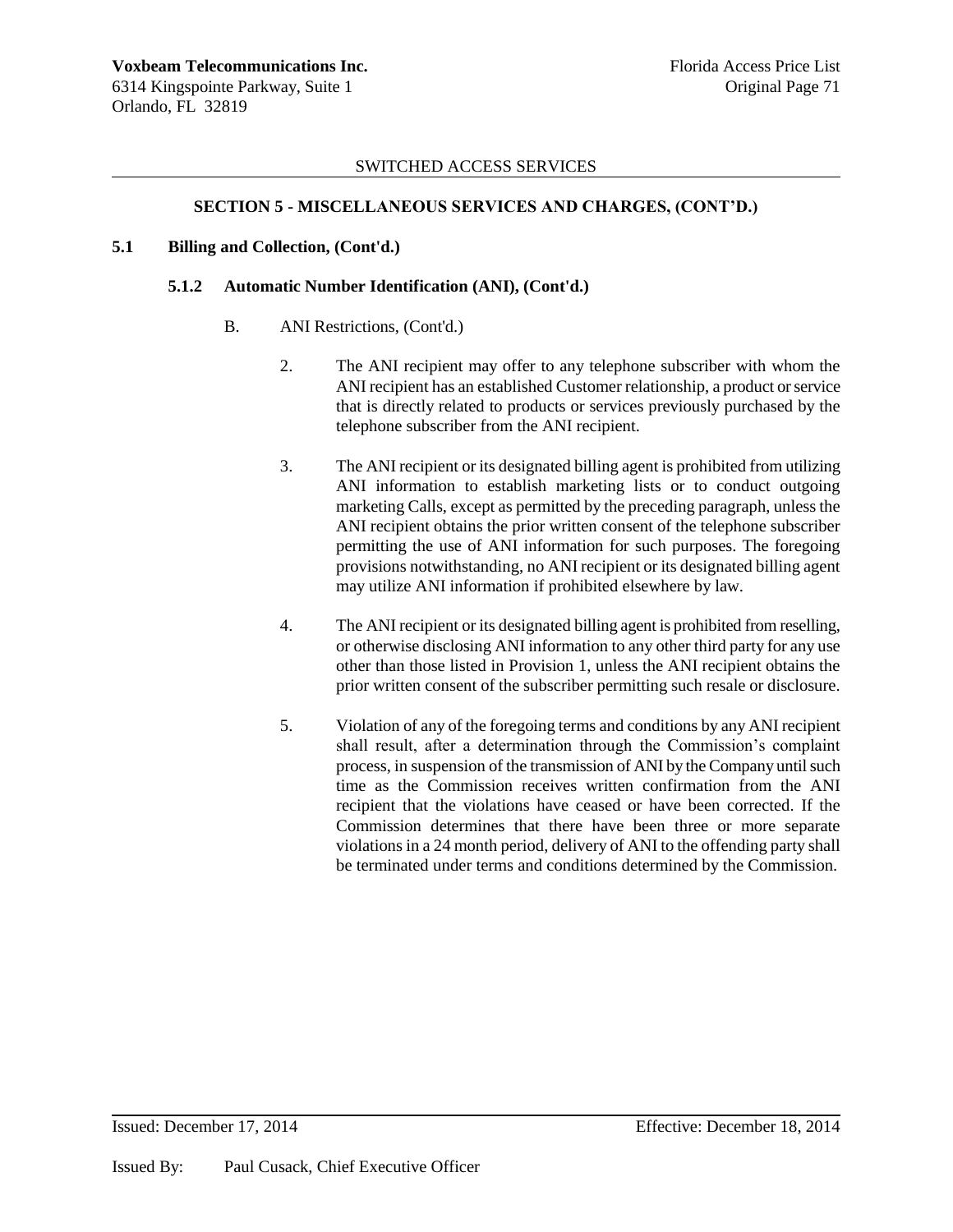# **SECTION 5 - MISCELLANEOUS SERVICES AND CHARGES, (CONT'D.)**

## **5.1 Billing and Collection, (Cont'd.)**

## **5.1.3 Billing Name and Address Service**

Billing Name and Address (BNA) Service is the provision of the complete billing name, street address, city or town, state and zip code for a telephone number assigned by the Company.

BNA Service is provided for the sole purpose of permitting the Customer to bill its telephonic communications Services to its End Users and may not be resold or used for any other purpose, including marketing activity such as market surveys or direct marketing by mail or by telephone.

The Customer may not use BNA information to bill for merchandise, gift certificates, catalogs, or other services or products.

BNA Service is provided on both a manual and a mechanized basis. On a manual basis, the information will be provided by voice telecommunications or by mail, as appropriate. On a mechanized basis, the information will be entered on magnetic tape containing recorded Customer massages.

BNA information is furnished for sent-paid, collect, bill to third number, 700 and 900 Service messages and messages charged to a calling card that is resident in the Company's database. In addition, BNA information for messages originated from data terminal numbers (DTNs) of data communications services is furnished on a manual basis only.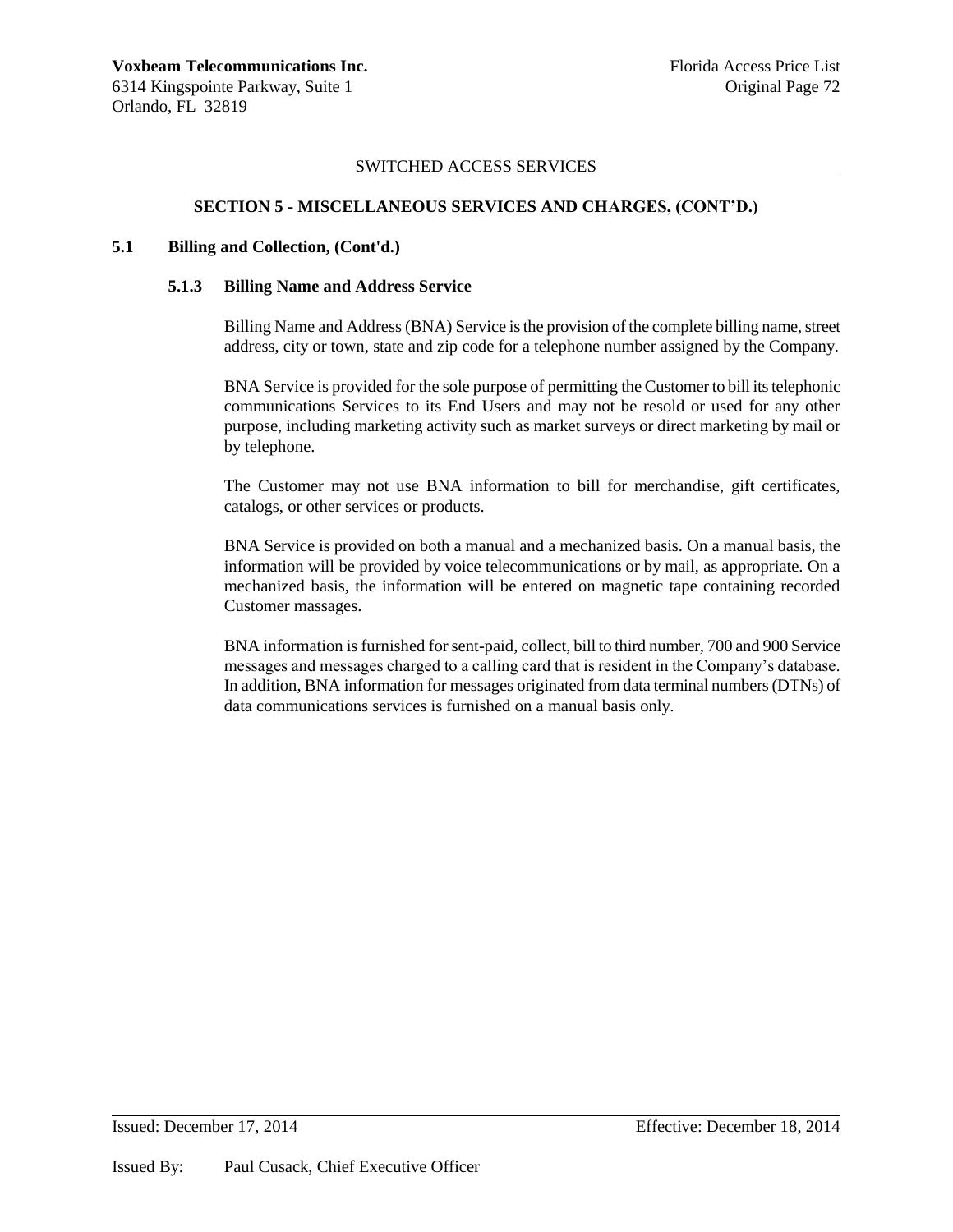## **SECTION 5 - MISCELLANEOUS SERVICES AND CHARGES, (CONT'D.)**

## **5.1 Billing and Collection, (Cont'd.)**

#### **5.1.3 Billing Name and Address Service, (Cont'd.)**

- A. Undertaking of the Company
	- 1. A request for information on over 100 and up to 500 telephone numbers should be mailed to the Company. The Company will provide the response by first class U.S. Mail within ten (10) business days.
	- 2. Upon receipt of a magnetic tape of recorded Customer messages, the Company will, at the request of the Customer, provide BNA Service on a mechanized basis. The tape of messages may be provided by the Customer or, where the Customer subscribes to Recording Service, as set forth preceding, may be the output from that service. The Company will enter the BNA information of the recorded message tape and send the tape to the Customer by first class U.S. Mail. Other methods of delivering the tape may be negotiated, and charges based on cost will apply.

The Company will provide a response to Customer-provided tapes by mail within six (6) business days of receipt. The Company will process and mail tapes which are the output or Recording Service every fifth business day.

- 3. The Company will specify the format in which requests and tapes are to be submitted.
- 4. The BNA information will be provided for the calling number furnished to the extent a billing name and address exists in the Company Customer records information system, including non-published and non-listed numbers. If the billing name and address information for a specific calling number is confidential due to legal, national security, End User or regulatory imposed requirements, the Company will provide an indicator on the confidential records.
- 5. The Company will provide the most current BNA information resident in its database. Due to normal End User account activity, there may be instances where the BNA information provided is not the BNA that was applicable at the time the message was originated.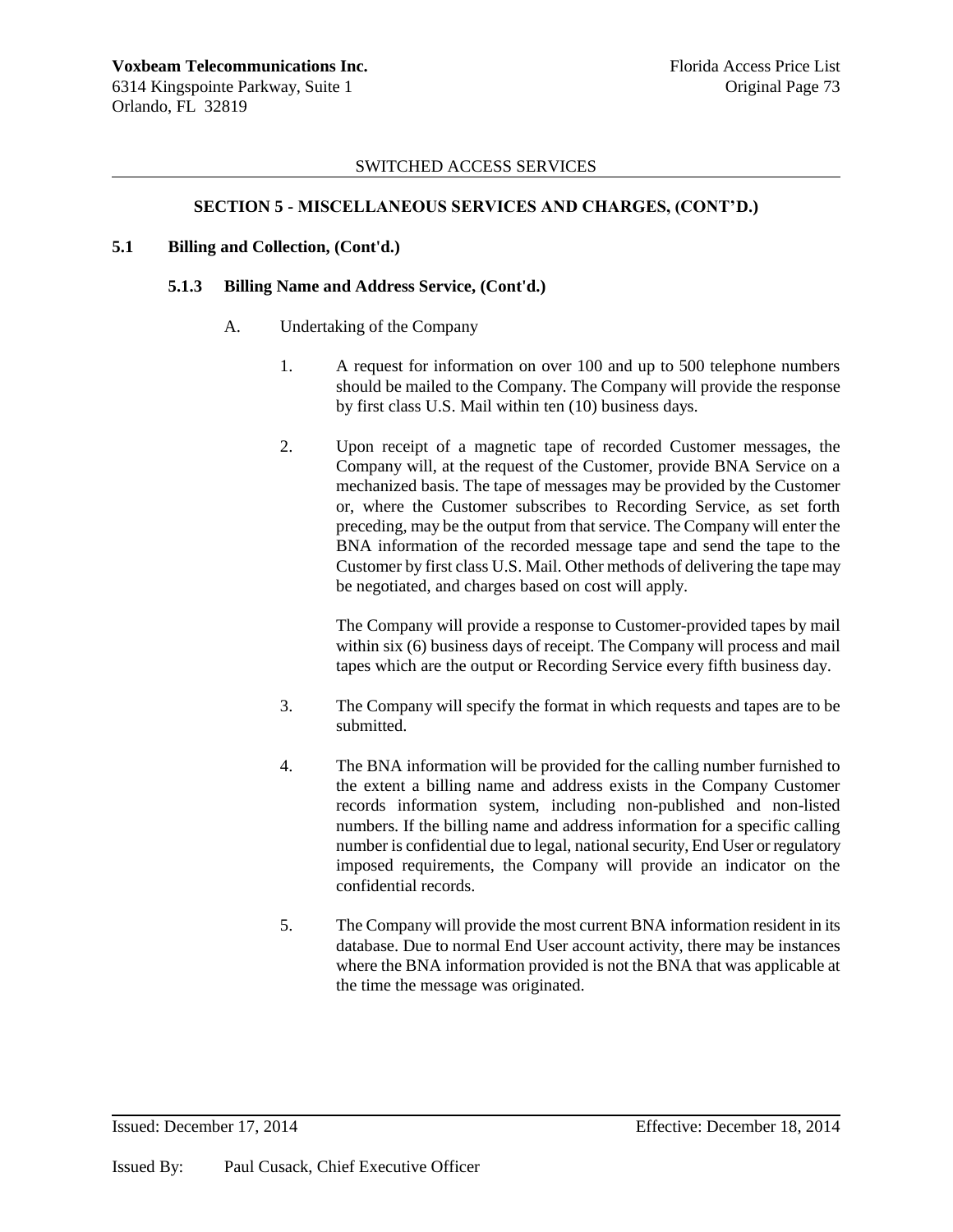# **SECTION 5 - MISCELLANEOUS SERVICES AND CHARGES, (CONT'D.)**

# **5.1 Billing and Collection, (Cont'd.)**

# **5.1.3 Billing Name and Address Service, (Cont'd.)**

- B. Obligations of the Customer
	- 1. With each order for BNA Service, the Customer shall identify the authorized individual and address to receive the BNA information.
	- 2. A Customer which orders BNA Service on a mechanized basis and which intends to submit tapes of record messages for processing must provide the Company with an acceptable test tape or transmission which includes all Call types for which BNA information may be requested.
	- 3. The Customer shall institute adequate internal procedures to insure that BNA information, including that related to non-published and non-listed telephone numbers, is used only for the purpose set forth in this tariff and that BNA information is available only to those Customer personnel or agents with a need to know the information. The Customer must handle all billing name and address information designated as confidential by the Company in accordance with the Company's procedures concerning confidential information. The Company will provide to the Customer a nondisclosure agreement containing a statement of its procedures concerning confidential information.
	- 4. The Customer shall not publicize or represent to others that the Company jointly participates with the Customer in the development of the Customer's End User records, accounts, databases or market date, records, files and databases or other systems it assembles through the use of BNA Service.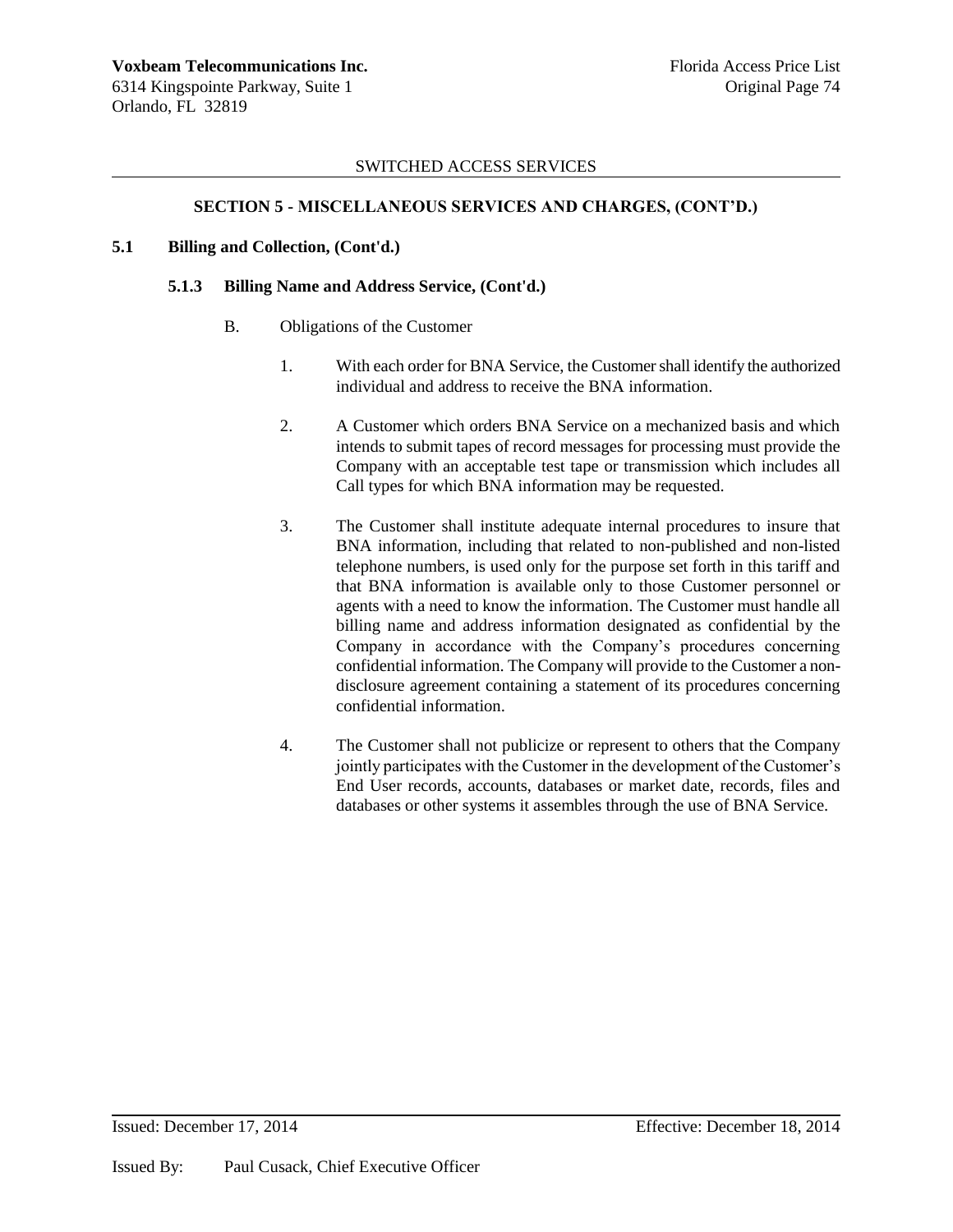## **SECTION 5 - MISCELLANEOUS SERVICES AND CHARGES, (CONT'D.)**

### **5.1 Billing and Collection, (Cont'd.)**

#### **5.1.3 Billing Name and Address Service, (Cont'd.)**

- B. Obligations of the Customer, (Cont'd.)
	- 5. When the Customer orders BNA Service for both Interstate and Intrastate messages, the projected percentage of Interstate use must be provided in a whole number to the Company. The Company will designate the number obtained by subtracting the projected Interstate percentage from 100 (100 projected Interstate percentage  $=$  Intrastate percentage) as the projected Intrastate percentage. This whole number percentage will be used by the Company to apportion the rates and nonrecurring charges between Interstate and Intrastate in those circumstances where the recorded message detail is not sufficient to permit the Company to determine the appropriate jurisdiction. This percentage will remain n effect until a revised report is received as set forth below.
	- 6. The Company shall use reasonable efforts to provide accurate and complete lists. The Company makes no warranties, expressed or implied, as to the accuracy or completeness of these lists.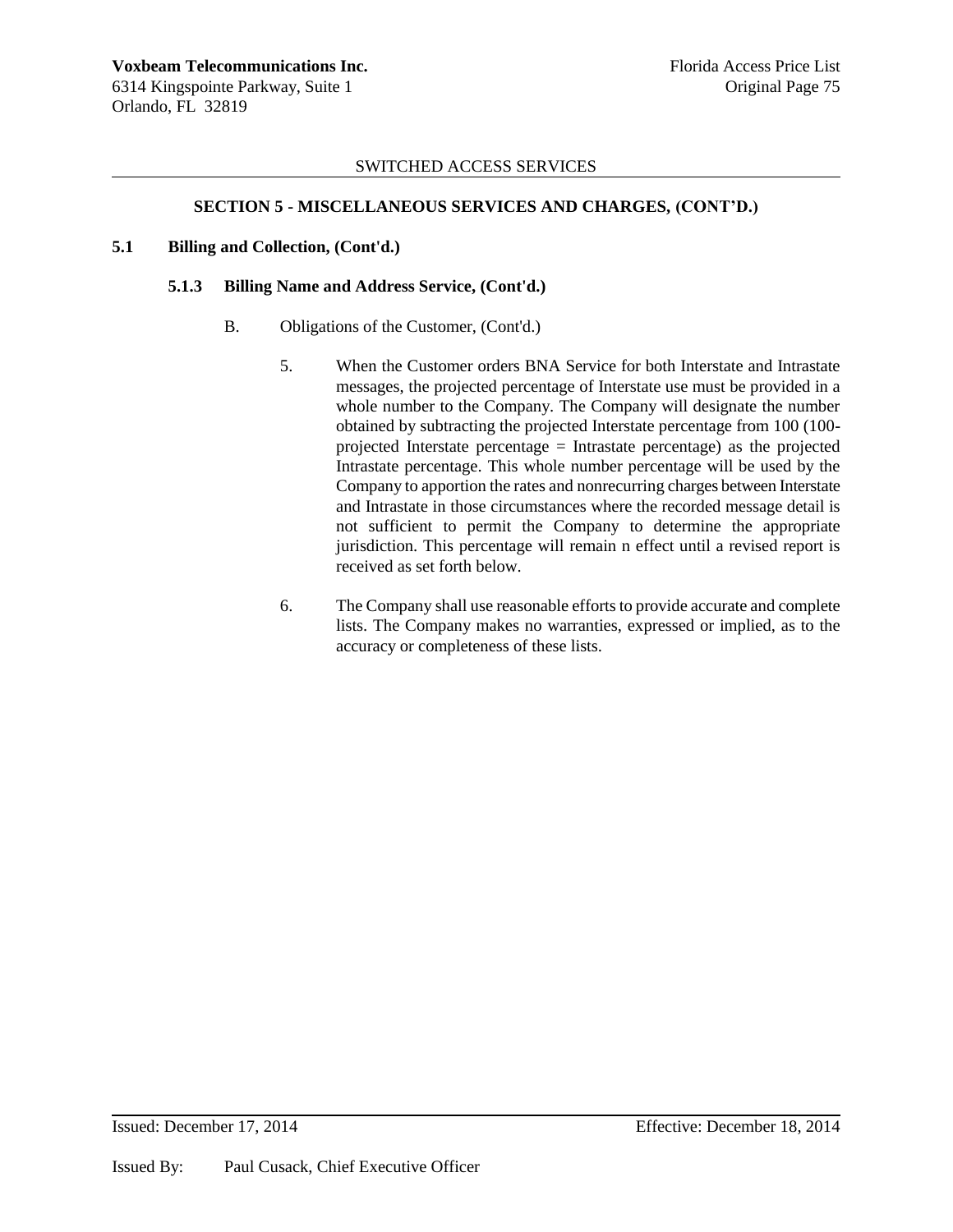## **SECTION 5 - MISCELLANEOUS SERVICES AND CHARGES, (CONT'D.)**

## **5.1 Billing and Collection, (Cont'd.)**

#### **5.1.3 Billing Name and Address Service, (Cont'd.)**

- C. Rate Regulations
	- 1. Service Establishment Charges apply for the initial establishment of BNA Service on a manual basis and for the initial establishment of BNA Service on a mechanized basis.
	- 2. a charge applies for each request for BNA information for a telephone number or DTN number on a manual basis. A charge applies for each message processed to supply BNA information on a mechanized basis.

The Company will keep a count of the requests and of the messages processed. The Company will bill the Customer in accordance with these counts whether or not the Company was able to provide BNA information for all requests and messages.

3. Where the recorded message detail is sufficient to determine a message is an Intrastate message, the rates set forth in the rate schedule following will apply to each such message.

Usage for which the recorded message detail is insufficient to determine jurisdiction will be prorated by the Company between Interstate and Intrastate.

The percentages provided in the reports as set forth preceding will serve as the basis for prorating the charges. The Intrastate charges are determined as follows: For usage sensitive (i.e., requests or messages processed) chargeable rate elements, multiply the Intrastate percent times actual use times the stated tariff rate.

4. When a Customer cancels an order for BNA Service after the order date, the Service Establishment Charge applies.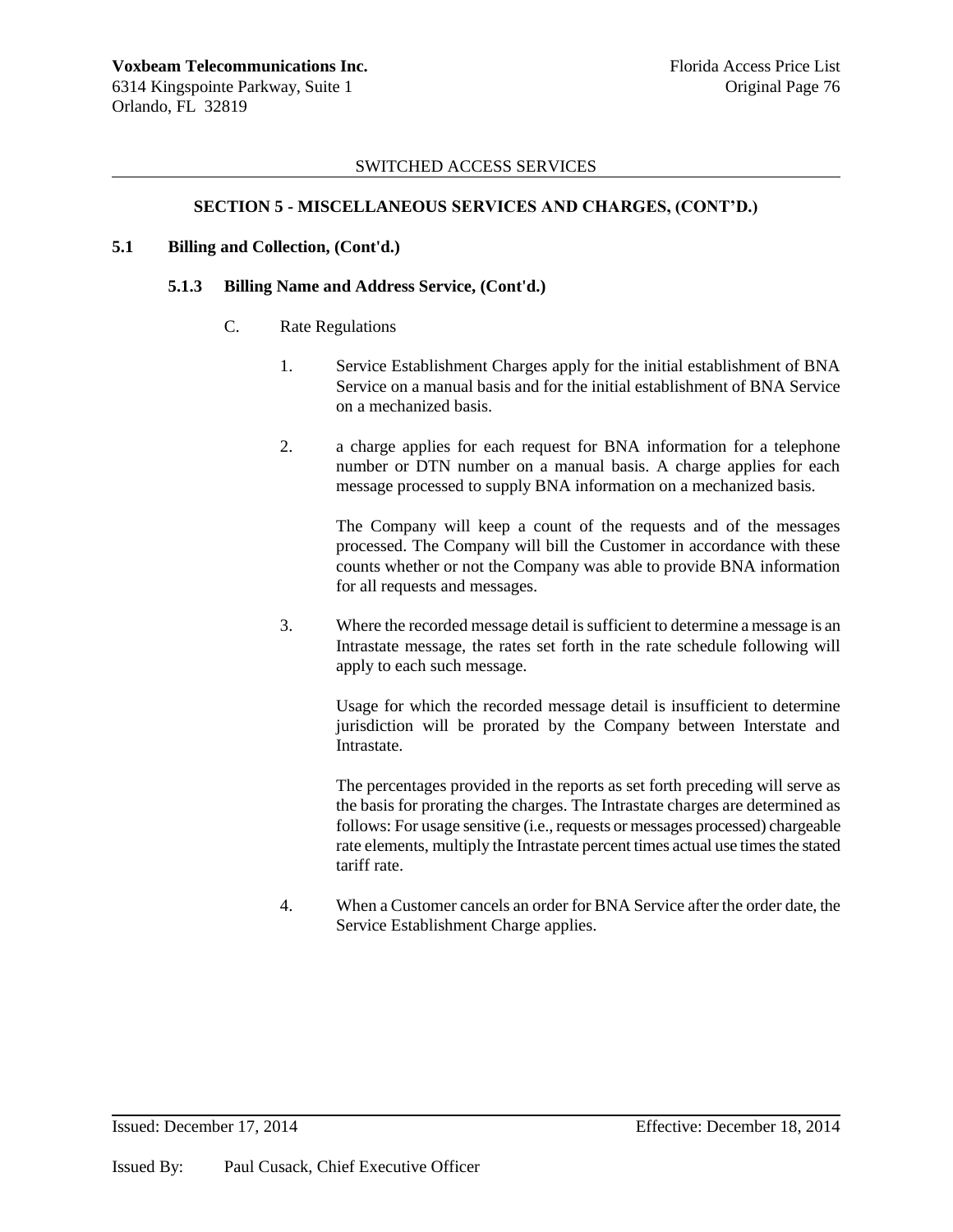# **SECTION 5 - MISCELLANEOUS SERVICES AND CHARGES, (CONT'D.)**

# **5.1 Billing and Collection, (Cont'd.)**

## **5.1.4 Rates**

| А. | Recording, per Customer message                                                                                | \$0.0081                           |
|----|----------------------------------------------------------------------------------------------------------------|------------------------------------|
|    | B. ANI, per attempt                                                                                            | \$0.0121                           |
| C. | <b>BNA</b><br><b>Establishment Charge</b><br>per telephone number, manual<br>per message processed, mechanized | \$1,595.55<br>\$0.4800<br>\$0.0200 |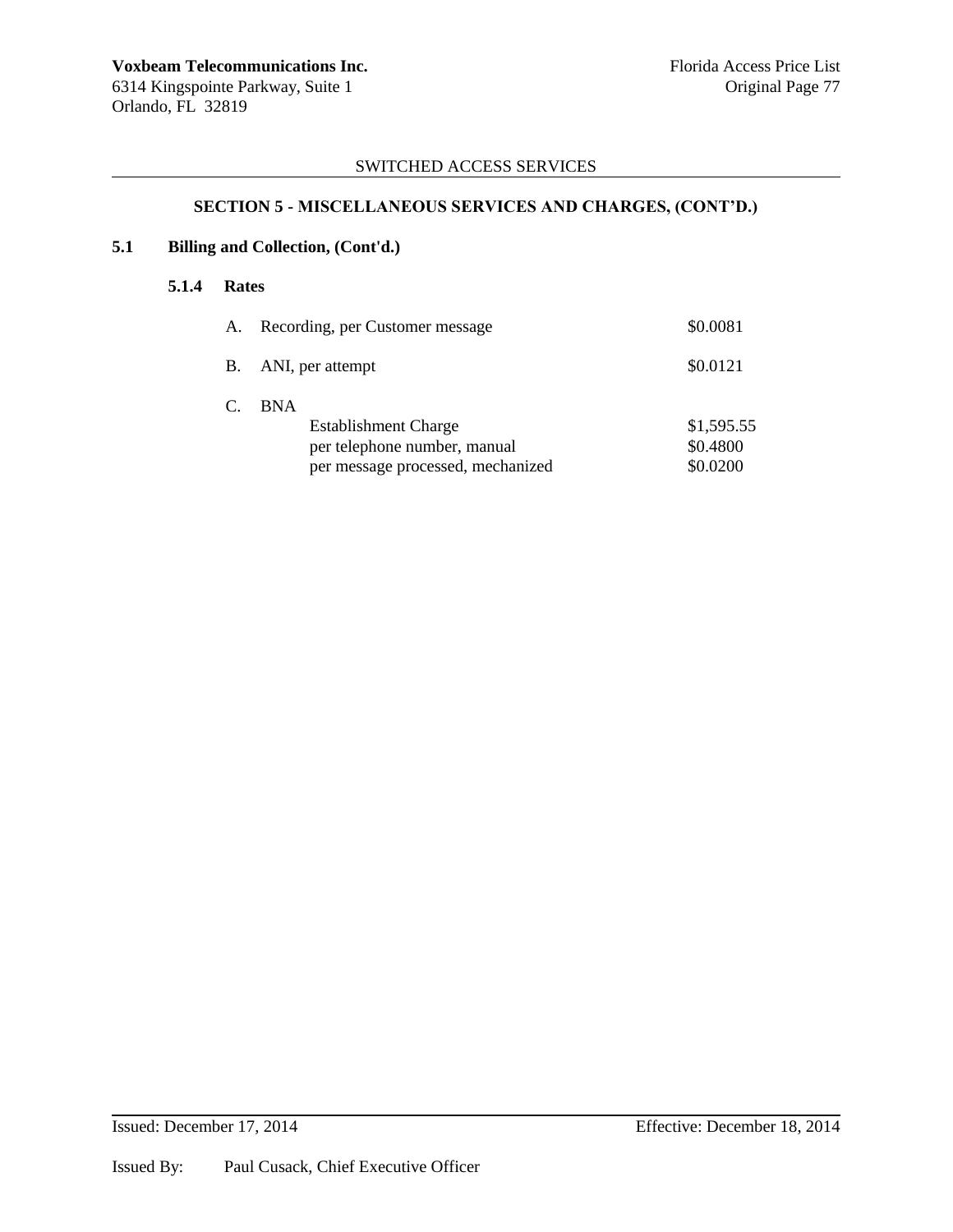# **SECTION 6 - SPECIAL CONTRACTS, ARRANGEMENTS, AND CONSTRUCTION**

### **6.1 Special Contract Arrangements**

At the option of the Company, services may be offered on a contract basis to meet specialized pricing requirements of the Customer not contemplated by this tariff. The terms of each contract shall be mutually agreed upon between the Customer and Company and may include discounts off of rates contained herein and waiver of recurring, nonrecurring, or usage charges. The terms of the contract may be based partially or completely on the term and volume commitment, type of access arrangement, mixture of services, or other distinguishing features. Service shall be available to all similarly situated Customers for a fixed period of time following the initial offering to the first contract Customer as specified in each individual contract.

# **6.2 Individual Case Basis ("ICB") Offerings**

The tariff may not specify the price of a service in the tariff as "ICB. The Company may or may not have an equivalent service in its the tariff on file with the Commission, and the quoted ICB rates may be different than the tariffed rates. An ICB must be provided under contract to a customer and the contract filed (can be under seal) with the Commission. All customers have non-discriminatory access to requesting the service under an ICB rate.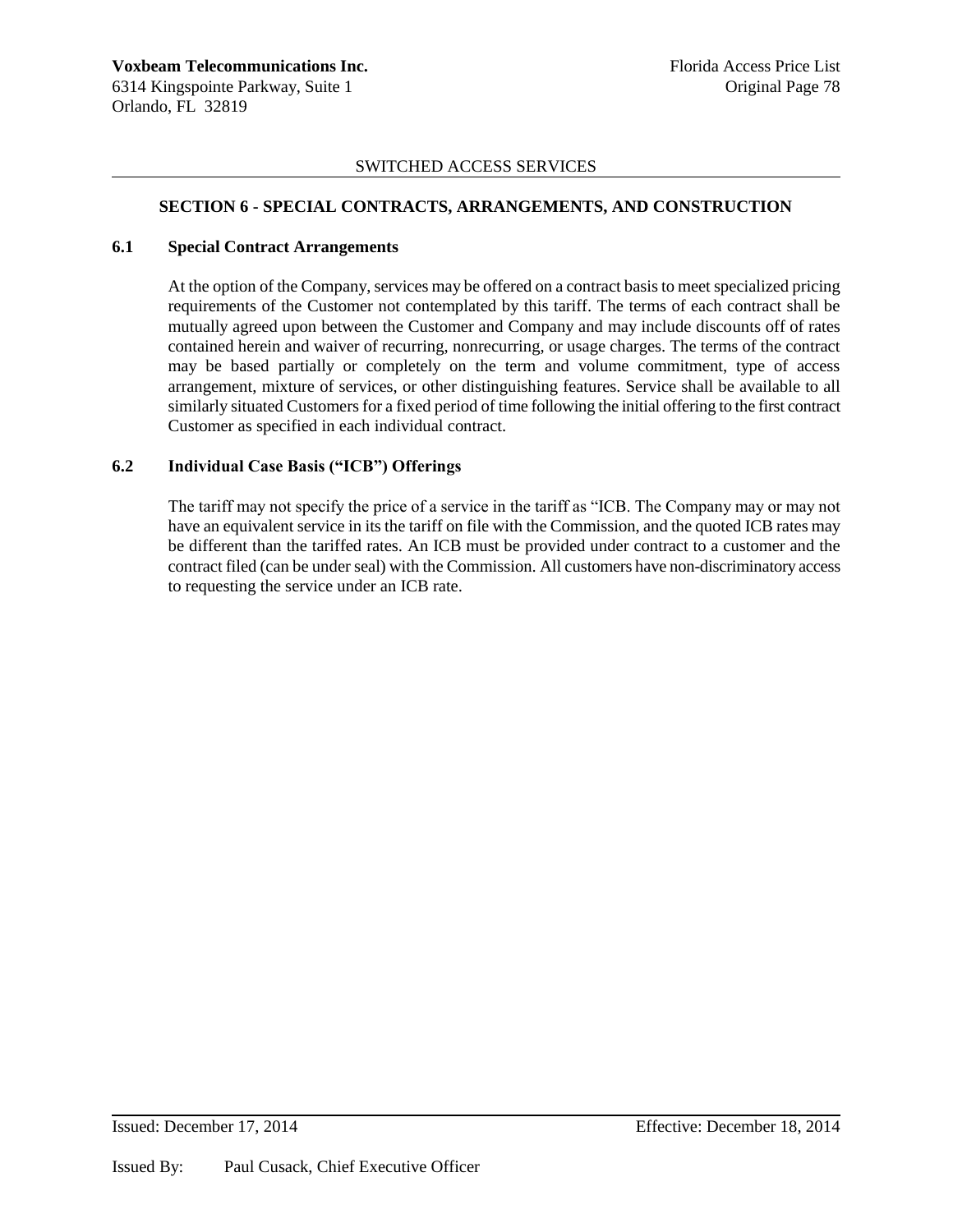# **SECTION 6 - SPECIAL CONTRACTS, ARRANGEMENTS, AND CONSTRUCTION, (CONT'D.)**

## **6.3 Special Service Arrangements**

- **6.3.1** If a Customer's requirements cannot be met by services included in this tariff, the Company will provide, where practical, special service arrangements at charges to be determined on an Individual Case Basis. These special service arrangements will be provided if the provision of such arrangements is not detrimental to any other services furnished under the Company's tariffs.
- **6.3.2** Special service arrangement rates are subject to revision depending on changing costs or operating conditions.
- **6.3.3** If and when a special service arrangement becomes a generically tariffed offering, the tariffed rate or rates will apply from the date of tariff approval.

# **6.4 Non-Routine Installation Charges**

At the Customer's request, installation and/or maintenance may be performed outside the Company's regular business hours or in hazardous locations. In such cases, charges based on cost of the actual labor, material, or other costs incurred by or charged to the Company will apply. If installation is started during regular business hours but, at the Customer's request, extends beyond regular business hours into time periods including, but not limited to, weekends, holidays or night hours, additional charges may apply.